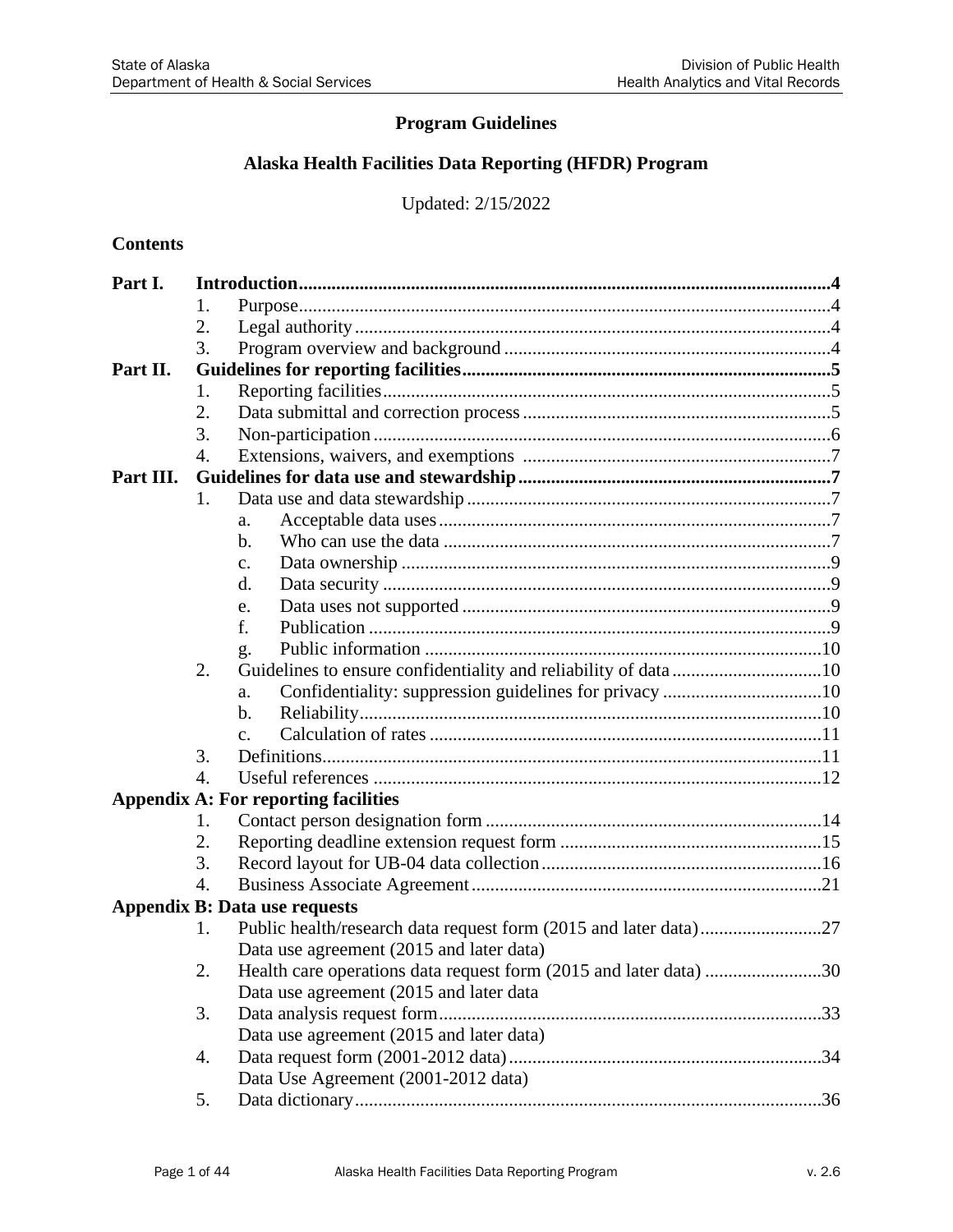## **Version history**

| <b>Version</b> | <b>Date</b>           | <b>Change Summary</b>                                                                                                                         |  |  |  |
|----------------|-----------------------|-----------------------------------------------------------------------------------------------------------------------------------------------|--|--|--|
| v. 1.1         | 11-20-2014 N/A        |                                                                                                                                               |  |  |  |
| v. 1.2         | $12-11-2014$ II. 2.   | Deleted: "each facility must sign a Business Associate agreement<br>with the data clearinghouse, in accordance with HIPAA."                   |  |  |  |
| v. 1.3         | $3 - 3 - 2015$        | I. 1.<br>Clarified process to updating program guidelines and annual                                                                          |  |  |  |
|                |                       | opportunities to submit comment                                                                                                               |  |  |  |
|                |                       | Added quarterly technical assistance calls<br>II. 2.                                                                                          |  |  |  |
|                |                       | Clarified mandated reporting periods vs. voluntary submission of                                                                              |  |  |  |
|                |                       | calendar year 2014 data                                                                                                                       |  |  |  |
|                |                       | II. 3.<br>Added wording on penalties for non-reporting facilities<br>Removed reference to ASHNHA/other third parties access to data<br>II. 4. |  |  |  |
|                |                       | through member facilities                                                                                                                     |  |  |  |
|                |                       | III. 1.<br>Added formation of ad hoc data use committee                                                                                       |  |  |  |
|                |                       | Moved language on reporting facilities' access to data and reports<br>III. 1.                                                                 |  |  |  |
|                |                       | III. 3.<br>Re-worded limited data set definition for clarity                                                                                  |  |  |  |
| v. 1.4         | $5 - 8 - 2015$        | Removed "DRAFT" watermark                                                                                                                     |  |  |  |
|                |                       | II. 1.<br>Added reference to Business Associate Agreement                                                                                     |  |  |  |
|                |                       | II. 3.<br>Added more wording on penalties for non-reporting facilities<br>III. 1<br>Added "Healthcare Industry" to users of data              |  |  |  |
|                |                       | Added "Public information – Data reported under this program are<br>III. 1.                                                                   |  |  |  |
|                |                       | not considered public information subject to the public records                                                                               |  |  |  |
|                |                       | requirements of AS 40.25.110. For more information refer to 7 AAC                                                                             |  |  |  |
|                |                       | 27.890."                                                                                                                                      |  |  |  |
|                |                       | Added Appendix C – Business Associate Agreement                                                                                               |  |  |  |
| v. 1.4a        | 5-29-2015             | Added DPH name and title to signature block<br>Appendix C                                                                                     |  |  |  |
| v. 1.4b        | $6-4-2015$            | Appendix A-3 Changed "Source of Admission" to "Point of Origin"                                                                               |  |  |  |
| v. 1.4c        | 10-14-2015            | Appendix A-3 Footnote *2 changed "Outpatient" to "Outpatient<br>Observation"                                                                  |  |  |  |
| v. 2.0         |                       | 10-26-2016 Throughout: Replaced references to "Health Planning and Systems"                                                                   |  |  |  |
|                |                       | Development" to "Alaska Bureau of Vital Statistics," including                                                                                |  |  |  |
|                |                       | contact information                                                                                                                           |  |  |  |
|                |                       | Updated language to reflect ongoing nature of program<br>II. 2.                                                                               |  |  |  |
|                |                       | II. 3.<br>Clarified escalation steps for non-compliant facilities<br>III. 1.                                                                  |  |  |  |
|                |                       | Removed reference to first year data workgroup<br>Clarified uses for public health practice, research, and healthcare                         |  |  |  |
|                |                       | operations, including fees for healthcare operations data                                                                                     |  |  |  |
|                |                       | clarified public use data set will be considered 'de-identified'                                                                              |  |  |  |
|                |                       | under HIPAA                                                                                                                                   |  |  |  |
|                |                       | Added language for recommended citation                                                                                                       |  |  |  |
|                |                       | III. 2.<br>Clarified suppression guidelines                                                                                                   |  |  |  |
|                |                       | Appendices: Re-numbered Appendices for ease of use                                                                                            |  |  |  |
|                |                       | Added updated Data Use Agreement for 2015 data                                                                                                |  |  |  |
|                |                       | Updated data request forms: 1) Public Health/Research Data<br>Request and 2) Healthcare Operations Data Request                               |  |  |  |
|                |                       | Added data dictionary                                                                                                                         |  |  |  |
| v. 2.1         | 11-16-2016 III. 1. b. | Added language about fees for research requests                                                                                               |  |  |  |
|                |                       | Appendix B-4 Added fee schedule to request form                                                                                               |  |  |  |
|                |                       | Appendix B-7 Corrected error in "agegroupfive" value field                                                                                    |  |  |  |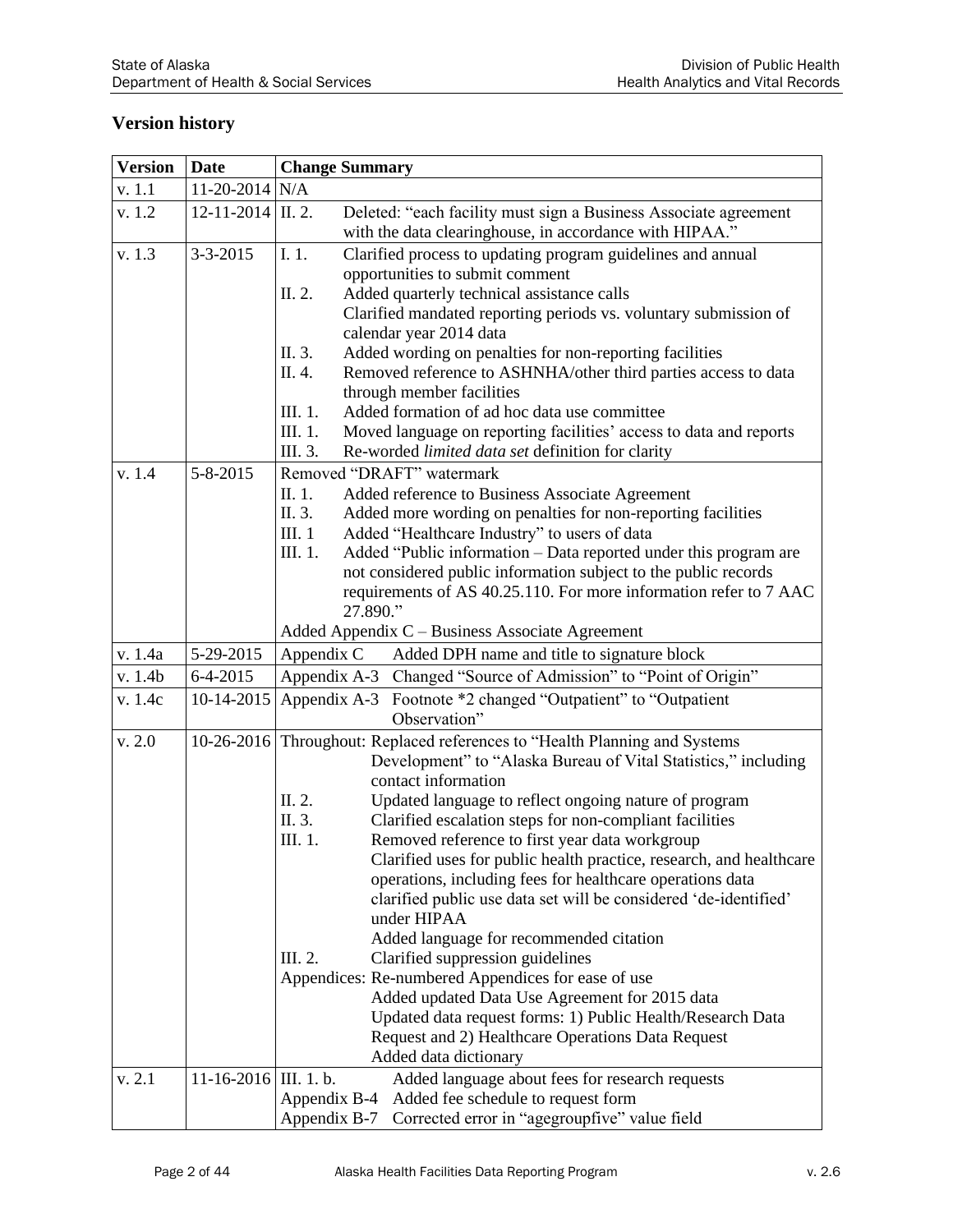| v. 2.2 | 6-30-2017          | Replaced references to "Bureau of Vital Statistics" to "Health<br>Throughout:                                                           |
|--------|--------------------|-----------------------------------------------------------------------------------------------------------------------------------------|
|        |                    | Analytics and Vital Records" to reflect section name change                                                                             |
|        |                    | Appendix A-3 Corrected Hospital Industry Data Institute URL                                                                             |
|        |                    | Appendices B-4 and B-5                                                                                                                  |
|        |                    | Updated data request forms to include option for revenue code                                                                           |
|        |                    | files                                                                                                                                   |
|        |                    | Appendices B-2, B-4, B-5                                                                                                                |
|        |                    | Removed "digital secure messaging address" field<br>Appendix B-7 Updated Data Dictionary fields to reflect additions to                 |
|        |                    | healthcare operations variables (admit and discharge dates and                                                                          |
|        |                    | times) and deleted unused variables                                                                                                     |
|        |                    | Re-ordered variables across data sets for consistency                                                                                   |
|        |                    | Corrected values for field "agegroup"                                                                                                   |
|        |                    | Added Revenue Code File fields                                                                                                          |
| v.2.3  | $07-01-2018$ I. 1. | Changed "Annual opportunities to comment will be posted in                                                                              |
|        |                    | the state Online Public Notice system to "This document will                                                                            |
|        |                    | be reviewed and updated by the program manager periodically                                                                             |
|        |                    | to reflect current conditions and developments and shared with                                                                          |
|        |                    | reporting facilities."                                                                                                                  |
|        |                    | III. 1. b.<br>Removed wording regarding posting of unidentifiable data to                                                               |
|        |                    | <b>IBIS-PH</b>                                                                                                                          |
|        |                    | Re-ordered appendices                                                                                                                   |
|        |                    | Appendices A-1, A-2, B-1, B-2, B-3, B-4:                                                                                                |
|        |                    | Change contact email to healthanalytics@alaska,gov                                                                                      |
|        |                    | Removed all references to Skilled Nursing Facilities which are no<br>longer required to report to HFDR (Regulations update forthcoming) |
| v.2.4  | 01-2020            |                                                                                                                                         |
|        |                    | II.2 Reporting deadline change from 60 days after end of quarter to 2 calendar<br>months.                                               |
|        |                    | III.1.b Healthcare Industry - removed "and will not contain charge data"                                                                |
|        |                    | Healthcare Cost and Utilization Program - change from "a limited                                                                        |
|        |                    | dataset may be made available" to "is available"                                                                                        |
|        |                    | III.2.a Updated: Annual counts below 5 may not be published without                                                                     |
|        |                    | permission from DHSS.                                                                                                                   |
|        |                    | III.2.b Updated: Rates and proportions based upon a numerator less 6 may                                                                |
|        |                    | not be published; those based on numerators less than 20                                                                                |
|        |                    | should include a footnote noting possible statistical                                                                                   |
|        |                    | unreliability                                                                                                                           |
|        |                    | Appendix A-3 Addition of first name, last name and suffix to required UB-04<br>elements                                                 |
|        |                    | Appendices B-1, 2, and 3 Updated format for data request forms.                                                                         |
|        |                    | Appendix B-5 New variables added for 2018 v4 HCO dataset release:                                                                       |
|        |                    | totcharges, stmtfromdate, lengthbilling, hfdrepisode, and                                                                               |
|        |                    | hasinpatient. Totals charges added at the request of the                                                                                |
|        |                    | <b>ASHNHA</b> board.                                                                                                                    |
| v.2.5  | 07-26-2021         | Appendix A-3 In the Special Instructions section remove the "up to"                                                                     |
|        |                    | restrictions on B-type and C-type records allowing unlimited                                                                            |
|        |                    | submission of revenue codes, diagnosis codes, and procedure                                                                             |
|        |                    | codes, to be consistent with earlier instructions in the                                                                                |
|        |                    | appendix.                                                                                                                               |
| v.2.6  |                    | 02-15-2022 Appendix B-3 Removed minimum hours threshold for hourly fee.                                                                 |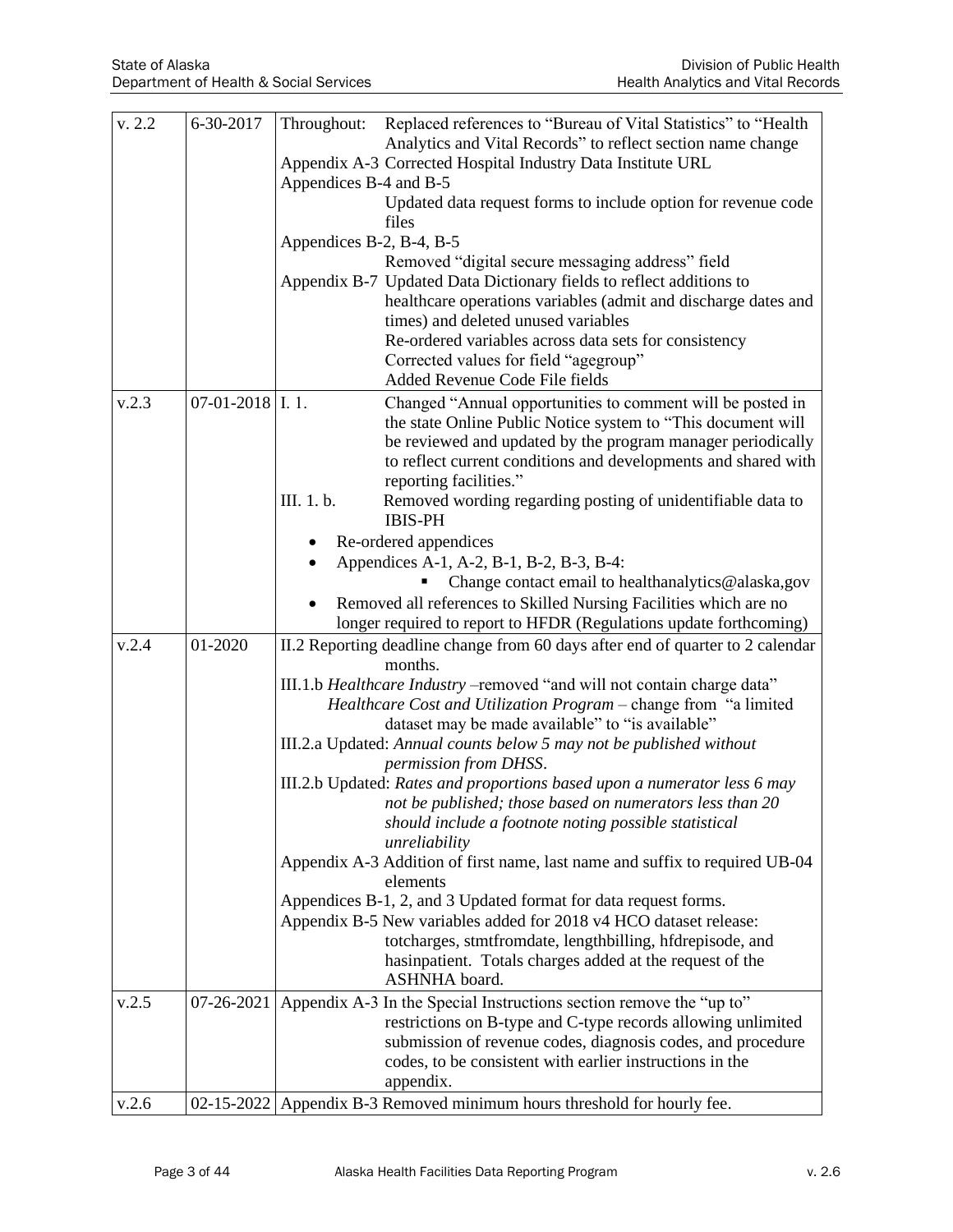|  | Confidentiality: Increased suppression of published counts from less than 5 (1) |
|--|---------------------------------------------------------------------------------|
|  | through 4 suppressed) to less than $6(1$ through 5 suppressed).                 |
|  | Data Submittal: Removed the instruction to submit interim end of quarter        |
|  | records when the patient has not yet departed the hospital.                     |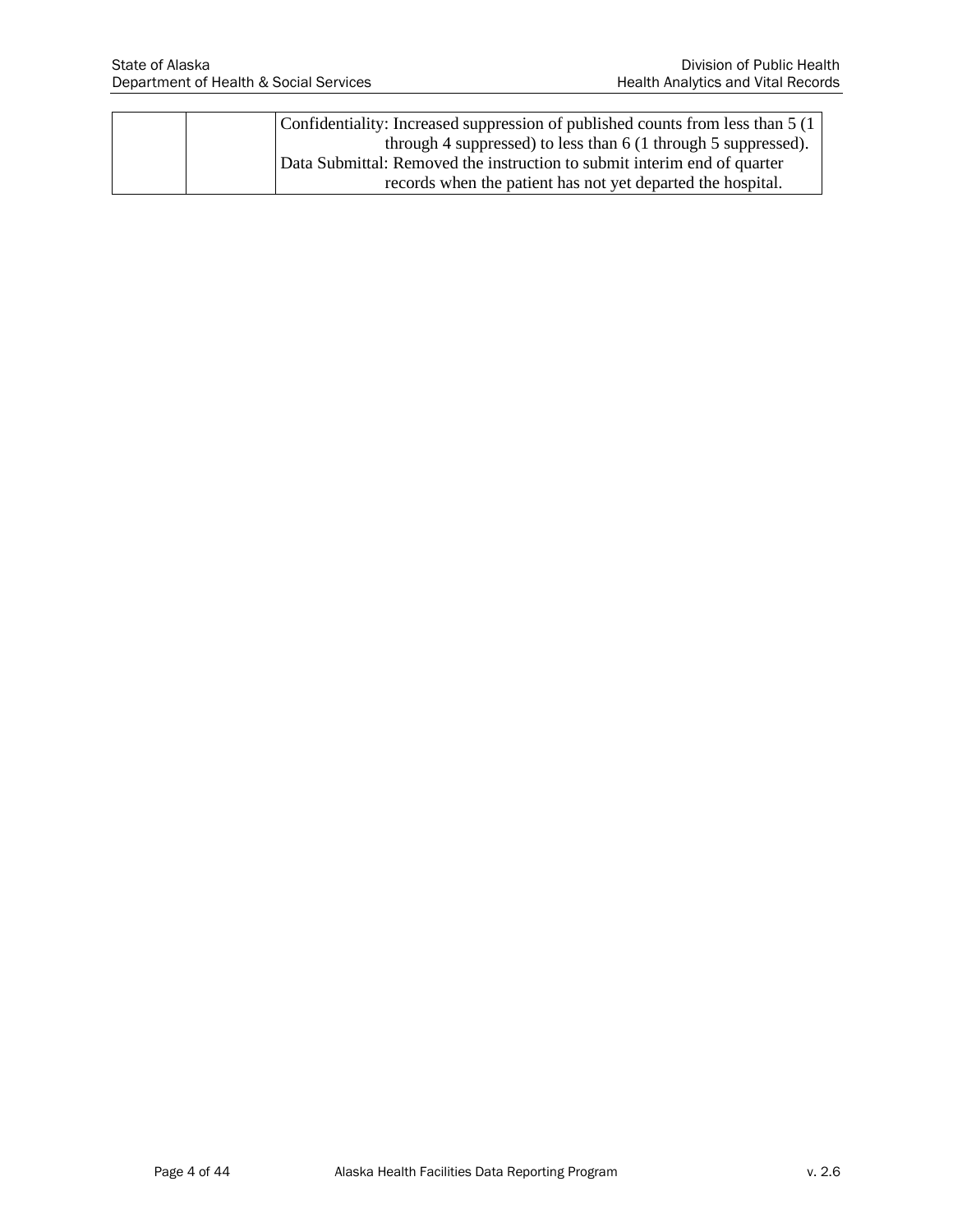### **Part I. Introduction**

### **1. Purpose**

This document is intended to guide the implementation of the Alaska Health Facilities Data Reporting Program (HFDR), establish roles and responsibilities, and outline appropriate use of the data. Federal and state laws supersede any guidance provided in this document.

This document will be reviewed and updated by the program manager periodically to reflect current conditions and developments and shared with reporting facilities.

**Part II** of this document pertains to reporting health care facilities and includes guidelines for reporting. Attachments and forms are included in Appendix A.

**Part III** of this document pertains to the stewardship, use, and publication of data. Forms are included in Appendix B.

#### **2. Legal authority**

The Alaska Health Facilities Data Reporting Program (HFDR) is governed by regulations 7 AAC 27.660 Article 14. Health Care Facility Discharge Data Reporting. Regulations mandating reporting became effective December 13, 2014.

#### **3. Program overview and background**

The Alaska Health Facilities Data Reporting Program (HFDR) collects inpatient and outpatient discharge data from Alaska health care facilities. Facilities required to report include private, municipal, state, or federal hospitals; hospitals operated by Alaska Native organizations; psychiatric hospitals; independent diagnostic testing facilities; residential psychiatric treatment centers; intermediate care facilities; and ambulatory surgical facilities.

The data collected from these facilities comprise the Alaska Inpatient Database and the Alaska Outpatient Database. Health facilities discharge data show utilization of health services and provide evidence of the conditions for which people receive treatment. Population health status assessment, analysis of health care utilization trends, and health system planning are examples of uses of the data from the reporting program.

The information can inform planning and decision making at all levels, including facilities, communities, and the state. Data provide valuable information for emerging issues in health status and health service delivery, and need for expanded services and facilities.

Between 2001 and 2012, data were collected under a voluntary program, through a Memorandum of Agreement between the Alaska Department of Health and Social Services (DHSS) and the Alaska State Hospital and Nursing Home Association (ASHNHA). Certain constraints pertain to use of the data through 2012, particularly with regard to facility-specific reporting, as facilities wished not to be identified.

Care must be used in attempting to generalize these data, known as the Alaska Hospital Discharge Data Set, to the state as a whole because of the non-participation of many of the small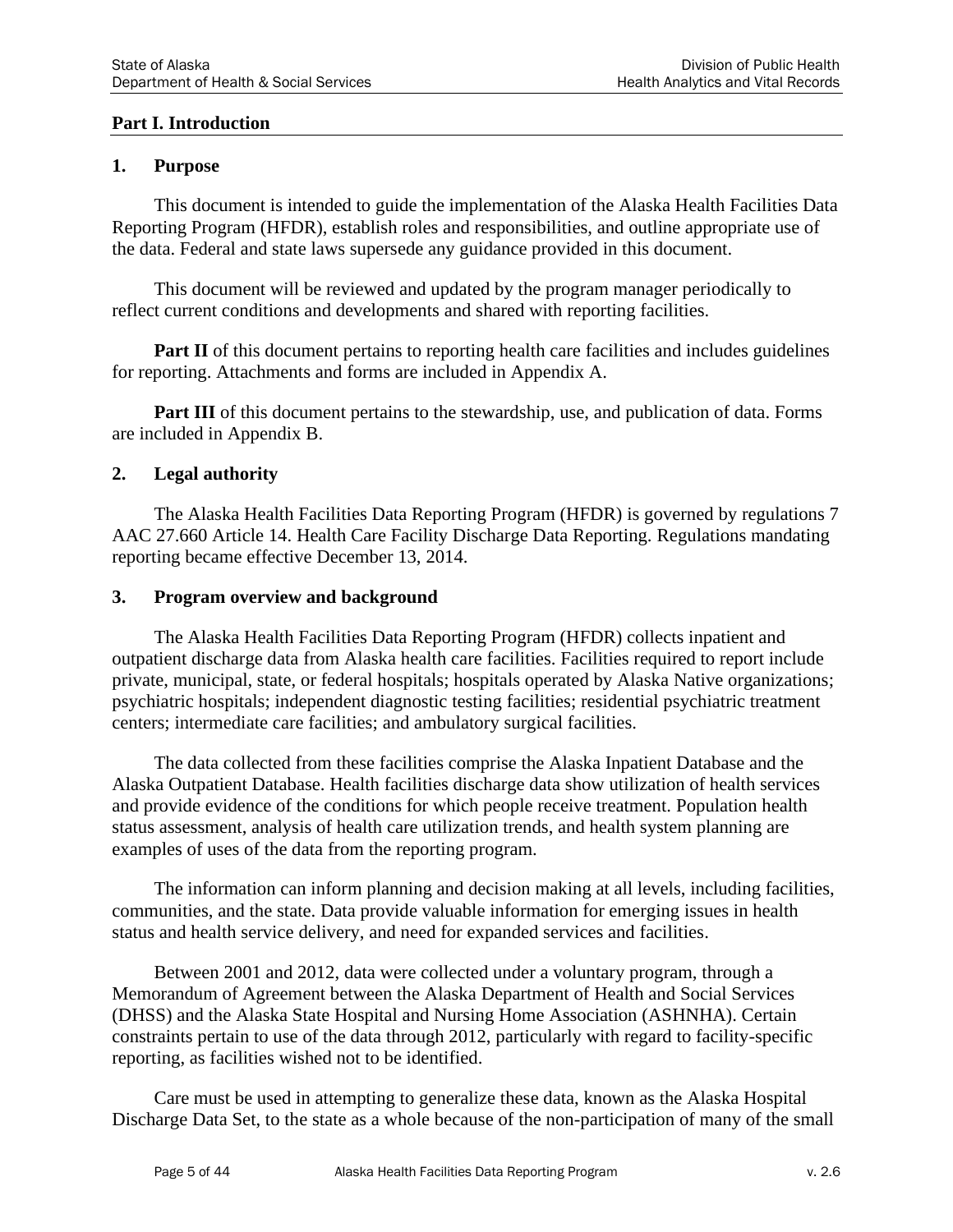tribal hospitals, the two military hospitals, and eventually some larger hospitals. Because these serve somewhat different populations from other hospitals, there were constraints on certain statewide assessments, particularly in regards to children's health, emergency room use, birthrelated conditions, and utilization by military service members and their dependents. At its peak, the program contained roughly 80% of the state's inpatient discharges.

Public and policy-maker interest in more transparent and available data related to cost, quality, health status, and utilization of services have encouraged the movement toward more comprehensive statewide data.

### **Part II: Guidelines for reporting facilities**

### **1. Reporting facilities**

The following types of facilities are required to report: private, municipal, state, or federal hospitals; hospitals operated by Alaska Native organizations; psychiatric hospitals; independent diagnostic testing facilities; residential psychiatric treatment centers; intermediate care facilities; and ambulatory surgical facilities.

The section of [Health Facilities Licensing and Certification](http://dhss.alaska.gov/dhcs/Pages/hflc/default.aspx) (Division of Health Care Services, Alaska Department of Health and Social Services) maintains a list containing facility names and addresses, and CEO contact information, by facility type, for licensed hospitals, and ambulatory surgical facilities.

Each reporting facility is responsible for compliance with these rules. Use of a designated intermediary does not relieve the facility of its reporting responsibility.

Each facility shall designate in writing a department and a person responsible for submitting the discharge data records to the data clearinghouse. This person shall also be responsible for receiving program correspondence from the Alaska Department of Health and Social Services. A form is provided in Appendix A-1.

Each facility should enter into a Business Associate Agreement with the Department of Health and Social Services. A form is provided in Appendix A-4.

Alaska's two military hospitals are encouraged to participate in the reporting program. These facilities serve military service members and their dependents comprising a substantial segment of the population in Fairbanks and Anchorage.

### **2. Data submittal and correction process**

Each hospital and other reporting facility shall submit data to the data clearinghouse contracted by DHSS, currently Hospital Industry Data Institute (HIDI).

*Data are to be submitted on a quarterly basis*, no later than 2 calendar months after the end of a calendar quarter, according to the following schedule: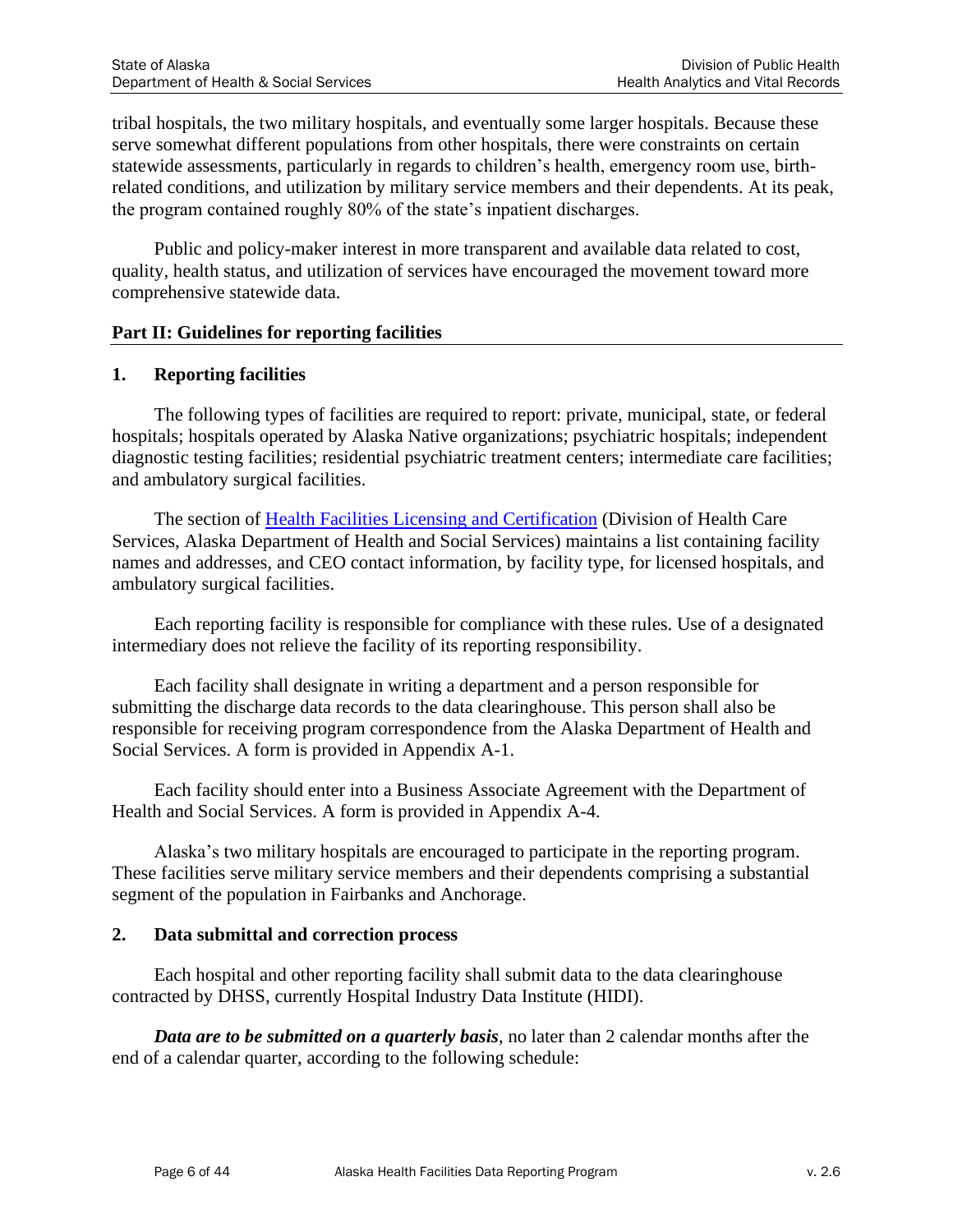| Patient's date of discharge: | Data record due by: | Corrected data due by: |
|------------------------------|---------------------|------------------------|
| January 1 - March 31         | May 31              | June 30                |
| April 1 - June 30            | August 31           | September 30           |
| July 1 - September 30        | November 30         | December 31            |
| October 1 - December 31      | February 28         | March 31               |

#### *Table 1: Data submittal schedule*

The entity will submit a discharge data record for each patient discharged. The record layout for data submittal (see Appendix A-2) follows the Uniform Billing Form (UB-04) data specifications and indicates which elements are required. The layout provides for one "type A" record which contains the facility and patient demographic information and location of service, one or more "type B" records showing the revenue codes and associated information, and one or more "type C" records as needed to show all of the diagnoses and procedures associated with the patient's stay.

For a patient with multiple discharges, the facility submits a discharge data record for each discharge. For a patient with multiple billing claims during an ongoing stay, each facility is expected to consolidate the multiple billings into a single discharge data record for submission after the patient's discharge.

Ambulatory surgical facilities or other facilities which do not use the UB-04 form may submit data in an alternate format as arranged by the data clearinghouse.

Data files are submitted electronically to the data clearinghouse, which processes and validates the records. Once the clearinghouse checks a facility's processed file, an "Edit Detail" file, listing any logical inconsistencies, invalid codes, or other irregularities will be placed in the reports section of the website for the facility to download. The facility must then make the needed corrections in their system, generate a new file, and submit the new file to the clearinghouse. Facilities are responsible for submitting the corrected data file promptly; corrected files should be re-submitted within 1 calendar month of the reporting deadline for the quarter.

#### **3. Non-participation**

A facility required to submit data under 7 AAC 27.660 may face penalties for not submitting data. Facilities not in compliance with the reporting requirement will be notified via certified letter and given 30 days to correct the issue. After this time, a non-participating facility will be reported to the Health Facilities Licensing and Certification office and/or Medicaid Program Integrity, which may impose penalties outlined in 7 AAC 105.410. Possible sanctions range from mandatory attendance at provider education sessions to withholding of Medicaid payments or termination from the Medicaid program.

#### **4. Extensions, waivers, and exemptions**

If a facility needs to request an extension of the reporting deadline, a request for extension should be submitted in writing prior to the end of the quarter (Table 1). A form is included in Appendix A-2. The facility will be notified in writing of the extension within 7 days of receipt of the form. A typical extension will be for no more than 30 days.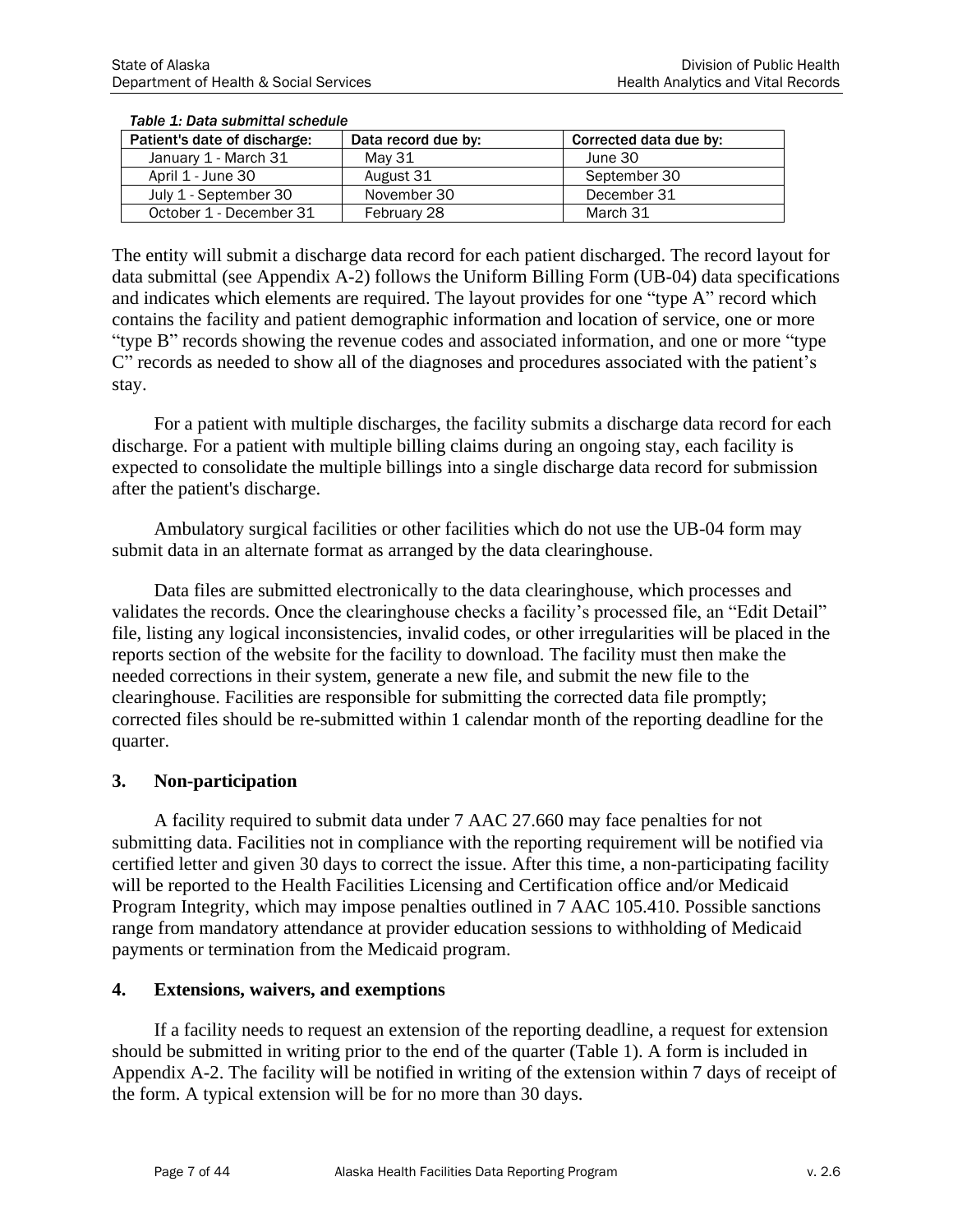#### **Part III. Guidelines for data use and stewardship**

#### **1. [Data use and data stewardship](http://www.rules.utah.gov/publicat/code/r428/r428-010.htm#E3)**

The guiding principles behind all data use shall be: supporting public health practice and research, operating with transparency and fairness, and maintaining the privacy of individuals.

#### **a. Acceptable data uses**

Data may be used for purposes of public health practice, research, and healthcare operations. Examples of acceptable uses of the Alaska Inpatient Database and the Alaska Outpatient Database include:

- Population-level and subgroup population public health analysis;
- Reports on disease burden, such as tobacco-related diseases, cardiovascular disease, diabetes, cancer, traumatic brain injury, or other injury;
- Quality assessment, such as ambulatory care sensitive conditions, preventable hospitalizations, or hospital-acquired infections;
- Market share analysis;
- Utilization trend analysis;
- Verification of and comparison with other reported data, such as Certificate of Need reports, Medicaid, Emergency Medical Services, Alaska Trauma Registry, or Vital Statistics;
- Aggregation with national data sets such as Agency for Healthcare Research and Quality Healthcare Cost and Utilization Project (HCUP);
- Academic research:
- Other purposes deemed acceptable by the Department.

#### **b. Who can use the data**

#### *Alaska Department of Health and Social Services*

Alaska Department of Health and Social Services' (DHSS) designated office for management of the Health Facilities Data Reporting (HFDR) Program is the Division of Public Health, Health Analytics and Vital Records Section (HAVRS). This Section will be responsible for data stewardship, assuring HIPAA compliance, and for making data available through web postings, periodic newsletters, and data use agreements with individuals or organizations consistent with the public health and planning purposes of the data collection system.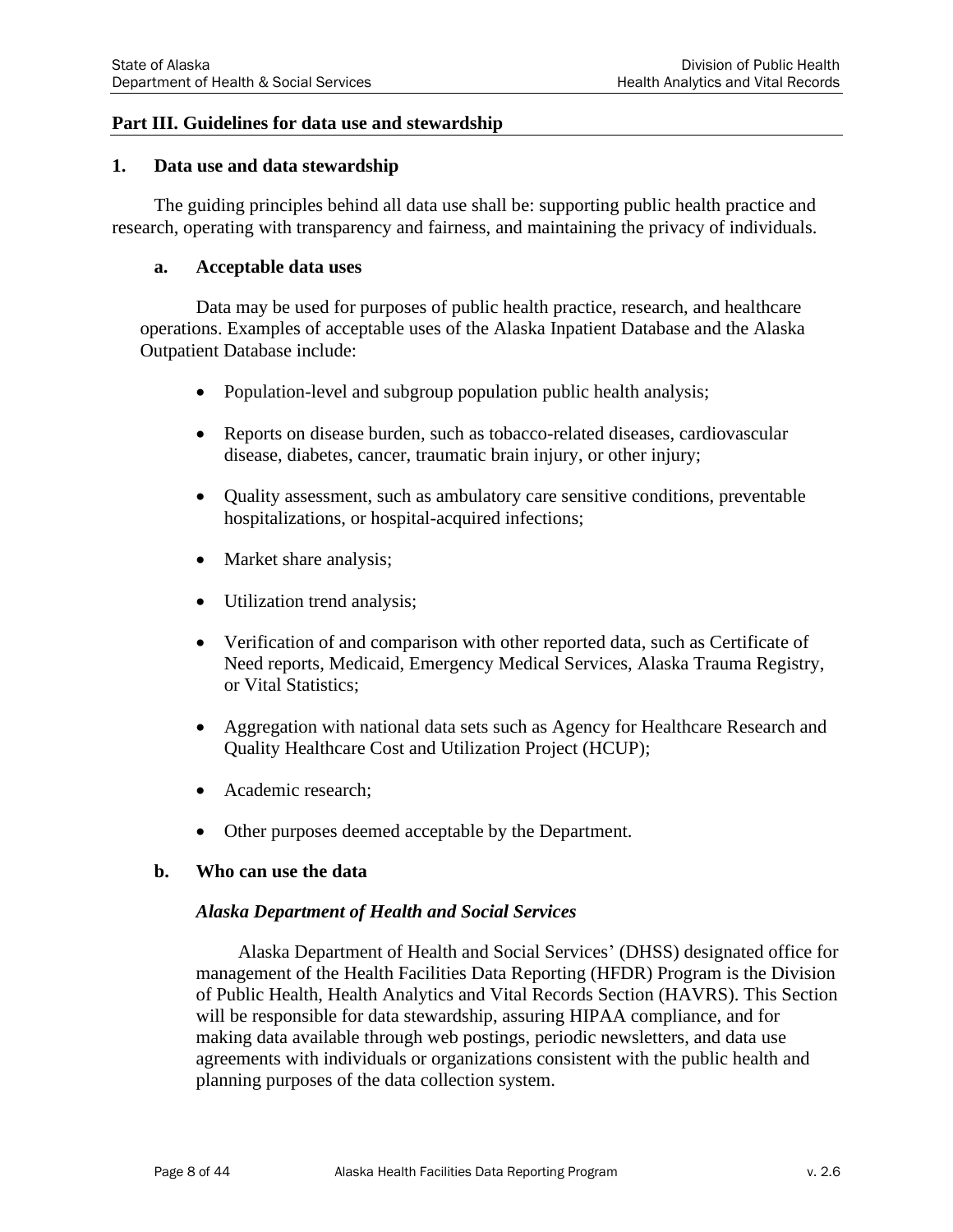Other Divisions and Sections of DHSS may use data for specific approved public health and planning purposes, provided a signed Data Use Agreement form (Appendix B-1) is on file. Agreed upon fees apply and the request must include justification for the records and variables needed based on the stated purpose.

### *Healthcare Industry*

A limited data set will be made available to Alaska healthcare organizations and Alaska health care industry associations for the purposes of healthcare operations. This data set will contain elements as defined in Appendix B-5. A fee will be assessed for the healthcare operations data set to cover costs associated with administering the data. Refer to the request form in Appendix B-2 for current fee amounts.

Facilities which are mandated to submit data under 7 AAC 27.660 will not be eligible to request this data set if they are not in compliance.

#### *Healthcare Cost and Utilization Program*

Alaska is one of 47 states participating in Healthcare Cost and Utilization Program (HCUP), a family of healthcare databases developed through a Federal-State-Industry partnership sponsored by the Agency for Healthcare Research and Quality (AHRQ) of the U.S. Department of Health and Human Services. Alaska's DHSS will submit an annual data file to HCUP.

A limited data is available for sale to researchers through the HCUP Central Distributor [\(https://www.distributor.hcup-us.ahrq.gov/\)](https://www.distributor.hcup-us.ahrq.gov/).

#### *Researchers*

Data sets, including semi-aggregated data sets, limited data sets, and summary tables, may be made available to researchers through application. To request such data sets or reports, an applicant must complete a data use proposal and signed Data Use Agreement form (found in Appendix B-1), subject to approval. Justification must be provided for each variable requested.

Current fees for data sets will be indicated on request forms.

Approval of an Institutional Review Board (IRB) may be required, to assure appropriate protection of human subjects and privacy of protected health information.

Student researchers or interns must have co-signature of faculty signifying approval and accountability for oversight of the students' research project.

#### *The public*

Statewide summary data will be prepared annually on topics of general interest, such as top reasons for hospitalizations, average charges, and average length of stay. These summaries will be made available through the program website.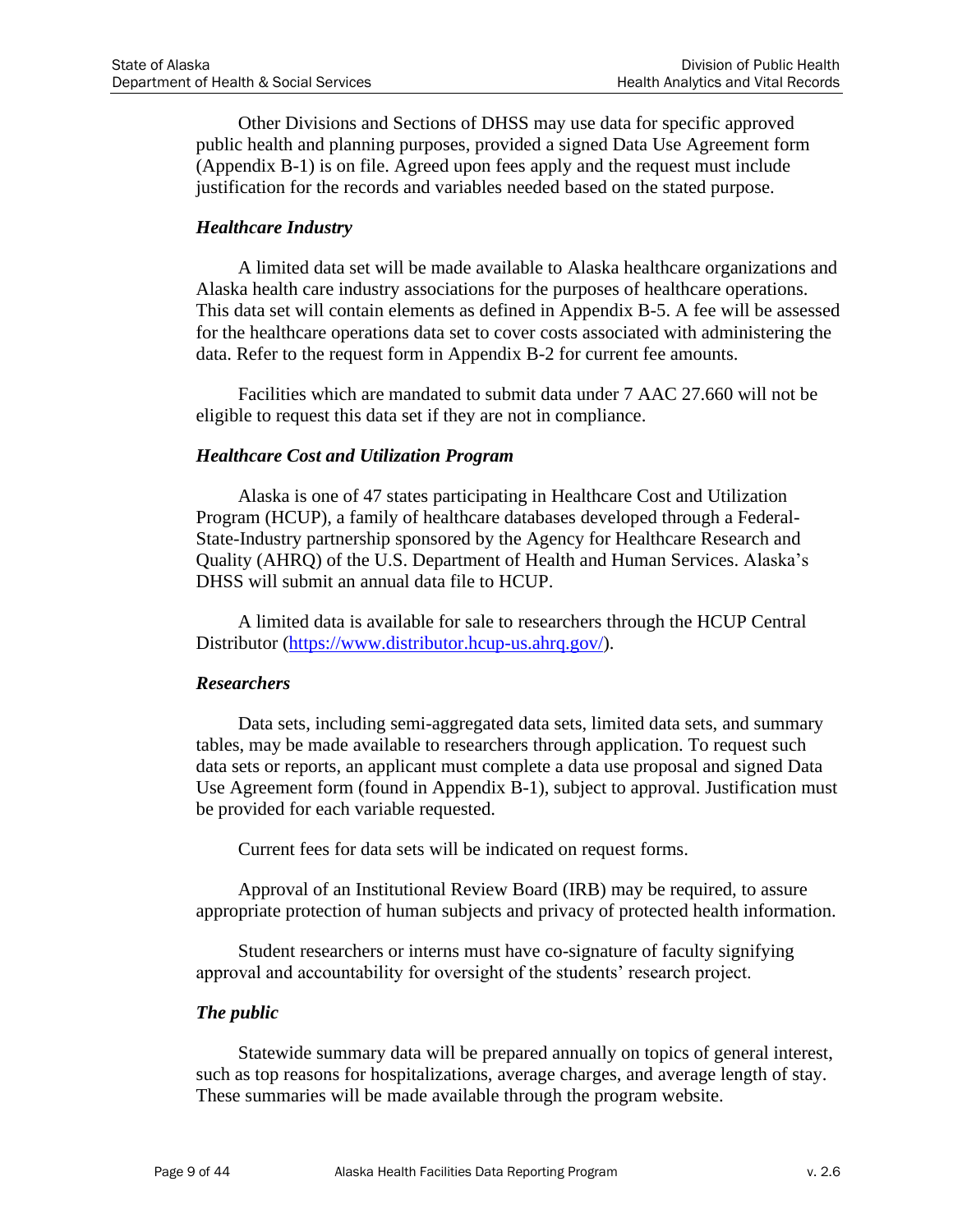### **c. Data ownership**

Ownership of the Alaska Inpatient Database and Alaska Outpatient Database resides with DHSS.

### **d. Data security**

The Health Insurance Portability and Accountability Act of 1996 (HIPAA) requires protection of the security and privacy of certain health information including personal health information. HIPAA rules, including the Privacy Rule, instruct health care providers, data clearinghouses and public health entities regarding handling of personal health information. All data stewards and users must ensure that identifiable information is handled with the precautions established under HIPAA.

Data use will follow all Federal and State laws and regulations. Additionally, all DHSS Policies and Procedures apply.

DHSS' Information Technology Services security plans protect access to the data. Any data shared with approved researchers or data users, whether internal to DHSS or external, are appropriately protected and transmitted via secure protocols. Only the minimum necessary data needed to accomplish the intended purpose of a data request will be provided.

DHSS will securely maintain each annual data set for at least ten years and will ensure destruction of data when it is time to retire the data.

#### **e. Data uses not supported**

Any attempt to identify individual patients or link to identifiable information is prohibited. Use of identities inadvertently discovered is prohibited. Certain types of linkage or validation may be approved on a case-by-case basis.

#### **f. Publication**

Publication of analysis is encouraged if it will contribute to public understanding of health and health care in the state.

As part of the data use agreement, researchers agree that the HFDR program will have the opportunity to review manuscripts *prior to publication* for interpretation and reliability.

The HFDR should be acknowledged as the data source in any publication or presentation using HFDR data. Recommended citation: *Alaska [Inpatient/Outpatient] Database. (year). Alaska Health Facilities Data Reporting Program. Alaska Department of Health and Social Services, Division of Public Health (date obtained).*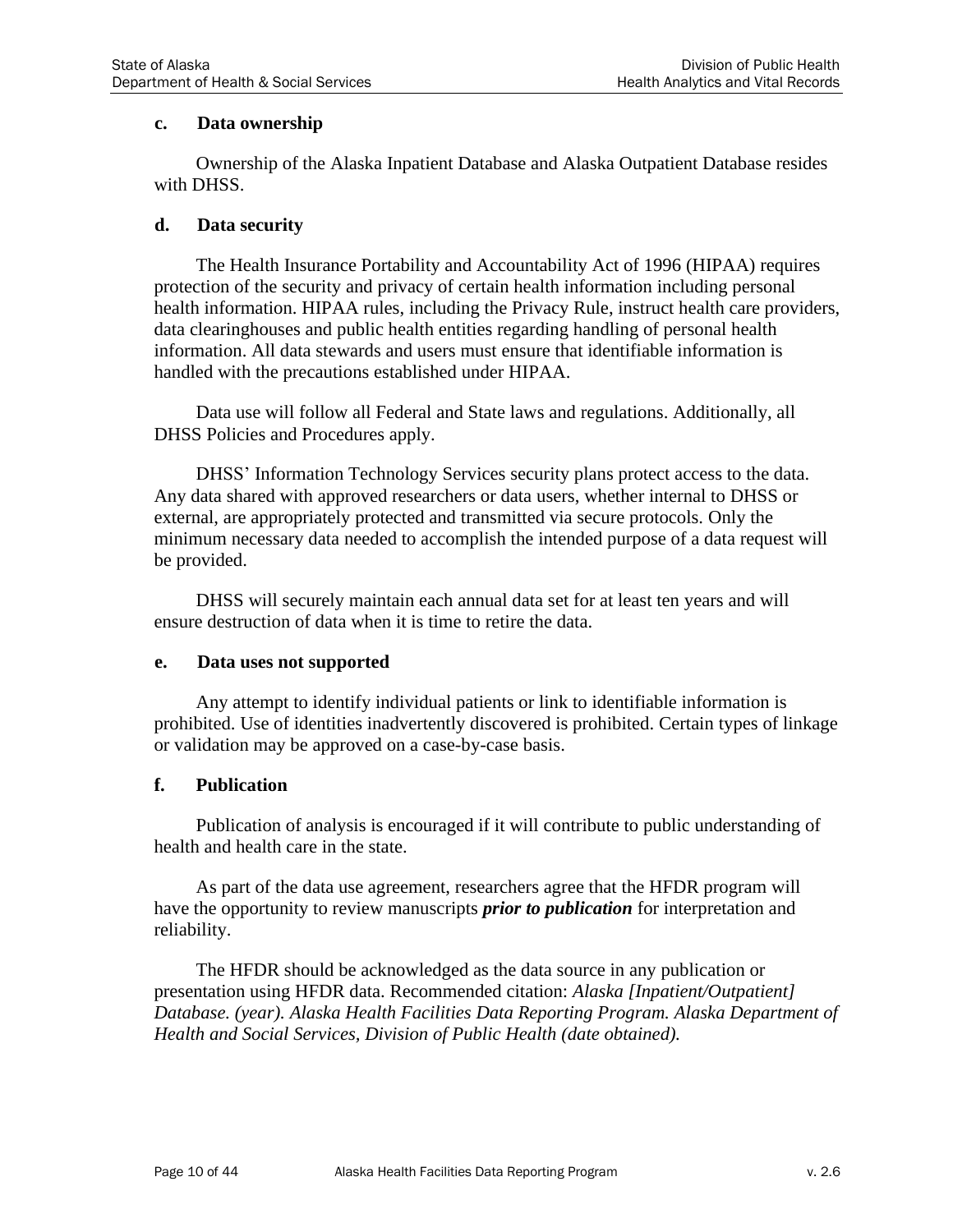### **g. Public information**

Data reported under this program are not considered public information subject to the public records requirements of AS 40.25.110. For more information refer to 7 AAC 27.890.

### **2. Guidelines to ensure confidentiality and reliability of data**

### **a. Confidentiality: suppression guidelines for privacy**

All data use, presentation, and publication must be handled to protect individuals from being identified through the evidence in the data. Data use agreements provide assurances of appropriate use and protection of data sets.

Because utilization data results from the activity of the population rather than a sample, the actual counts of specific events may be important. Such data must be presented in a way that individuals will not be identified. Methods for assuring protection of individuals' identities include aggregating the data across multiple time periods, regions, ages, and races. Summary data should never be released if release could reasonably be expected to lead to identification of an individual. When in doubt, contact the program manager for further guidance.

*Annual counts below 6 may not be published without permission from DHSS*. Reporting a count of "zero" for a given condition is acceptable. Regional counts for comparative analysis are likely to be appropriate when the population base is large enough that the population at risk in any category (denominator) is greater than 250. However, the cell count must be suppressed if the difference between the numerator (cases) and denominator (population at risk) is less than 10.

#### **b. Reliability**

In addition to patient privacy, considerations must be made for the statistical reliability of small numbers.

Rates and trends based upon small numbers should be interpreted cautiously. Such rates exhibit a large amount of random variation from place to place or time to time period. For example, when numerators are small, a single event can affect the rate or proportion dramatically, and rates will be too volatile to be reliable measures for comparison across time or place.

*Rates and proportions based upon a numerator less 6 may not be published; those based on numerators less than 20 should include a footnote noting possible statistical unreliability*. If the numerator is smaller than 20, a three-year average rate may be more appropriate. When possible, a 95% confidence interval should be calculated and included.

#### **c. Calculation of rates**

Hospital discharge rates for major diagnostic groups or preventable hospitalizations are generally presented in terms of discharges per 100,000 people in the population group at risk of having been hospitalized.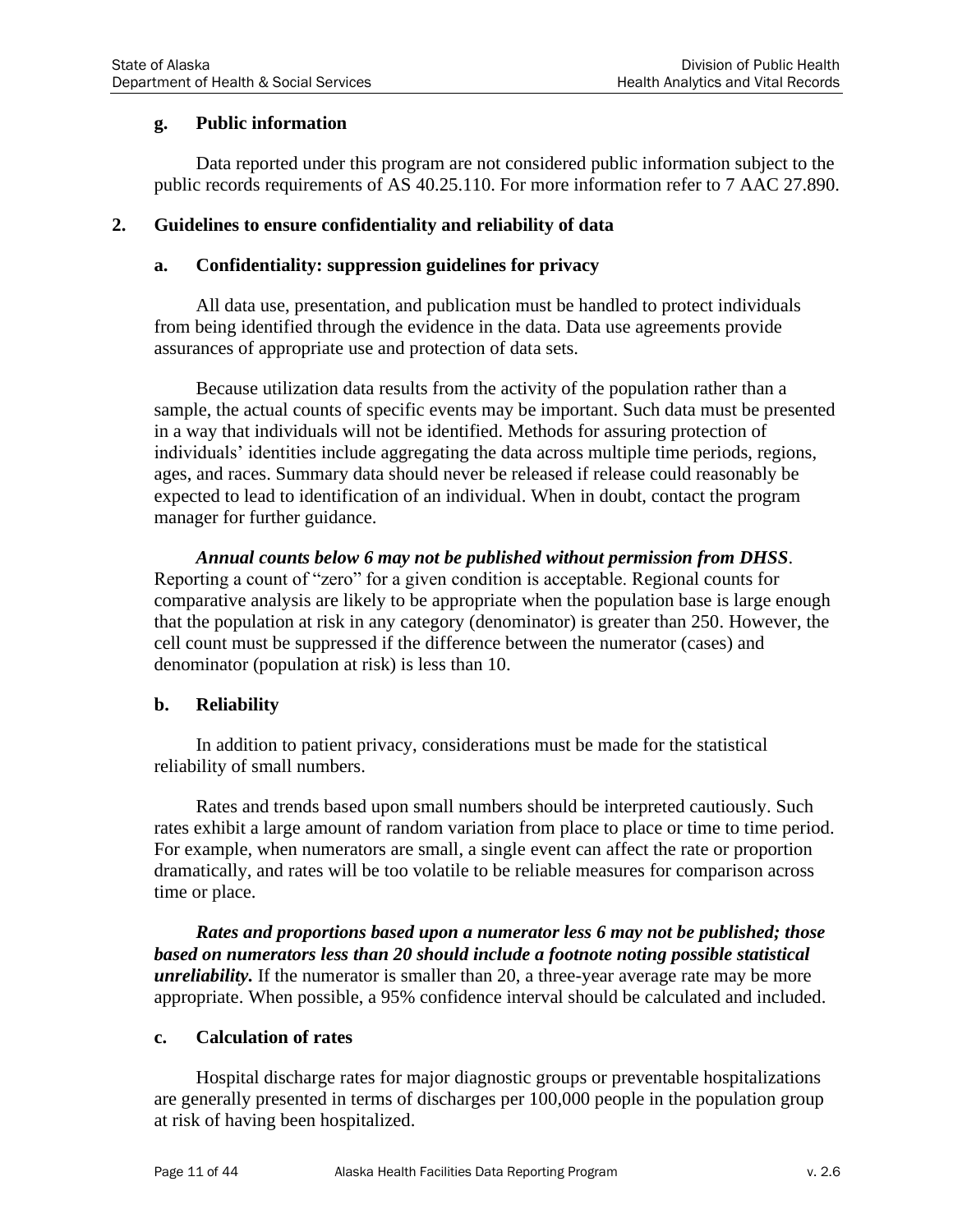If comparisons are going to be made between Alaska rates and other states or the nation, an age-adjusted rate should be calculated. In other cases, age-specific rates are more relevant and should be considered when looking at certain topics.

### **3. [Definitions](http://www.rules.utah.gov/publicat/code/r428/r428-010.htm#E3)**

*Database* means the combined discharge data from multiple facilities. The data collected by the HFDR comprise the Alaska Inpatient Database and the Alaska Outpatient Database.

*Data clearinghouse* refers to a third-party designated by DHSS to receive facility data, perform validation checks, encrypt patient SSN and prepare data set for use. As of October 2014, this is Hospital Industry Data Institute (HIDI).

*Discharge data* means the consolidation of complete billing, medical, and personal information describing a patient, the services received, and billed charges for a single inpatient, residential treatment, or outpatient hospital stay; ambulatory surgery center visit; or imaging center procedure into a discharge data record.

*Healthcare Operations* refers to the functions covered under 45 CFR 164.501, including quality assessment and improvement activities and business planning and development.

*Limited data set* is a limited set of identifiable patient information as defined in the Privacy Regulations issued under the Health Insurance Portability and Accountability Act (HIPAA). A limited data set may be disclosed to an outside party without a patient's authorization if certain conditions are met. First, the purpose of the disclosure may only be for research, public health or health care operations. Second, the person receiving the information must sign a data use agreement. All the following direct identifiers of the individual or of relatives, employers, or household members of the individual must be removed in order for health information to be a limited data set:

#### • names;

- street addresses (other than town, city, state and zip code);
- telephone numbers;
- fax numbers:
- e-mail addresses;
- Social Security numbers;
- medical records numbers;
- health plan beneficiary numbers;
- account numbers:
- certificate license numbers:
- vehicle identifiers and serial numbers, including license plates;
- device identifiers and serial numbers;
- URLs;
- IP address numbers:
- biometric identifiers (including finger and voice prints); and
- full face photos (or comparable images).

*Note: these identifiers are not included in the database.*

The health information that may remain in the limited data set includes: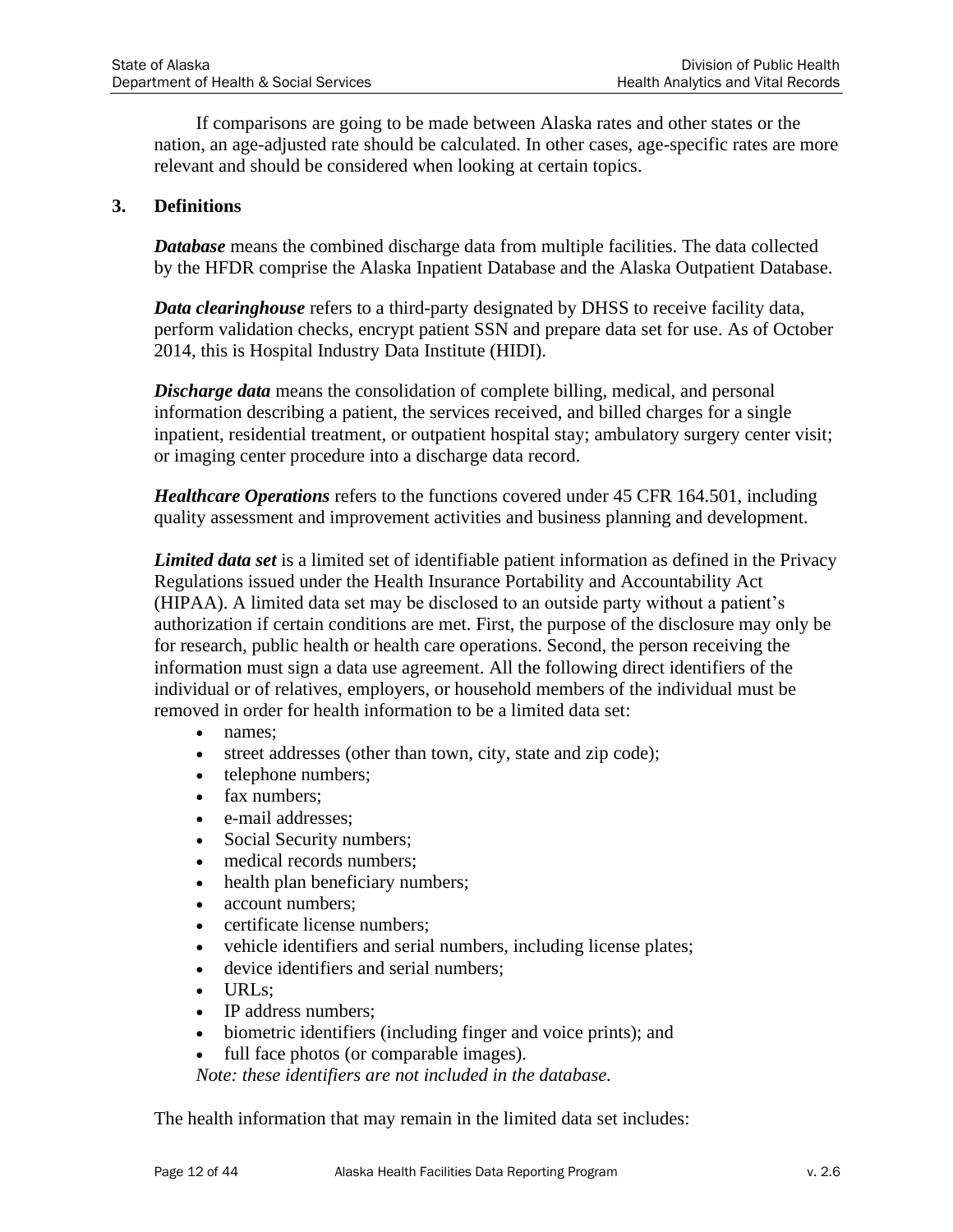- dates such as admission, discharge, service, date of birth, date of death;
- city, state, five digit or more zip code; and
- ages in years, months or days or hours.

*Note: these identifiers are included in the database*

It is important to note that information in a limited data set is still protected health information or "PHI" under HIPAA. It is not de-identified information and is still subject to the requirements of the Privacy Regulations.

*Patient number* is an irreversible, unique, encrypted number that replaces patient social security number. The data clearinghouse assigns the number to serve as a control number for data analysis.

*Protected Health Information (PHI)* is data that include identifiers of a patient or the patient's relatives, employers, or household members. The following identifiers considered PHI are part of the HFDR data set:

- Patient city and ZIP code
- Admit date and hour
- Discharge date and hour
- Date of birth
- Age when over 89

*Uniform billing form* means the uniform billing form recommended for use by the National Uniform Billing Committee. As of June 2014, the most current is the UB-04.

#### **4. Useful references**

*Official UB-04 Data Specifications Manual.* National Uniform Billing Committee. <http://www.nubc.org/subscriber/index.dhtml>

Health Insurance Portability and Accountability Act (HIPAA). U.S. Department of Health & Human Services. <http://www.hhs.gov/ocr/privacy/hipaa/understanding/index.html>

*Distinguishing Public Health Research and Public Health Nonresearch*. Centers for Disease Control and Prevention (2010). [http://www.cdc.gov/od/science/integrity/docs/cdc](http://www.cdc.gov/od/science/integrity/docs/cdc-policy-distinguishing-public-health-research-nonresearch.pdf)[policy-distinguishing-public-health-research-nonresearch.pdf](http://www.cdc.gov/od/science/integrity/docs/cdc-policy-distinguishing-public-health-research-nonresearch.pdf)

*Guidelines for Using Confidence Intervals for Public Health Assessment*. Washington State Department of Health (2012). <http://www.doh.wa.gov/Portals/1/Documents/1500/ConfIntGuide.pdf>

*Uses and Disclosures for Treatment, Payment, and Health Care Operations [45 CFR 164.506].* Health and Human Services Office for Civil Rights (2003). [https://www.hhs.gov/hipaa/for-professionals/privacy/guidance/disclosures-treatment](https://www.hhs.gov/hipaa/for-professionals/privacy/guidance/disclosures-treatment-payment-health-care-operations/index.html)[payment-health-care-operations/index.html](https://www.hhs.gov/hipaa/for-professionals/privacy/guidance/disclosures-treatment-payment-health-care-operations/index.html)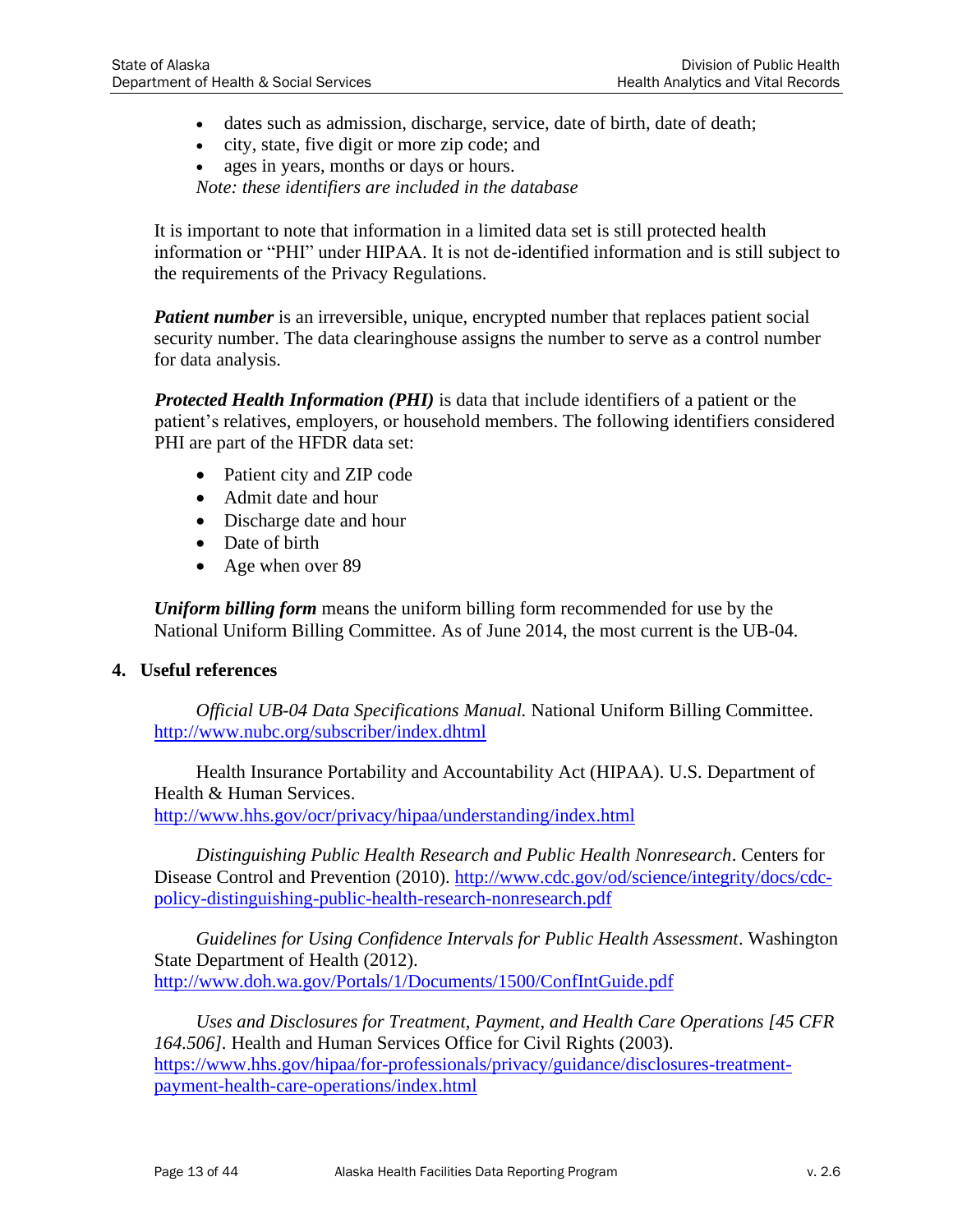#### **Appendices**

#### **Appendix A: For reporting facilities**

- 1. Contact person designation form
- 2. Reporting deadline extension request form
- 3. Record layout for UB-04 data collection
- 4. Business Associate Agreement

#### **Appendix B: Data Use Requests**

- 1. Health care operations data request form and Data Use Agreement (2015 and later data)
- 2. Public health/research data request form and Data Use Agreement (2015 and later data)
- 3. Data analysis request form
- 4. Data Request form and Data use agreement (2001-2012 data)
- 5. Data dictionary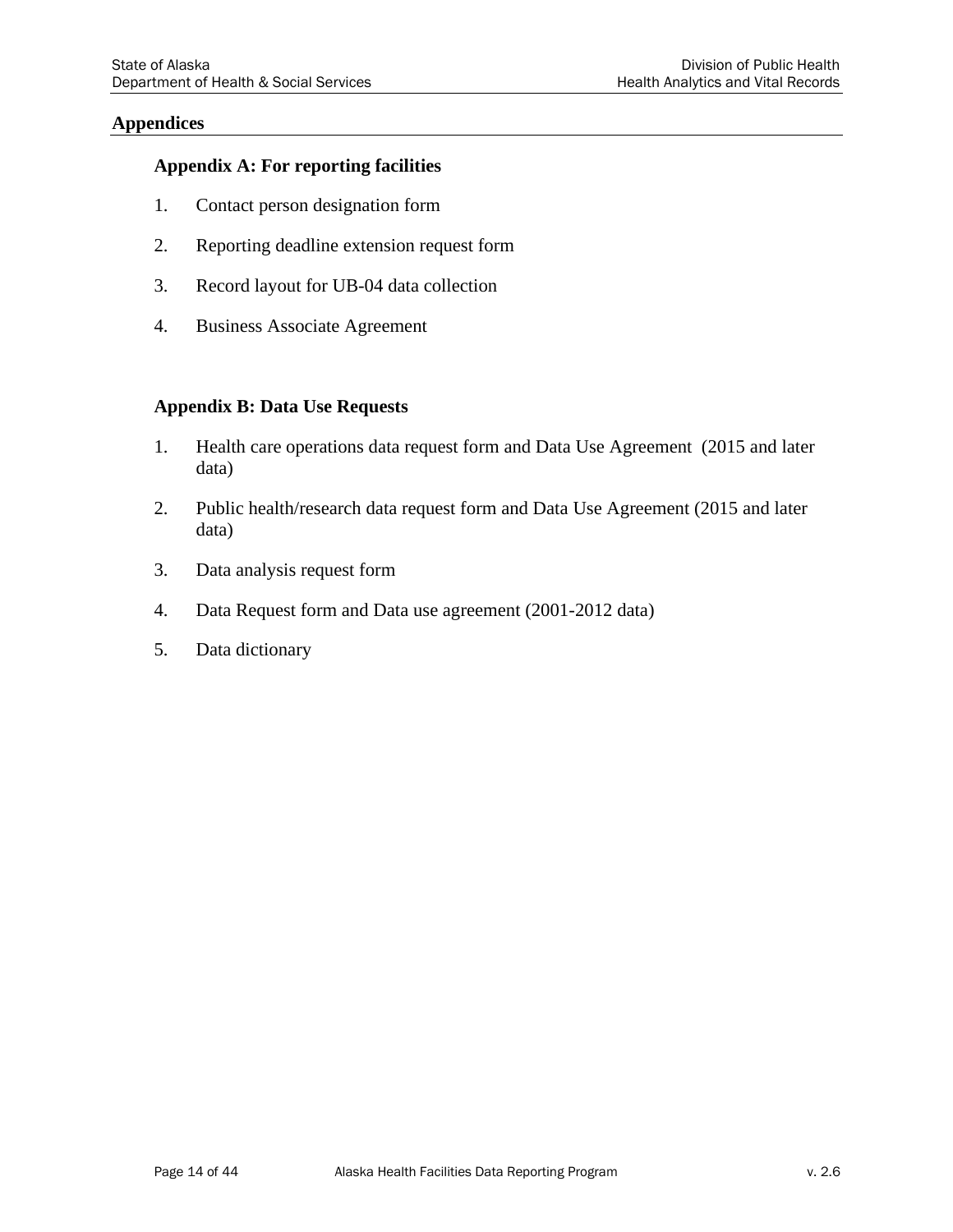$\mathbf{I}$ 

٦

## **Appendix A-1**

### **ALASKA HEALTH FACILITIES DATA REPORTING PROGRAM CONTACT PERSON DESIGNATION FORM**

| All reporting facilities should designate a primary contact person to receive correspondence<br>from the Alaska Health Facilities Reporting Program. |
|------------------------------------------------------------------------------------------------------------------------------------------------------|
| <b>Facility name:</b>                                                                                                                                |
| Mailing address:                                                                                                                                     |
| <b>Primary contact person:</b>                                                                                                                       |
| Title                                                                                                                                                |
| Email address:                                                                                                                                       |
| Phone:                                                                                                                                               |
| FAX:                                                                                                                                                 |
| Effective date:                                                                                                                                      |
| <b>Secondary contact person:</b>                                                                                                                     |
| Title                                                                                                                                                |
| Email address:                                                                                                                                       |
| Phone:                                                                                                                                               |
| FAX:                                                                                                                                                 |
| Effective date:                                                                                                                                      |

Please fax completed form to (907) 465-4689, email a scan to  $HealthAnalytics@alaska.gov,$ </u> or mail to Health Analytics and Vital Records, Division of Public Health, 5441 Commercial Blvd., Juneau, AK 99801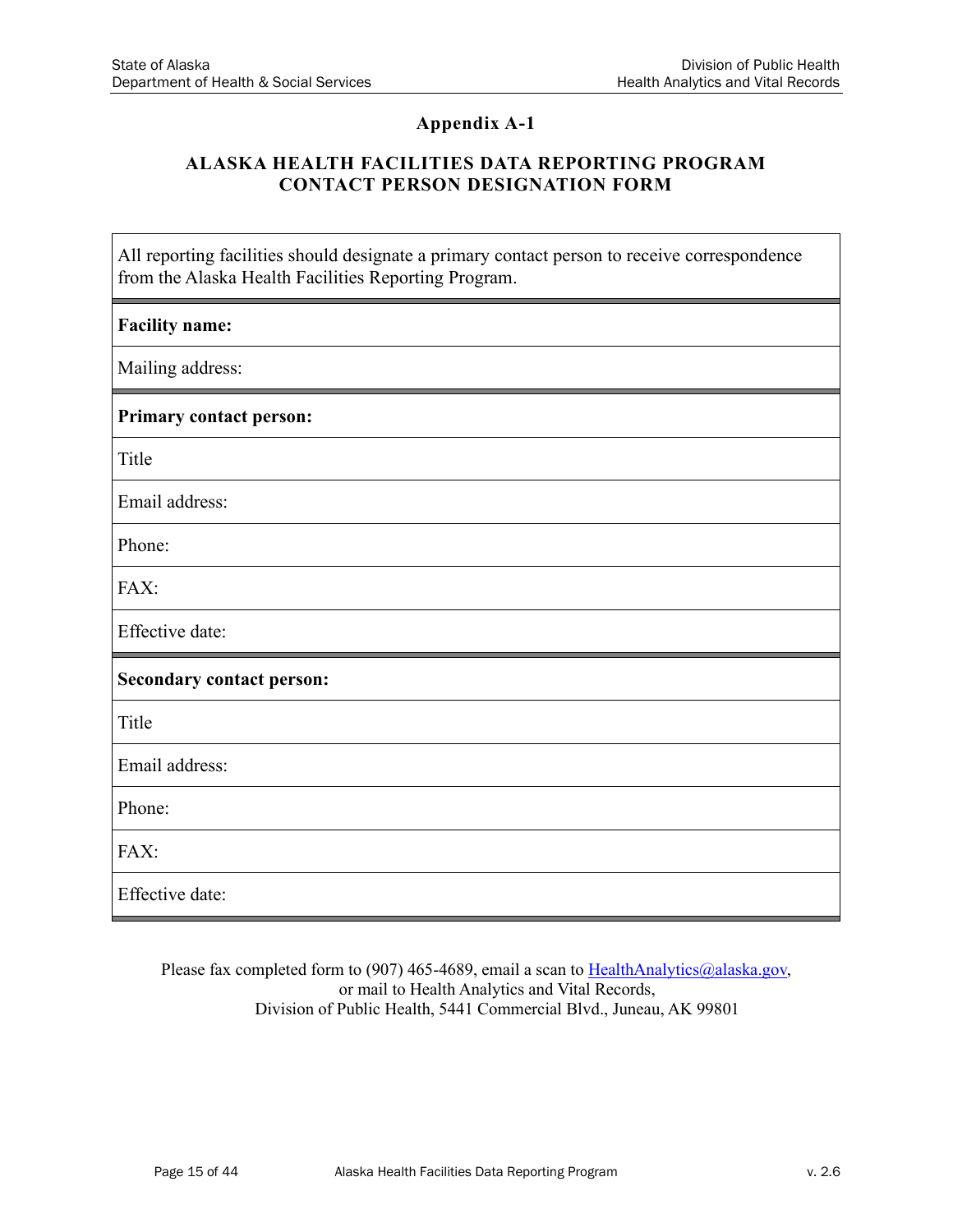### **ALASKA HEALTH FACILITIES DATA REPORTING PROGRAM REPORTING DEADLINE EXTENSION REQUEST FORM**

When a facility required to report is unable to meet the reporting deadline, a request may be requested for a maximum of 30 days.

#### **Facility name:**

Mailing address:

#### **Reporting quarter:**

| Patient's date of discharge: | Data records due: | New due date: |  |
|------------------------------|-------------------|---------------|--|
| January 1 - March 31         | May $31$          | June 30       |  |
| April 1 - June 30            | August 31         | September 30  |  |
| July 1 - September 30        | November 30       | December 31   |  |
| October 1 - December 31      | February 28       | March 31      |  |

#### **Reason for request:**

| Action being taken to ensure future compliance: |
|-------------------------------------------------|
|-------------------------------------------------|

| Person requesting:                              | Title:         |  |  |  |  |  |
|-------------------------------------------------|----------------|--|--|--|--|--|
| Signature:                                      | Date:          |  |  |  |  |  |
| Phone:                                          | Email address: |  |  |  |  |  |
| $\Box$ Accepted $\Box$ Not accepted.<br>Reason: |                |  |  |  |  |  |
| Program Manager:                                | Date:          |  |  |  |  |  |

Please fax completed form to (907) 465-4689, email a scan to [HealthAnalytics@alaska.gov,](mailto:HealthAnalytics@alaska.gov) or mail to Health Analytics and Vital Records, Division of Public Health, 5441 Commercial Blvd., Juneau, AK 99801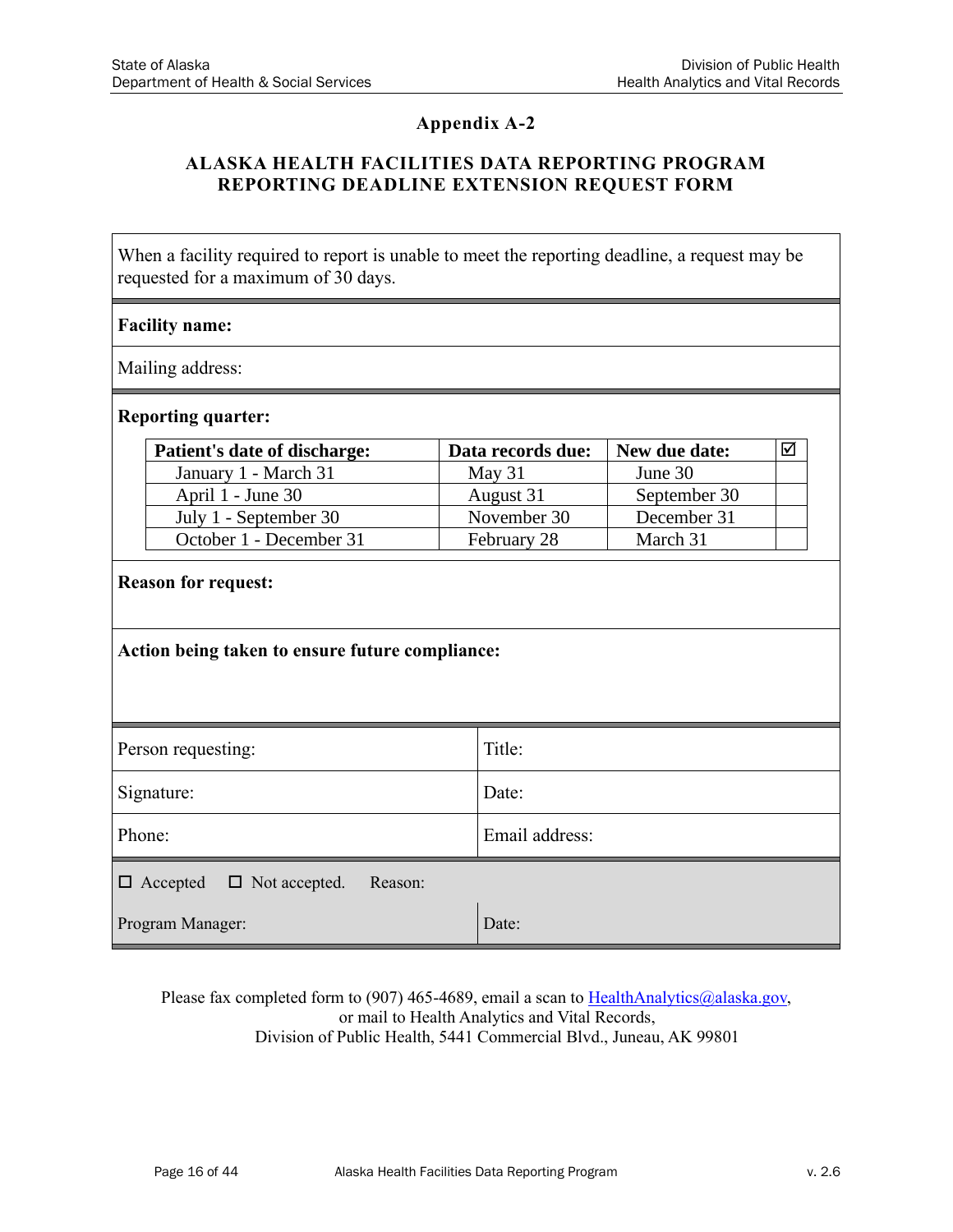**UB-04**

## **Appendix A-3 RECORD LAYOUT FOR UB-04 DATA COLLECTION**

Hospital Industry Data Institute

#### **A-TYPERECORDS**

| Req'd    | FL#             | <b>Repeats</b> | <b>Size</b>    | <b>Start</b>     | <b>Stop</b> | <b>Data Element</b>                                       |
|----------|-----------------|----------------|----------------|------------------|-------------|-----------------------------------------------------------|
| $\star$  |                 | 1              | 1              | 1                | 1           | Record Type "A"                                           |
| $\star$  | 56              | 1              | 15             | $\boldsymbol{2}$ | 16          | NPI / Medicare Provider Number (see Special Instructions) |
| $\star$  | 03a             | 1              | 24             | 17               | 40          | Patient Control Number (Patient Account Number)           |
| $^\star$ |                 | 1              | $\overline{c}$ | 41               | 42          | Record Sequence Number (value = 01)                       |
| $\star$  | 03 <sub>b</sub> | 1              | 24             | 43               | 66          | <b>Medical Record Number</b>                              |
| $^\star$ | 04              | 1              | 4              | 67               | 70          | Type of Bill                                              |
|          | 05              | 1              | 4              | 71               | 74          | Federal Tax Sub-ID Number                                 |
|          | 05              | 1              | 10             | 75               | 84          | Federal Tax Number                                        |
| $\star$  | 06              | 1              | 8              | 85               | 92          | Statement Covers Period - From (MMDDYYYY)                 |
| $\star$  | 06              | 1              | 8              | 93               | 100         | Statement Covers Period - Through (MMDDYYYY)              |
|          | 08              | 1              | 19             | 101              | 119         | Patient Name - ID                                         |
| *3       | 08              | 1              | 18             | 120              | 137         | Patient Last Name (see Special Instructions)              |
| *3       | 08              | 1              | 9              | 138              | 146         | Patient First Name (see Special Instructions)             |
| *3       | 08              | 1              | 3              | 147              | 149         | Patient Name Suffix (see Special Instructions)            |
|          | 09              | 1              | 40             | 150              | 189         | Patient Address - Street                                  |
| $^\star$ | 09              | 1              | 30             | 190              | 219         | Patient Address - City                                    |
| $\star$  | 09              | 1              | 2              | 220              | 221         | Patient Address - State                                   |
| $\star$  | 09              | 1              | 9              | 222              | 230         | Patient Address - ZIP                                     |
| *        | 09              | 1              | 2              | 231              | 232         | Patient Address - Country Code                            |
|          |                 | 1              | 3              | 233              | 235         | Patient Address - Borough Code (see Special Instructions) |
| $\star$  |                 | 1              | 9              | 236              | 244         | Patient Social Security Number (see Special Instructions) |
| $^\star$ | 10              | 1              | 8              | 245              | 252         | Patient Birthdate (MMDDYYYY)                              |
| $^\star$ | 11              | 1              | 1              | 253              | 253         | <b>Patient Sex</b>                                        |
| $^\star$ | 12              | 1              | 8              | 254              | 261         | Admission Date (MMDDYYYY)                                 |
| *1, *2   | 13              | 1              | 2              | 262              | 263         | Admission Hour                                            |
| $*1, *2$ | 14              | 1              | 1              | 264              | 264         | Type of Admission/Visit                                   |
| $\star$  | 15              | 1              | 1              | 265              | 265         | Point of Origin                                           |
| *1, *2   | 16              | 1              | 2              | 266              | 267         | Discharge Hour                                            |
| $^\star$ | 17              | 1              | 2              | 268              | 269         | <b>Patient Discharge Status</b>                           |
|          | 29              | 1              | $\overline{c}$ | 270              | 271         | <b>Accident State</b>                                     |
| $*1$     | 71              | 1              | 4              | 272              | 275         | PPS Code                                                  |
|          | 76              | 1              | 11             | 276              | 286         | Attending Physician - NPI                                 |
|          | 76              | 1              | 11             | 287              | 297         | Attending Physician - QUAL/ID                             |
|          | 77              | 1              | 11             | 298              | 308         | Operating Physician - NPI                                 |
|          | 77              | 1              | 11             | 309              | 319         | Operating Physician - QUAL/ID                             |
|          | 78              | 1              | 13             | 320              | 332         | Other Physician ID - QUAL/NPI                             |
|          | 78              | 1              | 11             | 333              | 343         | Other Physician ID - QUAL/ID                              |
|          | 79              | 1              | 13             | 344              | 356         | Other Physician ID - QUAL/NPI                             |
|          | 79              | 1              | 11             | 357              | 367         | Other Physician ID - QUAL/ID                              |
|          |                 | 1              | 3              | 368              | 370         | Observation Hours (see Special Instructions)              |
|          |                 | 1              | 1              | 371              | 371         | Patient Ethnicity (see Special Instructions)              |
|          |                 | 1              | 1              | 372              | 372         | Patient Race (see Special Instructions)                   |
|          |                 | 1              | 1              | 373              | 373         | Type of Encounter (see Special Instructions)              |
|          |                 | 1              | 1              | 374              | 374         | Place of Service (see Special Instructions)               |
|          |                 | 1              | 4              | 375              | 378         | Primary Payer Identification (see Special Instructions)   |
|          |                 | 1              | 4              | 379              | 382         | Secondary Payer Identification                            |
|          |                 | 1              | 4              | 383              | 386         | Tertiary Payer Identification                             |
|          |                 | 1              | 14             | 387              | 400         | Reserved for future use                                   |

\* Data element is required for all patients.<br>\*1 Data element is required for inpatients or

\*1 Data element is required for inpatients only<br>\*2 Data element is required for emergency dep<br>\*3 Required as of January 2020 Data element is required for emergency department, outpatient observation, and outpatient surgery encounters

Required as of January 2020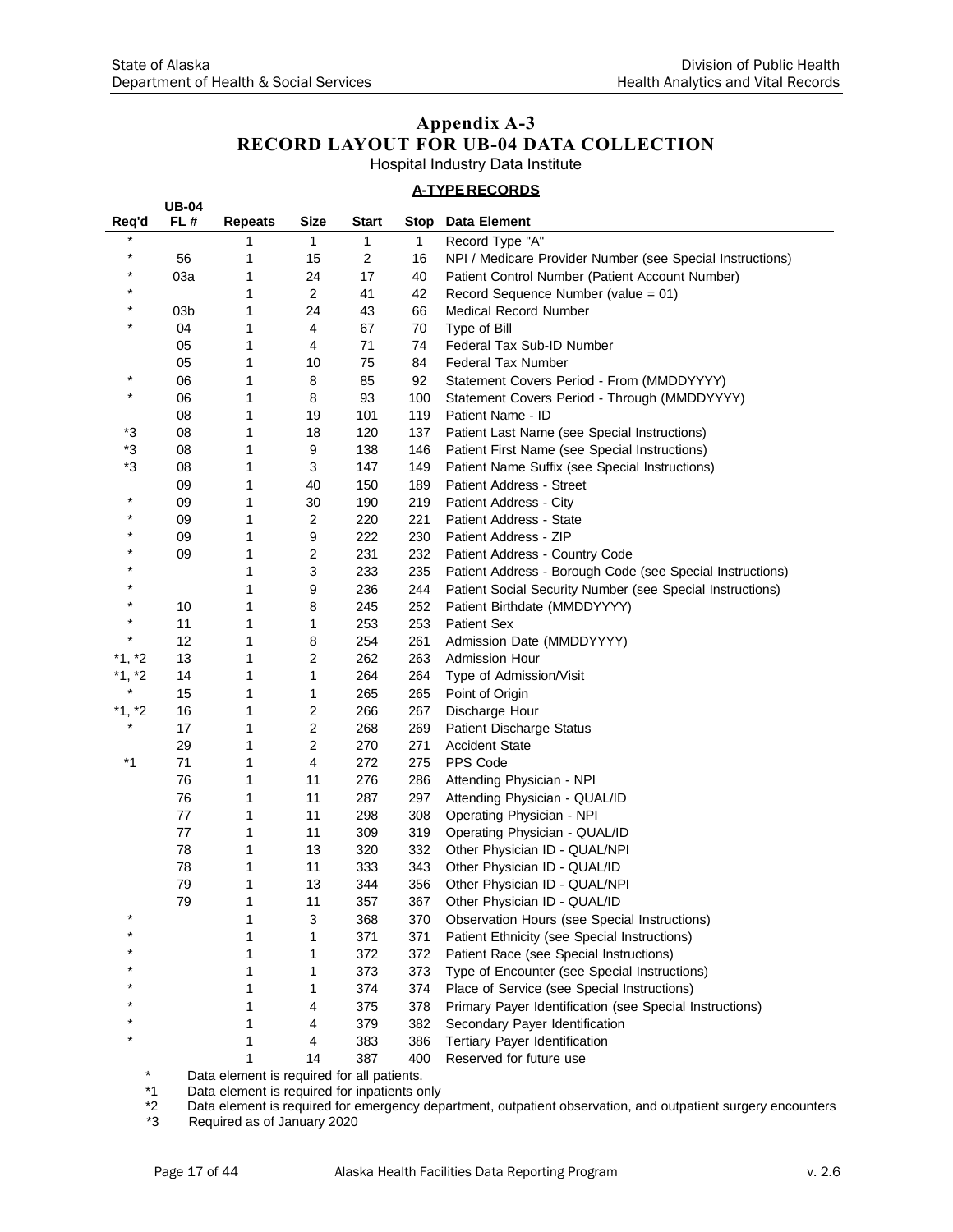## **RECORD LAYOUT FOR UB-04 DATA COLLECTION**

#### Hospital Industry Data Institute

#### **\*\* B-TYPE RECORDS**

|         | <b>UB-04</b> |         |             |              |      |                                                           |
|---------|--------------|---------|-------------|--------------|------|-----------------------------------------------------------|
| Reg'd   | FL.          | Repeats | <b>Size</b> | <b>Start</b> | Stop | Data Element                                              |
| $\ast$  |              |         |             |              |      | Record Type "B"                                           |
| $\ast$  | 56           |         | 15          | 2            | 16   | NPI / Medicare Provider Number (see Special Instructions) |
| $\star$ | 03a          |         | 24          | 17           | 40   | <b>Patient Control Number</b>                             |
| $\star$ |              |         | 2           | 41           | 42   | Record Sequence Number (Value = $01 - 99$ )               |
| $\star$ | 42           |         | 4           | 43           | 70   | Revenue Code                                              |
| $\star$ | 44           |         | 14          | 71           | 168  | <b>HCPCS/Rates/HIPPS Rate Codes</b>                       |
| $\star$ | 45           |         | 8           | 169          | 224  | Service Date (MMDDYYYY)                                   |
| $\star$ | 46           |         |             | 225          | 273  | Units of Service                                          |
| $\star$ | 47           |         | 9           | 274          | 336  | Total Charges (by revenue code)                           |
|         | 48           |         | 9           | 337          | 399  | Non-Covered Charges                                       |
|         |              |         |             | 400          | 400  | Reserved for future use                                   |

\*\* Repeat the B-Type record as many times as necessary (See special instructions)

|         | ** C-TYPE RECORDS<br><b>UB-04</b> |                |             |              |     |                                                            |  |
|---------|-----------------------------------|----------------|-------------|--------------|-----|------------------------------------------------------------|--|
| Reg'd   | FL.                               | <b>Repeats</b> | <b>Size</b> | <b>Start</b> |     | <b>Stop Data Element</b>                                   |  |
| $\star$ |                                   |                |             |              |     | Record Type "C"                                            |  |
| $\star$ | 56                                |                | 15          | 2            | 16  | NPI / Medicare Provider Number (see Special Instructions)  |  |
| $\star$ | 03a                               |                | 24          | 17           | 40  | <b>Patient Control Number</b>                              |  |
| $\star$ |                                   |                | 2           | 41           | 42  | Record Sequence Number (Value = $01 - 99$ )                |  |
| $\star$ | 66                                |                |             | 43           | 43  | DX Version Qualifier $(9 = ICD-9, 0 = ICD-10)$             |  |
| $\star$ | 69                                |                |             | 44           | 50  | Admitting Diagnosis Code                                   |  |
|         | 70                                | 3              |             | 51           | 71  | Patient's Reason for Visit Code                            |  |
|         | 72                                | 3              | 8           | 72           | 95  | External Cause of Injury Code (see Special Instructions)   |  |
| $\star$ | 67                                |                | 8           | 96           | 103 | Principal Diagnosis Code (see Special Instructions)        |  |
| $\star$ | 74                                |                | 15          | 104          | 118 | Principal Procedure Code / Date (see Special Instructions) |  |
| $\star$ | $67a-q$                           | 17             | 8           | 119          | 254 | Other Diagnosis (see Special Instructions)                 |  |
| *       | 74а-е                             | 9              | 15          | 255          | 389 | Other Procedure Codes / Dates (see Special Instructions)   |  |
|         |                                   |                | 11          | 390          | 400 | Reserved for future use                                    |  |

\*\* Repeat the C-Type record as many times as necessary (See special instructions)

|       | D-TYPE RECORDS (optional)<br><b>UB-04</b> |                |                |       |      |                                                           |  |
|-------|-------------------------------------------|----------------|----------------|-------|------|-----------------------------------------------------------|--|
| Rea'd | FL.                                       | <b>Repeats</b> | <b>Size</b>    | Start | Stop | <b>Data Element</b>                                       |  |
|       |                                           |                |                |       |      | Record Type "D"                                           |  |
|       | 56                                        |                | 15             | 2     | 16   | NPI / Medicare Provider Number (see Special Instructions) |  |
|       | 03a                                       |                | 24             | 17    | 40   | <b>Patient Control Number</b>                             |  |
|       |                                           |                | 2              | 41    | 42   | Record Sequence Number (value = $01$ )                    |  |
|       | $18 - 28$                                 | 11             | 2              | 43    | 64   | <b>Condition Codes</b>                                    |  |
|       | $31 - 34$                                 | 8              | 2              | 65    | 80   | Occurrence Code                                           |  |
|       | $31 - 34$                                 | 8              | 8              | 81    |      | 144 Occurrence Date (MMDDYYYY)                            |  |
|       | $35 - 36$                                 | 4              | $\overline{c}$ | 145   |      | 152 Occurrence Span Code                                  |  |
|       | $35 - 36$                                 | 4              | 8              | 153   |      | 184 Occurrence Span From Date (MMDDYYYY)                  |  |
|       | $35 - 36$                                 | 4              | 8              | 185   |      | 216 Occurrence Span Through Date (MMDDYYYY)               |  |
|       | $39 - 41$                                 | 10             | 2              | 217   | 236  | Value Code - Code                                         |  |
|       | $39 - 41$                                 | 10             | 9              | 237   | 326  | Value Code - Amount                                       |  |
|       | 50                                        | 3              | 23             | 327   |      | 395 Payer Name - Pri/Sec/Ter                              |  |
|       |                                           | 1              | 5              | 396   |      | 400 Reserved for future use                               |  |

\* Data element is required for all patients.

Data element is required for inpatients only.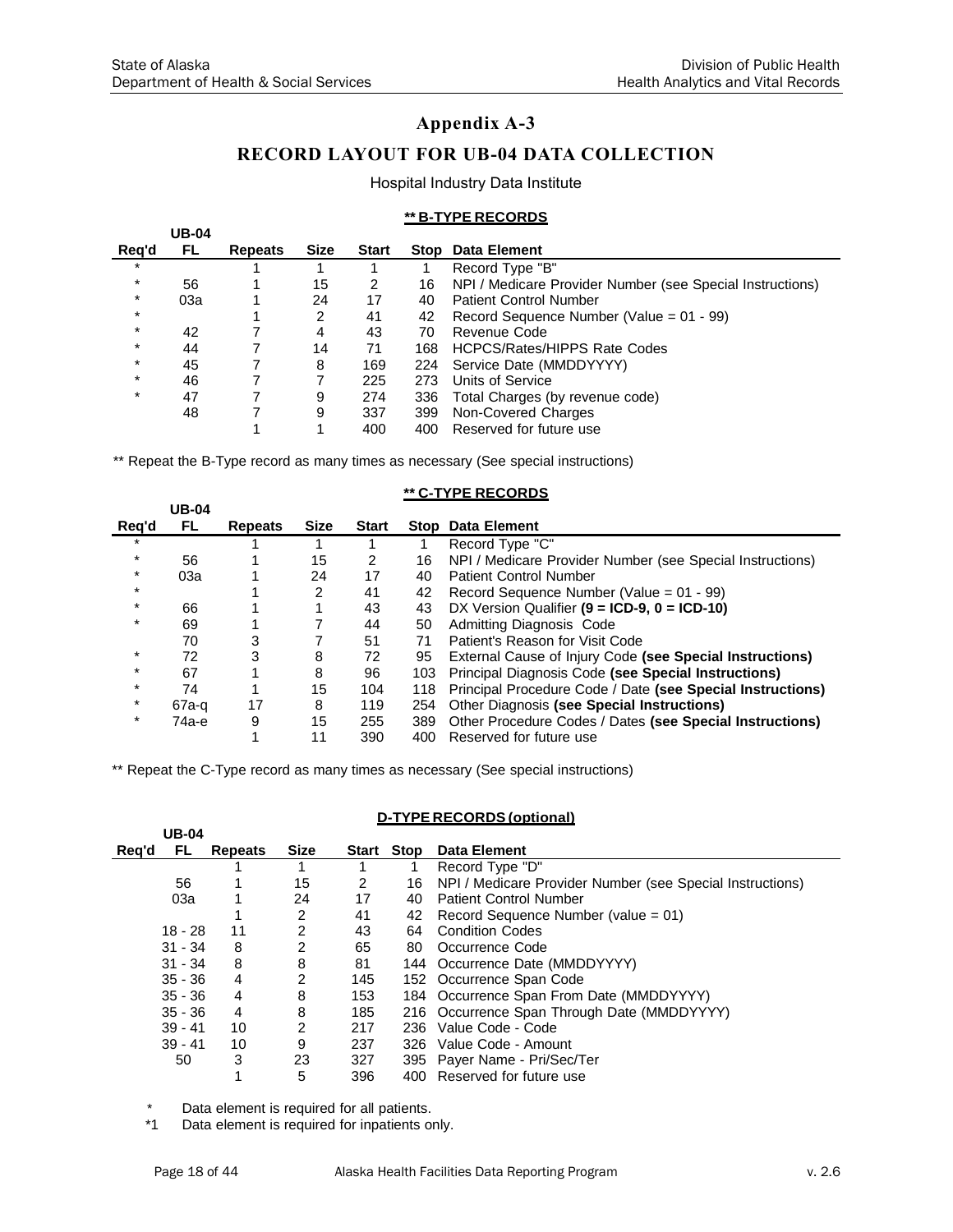#### **RECORD LAYOUT FOR UB-04 DATA COLLECTION**

Hospital Industry Data Institute

#### **E-TYPE RECORDS(optional) – N/A**

|       | <b>UB-04</b> |                |      |              |     |                                                           |
|-------|--------------|----------------|------|--------------|-----|-----------------------------------------------------------|
| Reg'd | FL.          | <b>Repeats</b> | Size | <b>Start</b> |     | <b>Stop Data Element</b>                                  |
|       | ****         |                |      |              |     | Record Type "E"                                           |
|       | 56           |                | 15   | 2            | 16  | NPI / Medicare Provider Number (see Special Instructions) |
|       | 03a          |                | 24   | 17           | 40  | <b>Patient Control Number</b>                             |
|       |              |                | 2    | 41           | 42  | Record Sequence Number (value = $01$ )                    |
|       | 51           | 3              | 15   | 43           | 87  | Health Plan ID - Pri/Sec/Ter                              |
|       | 52           | 3              |      | 88           | 90  | Release of Information - Pri/Sec/Ter                      |
|       | 53           | 3              |      | 91           | 93  | Assignment of Benefits - Pri/Sec/Ter                      |
|       | 54           | 3              | 10   | 94           | 123 | Prior Payments - Pri/Sec/Ter                              |
|       | 55           | 3              | 10   | 124          | 153 | Estimated Amount Due - Pri/Sec/Ter                        |
|       | 57           | 3              | 15   | 154          | 198 | Other Provider ID - Pri/Sec/Ter                           |
|       | 58           | 3              | 25   | 199          | 273 | Insured's Name - Pri/Sec/Ter                              |
|       | 59           | 3              | 2    | 274          | 279 | Patient's Relationship - Pri/Sec/Ter                      |
|       | 60           | 3              | 20   | 280          | 339 | Insured's Unique ID - Pri/Sec/Ter                         |
|       |              |                | 61   | 340          | 400 | Reserved for future use                                   |

#### **F-TYPE RECORDS (optional) – N/A**

|       | <b>UB-04</b> |                |      |              |     |                                                           |
|-------|--------------|----------------|------|--------------|-----|-----------------------------------------------------------|
| Reg'd | FL.          | <b>Repeats</b> | Size | <b>Start</b> |     | <b>Stop Data Element</b>                                  |
|       | ****         |                |      |              |     | Record Type "F"                                           |
|       | 56           |                | 15   | 2            | 16  | NPI / Medicare Provider Number (see Special Instructions) |
|       | 03a          |                | 24   | 17           | 40  | <b>Patient Control Number</b>                             |
|       |              |                | 2    | 41           | 42  | Record Sequence Number (value = $01$ )                    |
|       | 61           | 3              | 14   | 43           | 84  | Insurance Group Name - Pri/Sec/Ter                        |
|       | 62           | 3              | 17   | 85           | 135 | Insurance Group Number - Pri/Sec/Ter                      |
|       | 63           | 3              | 30   | 136          | 225 | Treatment Authorization Code - Pri/Sec/Ter                |
|       | 64           | 3              | 26   | 226          | 303 | Document Control Number - Pri/Sec/Ter                     |
|       | 65           | 3              | 25   | 304          | 378 | Employer Name - Pri/Sec/Ter                               |
|       |              |                | 22   | 379          | 400 | Reserved for future use                                   |

\* Data element is required for all patients.

Data element is required for inpatients only

#### **Electronic File Transfer Specifications**

Submitting Data Using the HIDI Secure Internet Site

Files may be uploaded to Hospital Industry Data Institute's (HIDI) secure internet site. There is a 50MB file size upload limit. Larger files may be compressed using WinZip or PGP encryption software. The HIDI website is:<https://www.hidionline.com/hidinetv3/> For access to the site, please contact the phone number below.

| <b>Mailing Address:</b>          |      | Phone: (573) 893-3700 |
|----------------------------------|------|-----------------------|
| Hospital Industry Data Institute | Fax: | (573) 635-9638        |
| PO Box 60                        |      |                       |
| Jefferson City, MO 65102-0060    |      |                       |

| <b>Phone:</b> | $(573) 893 - 3700$ |
|---------------|--------------------|
| <b>Fax:</b>   | (573) 635-9638     |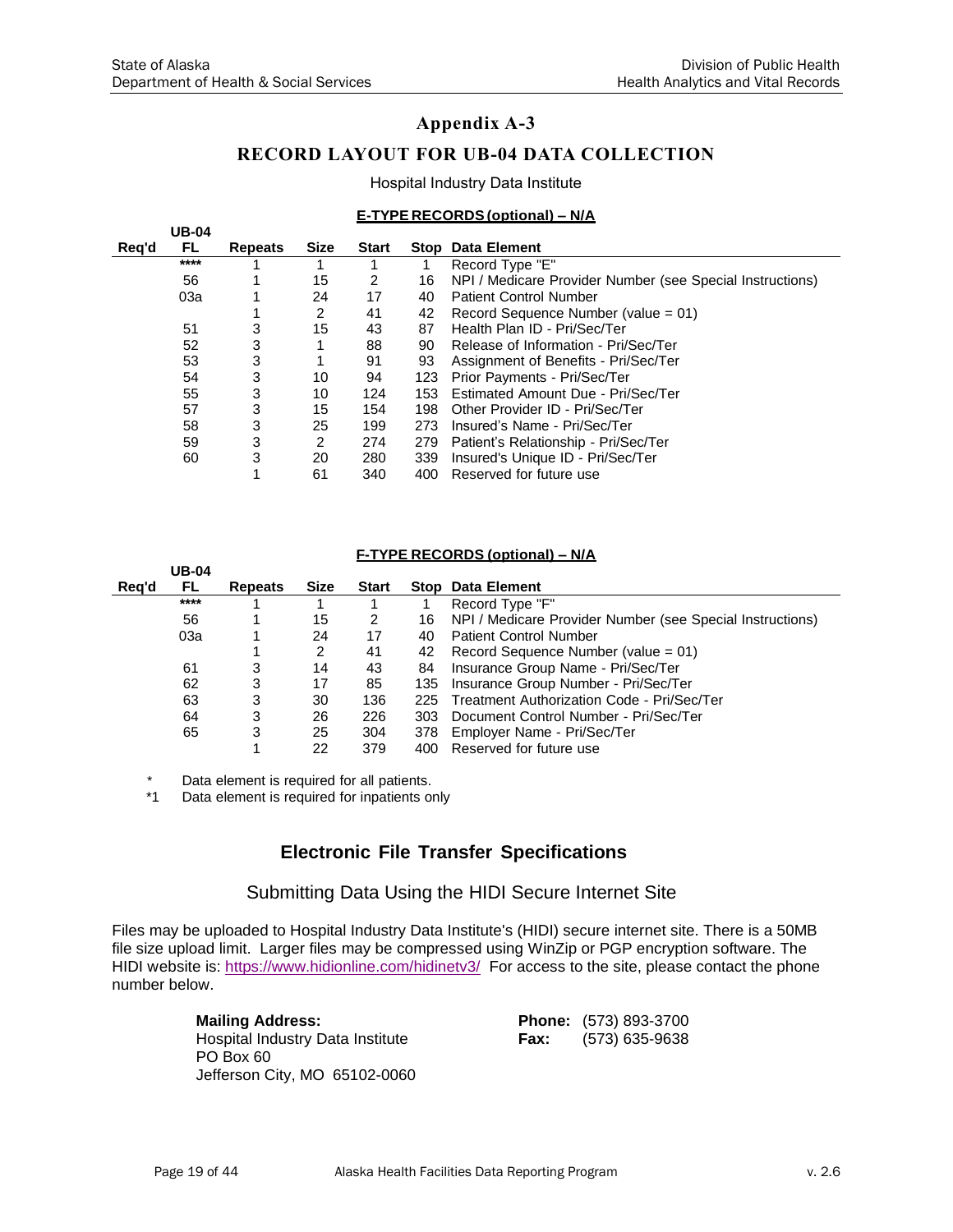### **RECORD LAYOUT FOR UB-04 DATA COLLECTION**

Hospital Industry Data Institute

Special Instructions for UB-04 Record Layout

Unless otherwise noted, the code and format for each element is defined in the National Uniform Billing Committee UB-04 Data Specifications Manual.

| <b>RECORD</b><br><b>TYPE</b> | <b>LOCATION</b> | <b>ELEMENT/COMMENT</b>                                                                                                                                                                                                                                                                                                                                                                                                                                                                                                                                                                                                                                        |
|------------------------------|-----------------|---------------------------------------------------------------------------------------------------------------------------------------------------------------------------------------------------------------------------------------------------------------------------------------------------------------------------------------------------------------------------------------------------------------------------------------------------------------------------------------------------------------------------------------------------------------------------------------------------------------------------------------------------------------|
| <b>ALL</b>                   | $2 - 16$        | NPI / MEDICARE PROVIDER NUMBER - This field shall contain the National Provider<br>Identifier (NPI), when assigned. Prior to NPI assignment, enter the Medicare provider<br>number (or state assigned number).                                                                                                                                                                                                                                                                                                                                                                                                                                                |
| A                            | 120 - 149       | <b>PATIENT NAME (Last, First, Suffix)</b> - Required for all patients, except those with a<br>diagnosis of alcohol or substance abuse.                                                                                                                                                                                                                                                                                                                                                                                                                                                                                                                        |
| A                            | 233 - 235       | <b>PATIENT BOROUGH CODE - HIDI uses the Federal Information Processing Standard</b><br>(FIPS) county codes to verify and assign the borough code for the patient in Alaska.                                                                                                                                                                                                                                                                                                                                                                                                                                                                                   |
| A                            | 236 - 244       | <b>PATIENT SOCIAL SECURITY NUMBER - If the patient does not have or does not</b><br>provide their SSN, or it is not available, code as 999999999.                                                                                                                                                                                                                                                                                                                                                                                                                                                                                                             |
| A                            | 368 - 370       | <b>OBSERVATION HOURS</b> - Report the number of observation hours for inpatients and<br>outpatients. Required if the revenue code for observation and the units are not included<br>in record type "B."                                                                                                                                                                                                                                                                                                                                                                                                                                                       |
| A                            | 371             | <b>ETHNICITY</b> - Use the following codes when reporting the ethnicity of the patient:<br>2 - Neither Hispanic nor Latino<br>1 - Hispanic or Latino                                                                                                                                                                                                                                                                                                                                                                                                                                                                                                          |
| A                            | 372             | RACE - Use the following codes when reporting the race of the patient:<br>1- White<br>5 - Native Hawaiian/Pacific Islander<br>2- Black or African American<br>6 - Other<br>3- American Indian/Alaska Native<br>9 - Unknown or patient refused<br>$4 - Asian$                                                                                                                                                                                                                                                                                                                                                                                                  |
| A                            | 373             | <b>TYPE OF ENCOUNTER</b> - This field identifies the status of the patient at the time of<br>discharge. Use the following codes:<br>$1 = Inpatient$<br>$2 =$ Outpatient                                                                                                                                                                                                                                                                                                                                                                                                                                                                                       |
| A                            | 374             | PLACE OF SERVICE - This field identifies the area where the patient received<br>treatment. Use the following coding method:<br>Inpatients<br><b>Outpatients</b><br>1 - Acute medical/surgical unit (non-PPS exempt)<br>1 - Emergency room<br>2 - Outpatient surgery<br>2 - Psychiatric unit or facility<br>3 - Medical rehabilitation unit or facility<br>3 - Observation only<br>4 - Alternate level of care (SNF/ICF/Other LTC/<br>4 - Other outpatient<br>Hospice/Subacute/Swing-Bed)<br>5 - Alcohol rehabilitation unit or facility<br><b>ASC Patients</b><br>$2 =$ Outpatient surgery<br>6 - Drug rehabilitation unit or facility<br>7 - Other inpatient |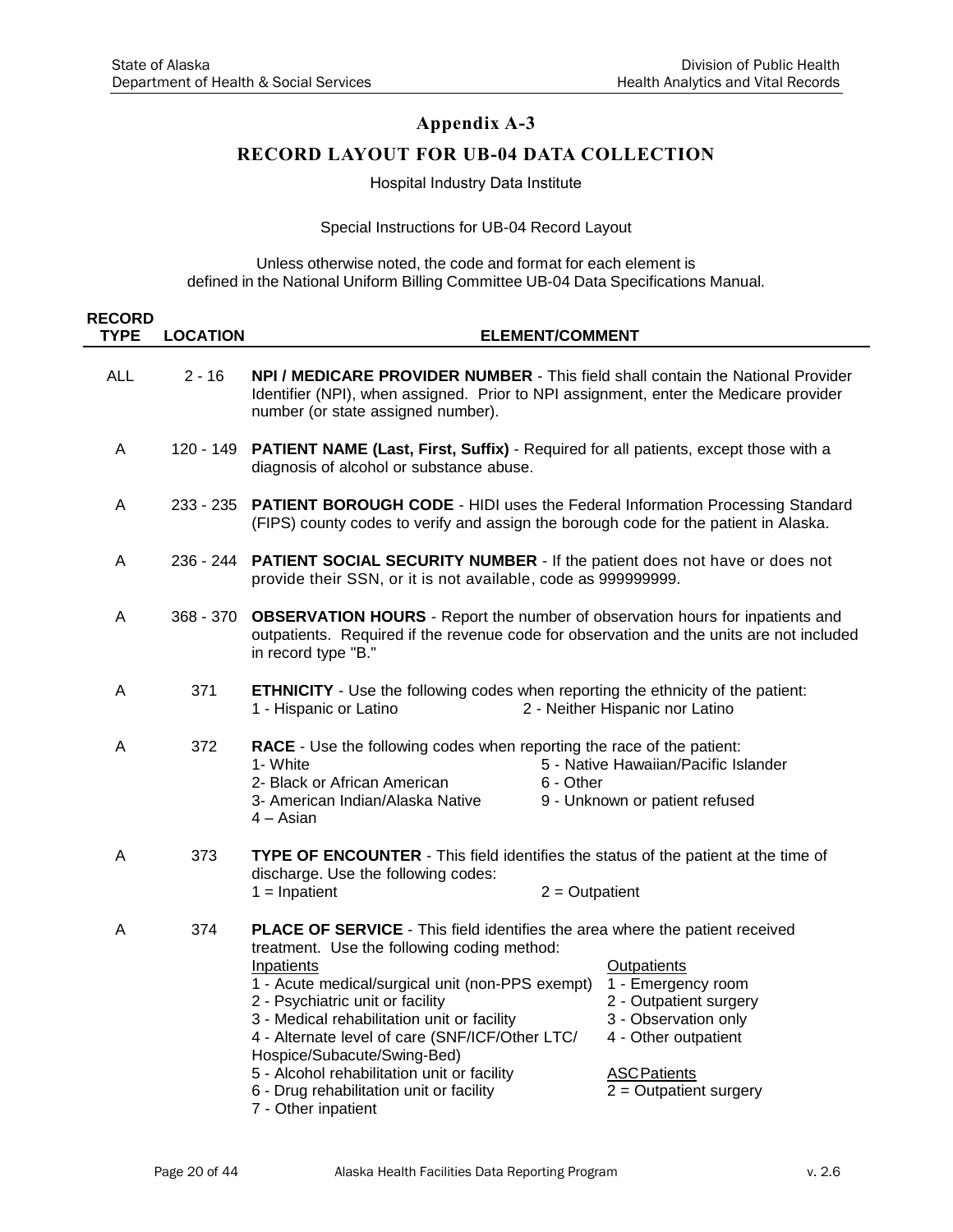### **RECORD LAYOUT FOR UB-04 DATA COLLECTION**

Hospital Industry Data Institute

| <b>RECORD</b><br><b>TYPE</b> | <b>LOCATION</b> | <b>ELEMENT/COMMENT</b>                                                                                                                                                                                                                                                                                                                                                                                                                                                                                                                                     |
|------------------------------|-----------------|------------------------------------------------------------------------------------------------------------------------------------------------------------------------------------------------------------------------------------------------------------------------------------------------------------------------------------------------------------------------------------------------------------------------------------------------------------------------------------------------------------------------------------------------------------|
| A                            | 375 - 378       | PRIMARY PAYER IDENTIFICATION - The following general payment categories are the preferred<br>method for reporting the Primary, Secondary and Tertiary source of payment.                                                                                                                                                                                                                                                                                                                                                                                   |
|                              |                 | 001 - Medicare<br>007 - CHAMPUS/VA<br>002 - Medicaid<br>008 - Other Miscellaneous<br>003 - Commercial<br>009 - Other Government<br>004 - Workers' Compensation<br>010 - Unreimbursed Native Health<br>005 - Self Pay<br>017 - Elmendorf<br>006 - Indian Health Service                                                                                                                                                                                                                                                                                     |
| В                            | <b>Records</b>  | The record layout allows multiple B-Type records with unlimited revenue codes on each record.<br>Revenue code "0001" should be the last revenue code reported on the "B" record and should contain<br>the total charges of all other revenue codes. To submit multiple B-Type records for a patient,<br>positions 1 - 42 should remain static except for the record sequence number. Increment the record<br>sequence number by one and replace the contents of all fields in positions 43 - 399 with the remaining<br>codes until all codes are reported. |
| C                            | <b>Records</b>  | The record layout allows multiple C-Type records with unlimited other diagnosis codes and unlimited<br>other procedure codes and dates per record. To submit multiple C-Type records for a patient, positions<br>1 - 118 should remain static except for the record sequence number. Increment the record sequence<br>number by one and replace the contents of "Other Diagnosis" and "Other Procedure Codes/Dates"<br>with the remaining codes until all codes are reported.                                                                              |
|                              |                 | C-Type records may be used to dual report both ICD-9 and ICD-10 codes for the same patient.<br>Populate the record with all of the ICD-9 information as described above then repeat the logic<br>using the equivalent ICD-10 coding for the patient. A sample of dual reporting for a patient is<br>attached.                                                                                                                                                                                                                                              |
| С                            | $72 - 95$       | <b>EXTERNAL CAUSE OF INJURY CODE -</b> The ICD-9 or ICD-10 code for the external cause of injury,<br>poisoning or adverse effect. The eighth digit is for the Present on Admission Flag.                                                                                                                                                                                                                                                                                                                                                                   |
| С                            | $96 - 103$      | <b>PRINCIPAL DIAGNOSIS CODE - The eighth digit is for the Present on Admission Flag.</b>                                                                                                                                                                                                                                                                                                                                                                                                                                                                   |
| С                            | $104 - 118$     | PRINCIPAL PROCEDURE CODE / DATE - The first seven digits are reserved for the procedure code<br>and the remaining eight digits contain the procedure date in MMDDYYYY format.                                                                                                                                                                                                                                                                                                                                                                              |
| $\mathbf c$                  | 119 - 254       | <b>OTHER DIAGNOSIS CODES</b> – all ICD-10 diagnosis codes can reported in this area.<br>The eighth digit of the diagnosis code is for the Present on Admission Flag. Additional E-codes can be<br>reported in this area for Place of Injury (see below). This is a repeatable field, review instructions for "C<br>Records" above.<br>Place of injury E-Code - ICD-10 code for the place of injury.                                                                                                                                                        |
| С                            | 255 - 389       | OTHER PROCEDURE CODES / DATES - The first seven digits are reserved for the procedure code<br>and the remaining eight digits contain the procedure date in MMDDYYYY format. All ICD-10<br>procedure codes / dates can be reported in this area. This is a repeatable field, review instructions for<br>"C Records" above.                                                                                                                                                                                                                                  |

#### **NOTE: Record Types A, B and C should be used for all patients**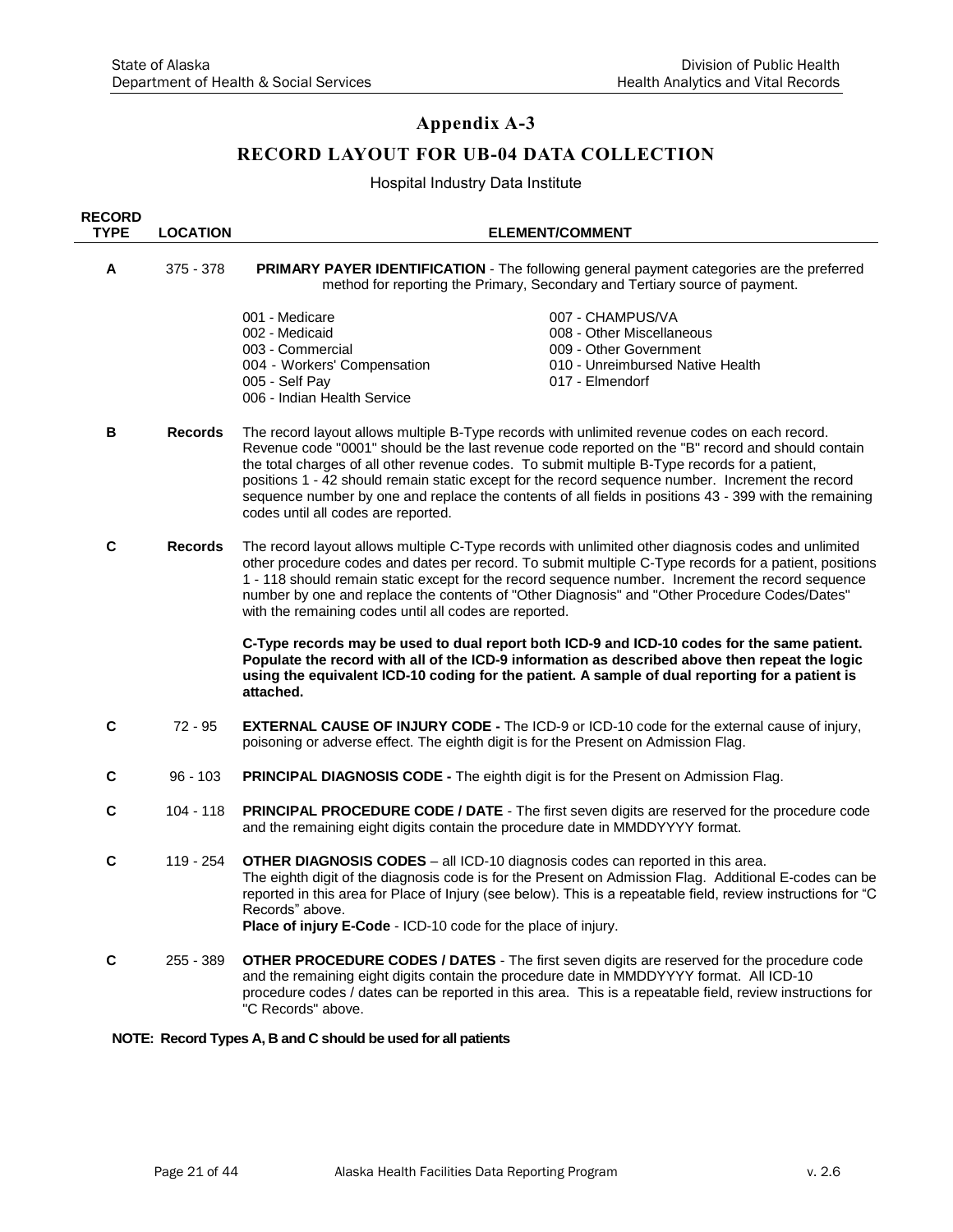### **STATE OF ALASKA DEPARTMENT OF HEALTH & SOCIAL SERVICES HEALTH INSURANCE PORTABILITY AND ACCOUNTABILITY ACT OF 1996 ("HIPAA") BUSINESS ASSOCIATE AGREEMENT**

This HIPAA Business Associate Agreement is between the State of Alaska, Department of Health and Social Services ("Business Associate" or "BA") and [HOSPITAL OR HEALTH FACILITY] ("Covered Entity" or "CE").

### **RECITALS**

Whereas,

- A. CE wishes to disclose certain information to BA, some of which may constitute Protected Health Information ("PHI");
- B. It is the goal of CE and BA to protect the privacy and provide for the security of PHI owned by CE that is disclosed to BA or created, received, transmitted, or maintained by BA in compliance with HIPAA (42 U.S.C. 1320d – 3120d-8) and its implementing regulations at 45 C.F.R. 160 and 45 C.F.R. 164 (the "Privacy and Security Rule"), the Health Information Technology for Economic and Clinical Health Act of 2009 (P.L. 111-5) (the "HITECH Act"), and with other applicable laws;
- C. The purpose and goal of the HIPAA Business Associate Agreement ("BAA") is to satisfy certain standards and requirements of HIPAA, HITECH Act, and the Privacy and Security Rule, including but not limited to 45 C.F.R. 164.502(e) and 45 C.F.R. 164.504(e), as may be amended from time to time;

**Therefore,** in consideration of mutual promises below and the exchange of information pursuant to the BAA, CE and BA agree as follows:

- 1. Definitions.
	- a. General: As used in this BAA, the terms "Protected Health Information," "Health Care Operations," and other capitalized terms have the same meaning given to those terms by HIPAA, the HITECH Act and the Privacy and Security Rule. In the event of any conflict between the mandatory provisions of HIPAA, the HITECH Act or the Privacy and Security Rule, and the provisions of this BAA, HIPAA, the HITECH Act or the Privacy and Security Rule shall control. Where the provisions of this BAA differ from those mandated by HIPAA, the HITECH Act or the Privacy and Security Rule but are nonetheless permitted by HIPAA, the HITECH Act or the Privacy and Security Rule, the provisions of the BAA shall control.
	- b. Specific: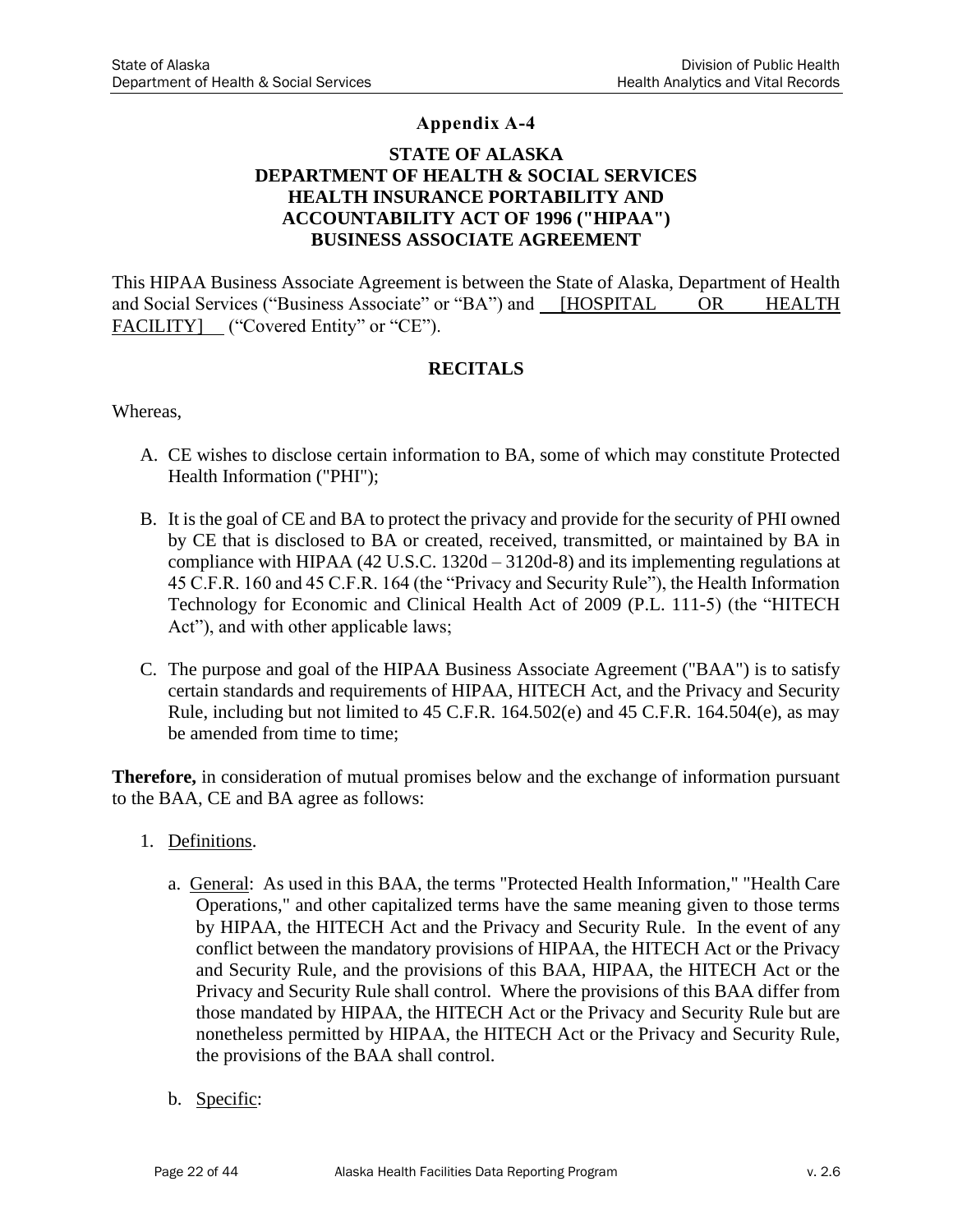- 1) Business Associate: "Business Associate" or "BA" has the same meaning as the term "business associate" at 45 C.F.R. 160.103.
- 2) Covered Entity: "Covered Entity" or "CE" has the same meaning as the term "covered entity" at 45 C.F.R. 160.103.
- 3) Designated Record Set: "Designated Record Set" means (i) medical records, billing records, enrollment, payment, claims adjudication, and case or medical management records systems maintained by CE in AKAIMS; or (ii) records used, in whole or in part, by CE to make decisions about individuals. For purposes of this definition, the term "record" means any item, collection or grouping of information that includes PHI and is maintained, collected, used or disseminated by or for CE.
- 4) Privacy and Security Rule: "Privacy and Security Rule" means the Privacy, Security, Breach Notification, and Enforcement Rules at 45 C.F.R. Part 160 and Part 164.
- 2. Permitted Uses and Disclosures by Business Associate.
	- a. BA may only use or disclose PHI for the following purposes: Tracking utilization, cost and quality of care; analyzing disease burden in state and local populations; analyzing incidence of domestic violence, child abuse and neglect, and admissions related to mental health and substance abuse conditions; research; public health; health care operations.
	- b. BA may use or disclose PHI as required by law, to carry out the proper management and administration of BA, and to carry out the legal responsibilities of BA.
	- c. BA agrees to make uses and disclosures and requests for PHI consistent with CE's minimum necessary policies and procedures.
	- d. BA may not use or disclose PHI in a manner that would violate Subpart E of 45 C.F.R. Part 164 if done by CE, except for the specific uses and disclosures in subparagraphs b and e.
	- e. BA may provide data aggregation services related to the health care operations of CE.
- 3. Obligations of Business Associate.
	- a. Permitted uses and disclosures: BA may only use and disclose PHI owned by the CE that it creates, receives, maintains, or transmits if the use or disclosure is in compliance with each applicable requirement of 45 C.F.R. 164.504(e) of the Privacy Rule or this BAA. The additional requirements of Subtitle D of the HITECH Act contained in Public Law 111-5 that relate to privacy and that are made applicable with respect to Covered Entities shall also be applicable to BA and are incorporated into this BAA.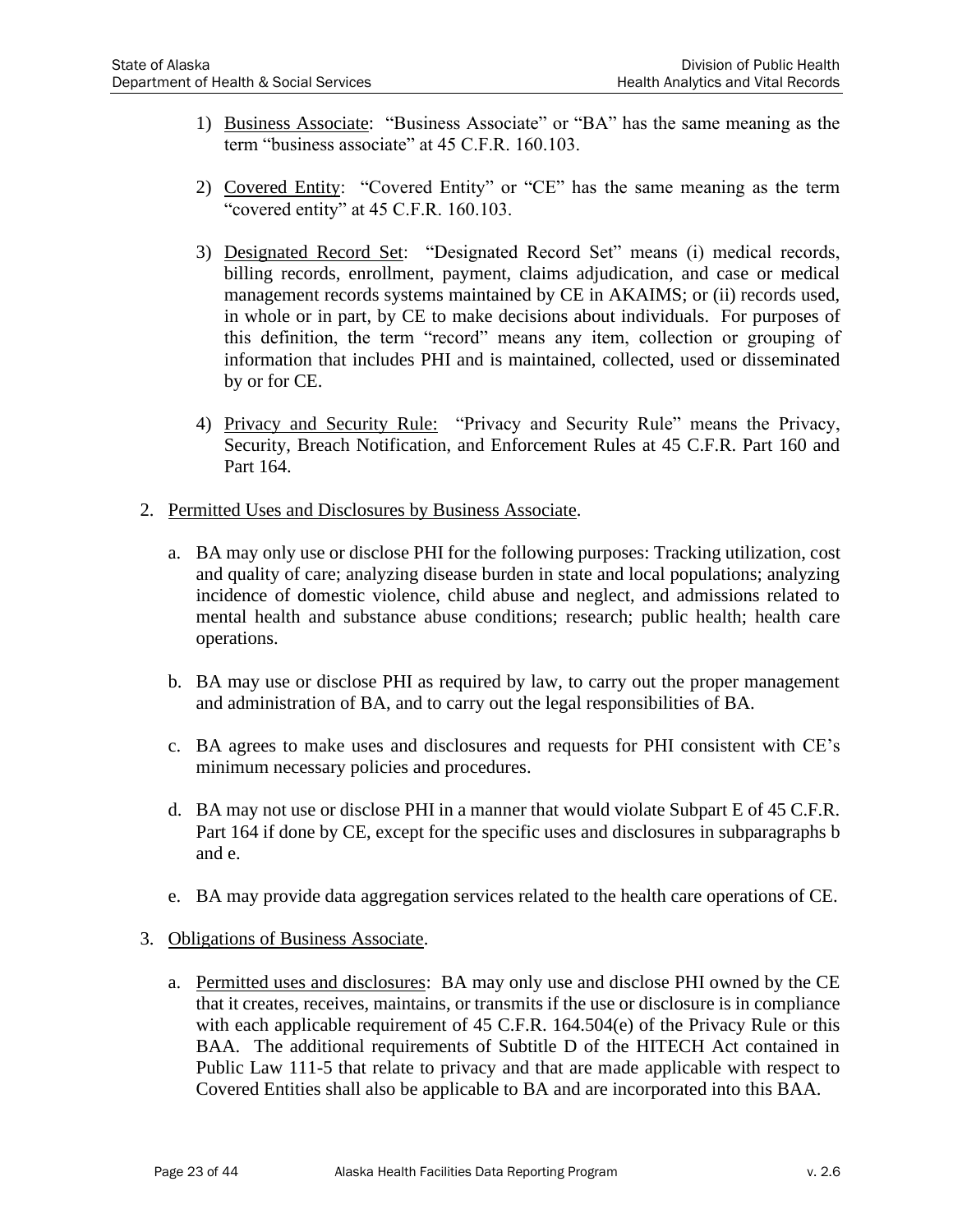To the extent that BA discloses CE's PHI to a subcontractor, BA must obtain, prior to making any such disclosure: (1) reasonable assurances from the subcontractor that it will agree to substantially the same restrictions, conditions, and requirements that apply to the BA with respect to such information; and (2) an agreement from the subcontractor to notify BA of any Breach of confidentiality, or security incident, within two business days of when it becomes aware of such Breach or incident.

- b. Safeguards: 45 C.F.R. 164.308 (administrative safeguards), 164.310 (physical safeguards), 164.312 (technical safeguards), and 164.316 (policies, procedures and documentation requirements) shall apply to BA in the same manner that such sections apply to CE, and shall be implemented in accordance with HIPAA, the HITECH Act, and the Privacy and Security Rule. The additional requirements of Title XIII of the HITECH Act contained in Public Law 111-5 that relate to security and that are made applicable to Covered Entities shall also apply to BA and are incorporated into this BAA.
- c. Reporting Unauthorized Disclosures and Breaches: During the term of this BAA, BA shall notify CE within 15 days of discovering a Breach of security; intrusion; or unauthorized acquisition, access, use or disclosure of CE's PHI in violation of any applicable federal or state law. BA shall identify for the CE the individuals whose unsecured PHI has been, or is reasonably believed to have been, Breached so that CE can comply with any notification requirements. BA shall also indicate whether the PHI subject to the Breach; intrusion; or unauthorized acquisition, access, use or disclosure was encrypted or destroyed at the time. BA shall make every reasonable effort to correct any deficiencies it caused that result in Breaches of security; intrusion; or unauthorized acquisition, access, use, and disclosure.

If the unauthorized acquisition, access, use or disclosure of CE's PHI involves only Secured PHI, BA shall notify CE within 30 days of discovering the Breach but is not required to notify CE of the names of the individuals affected.

If BA discovers a breach of personal information on a state resident, as defined in AS 45.48.090, BA shall immediately after discovering the breach notify CE of the breach and cooperate with CE as necessary to allow CE to comply with the notice requirements of AS 45.48.010. In this paragraph, "cooperate" means sharing with CE information relevant to the breach, except for confidential business information or trade secrets. If CE determines that there is not a reasonable likelihood that harm to consumers whose personal information has been acquired has resulted or will result from the breach, that determination shall be documented in writing and promptly provided to BA.

- d. BA is not an agent of CE.
- e. BA's Agents: If BA uses a subcontractor or agent to provide services under this BAA, and the subcontractor or agent creates, receives, maintains, or transmits CE's PHI, the subcontractor or agent shall sign an agreement with BA containing substantially the same provisions as this BAA.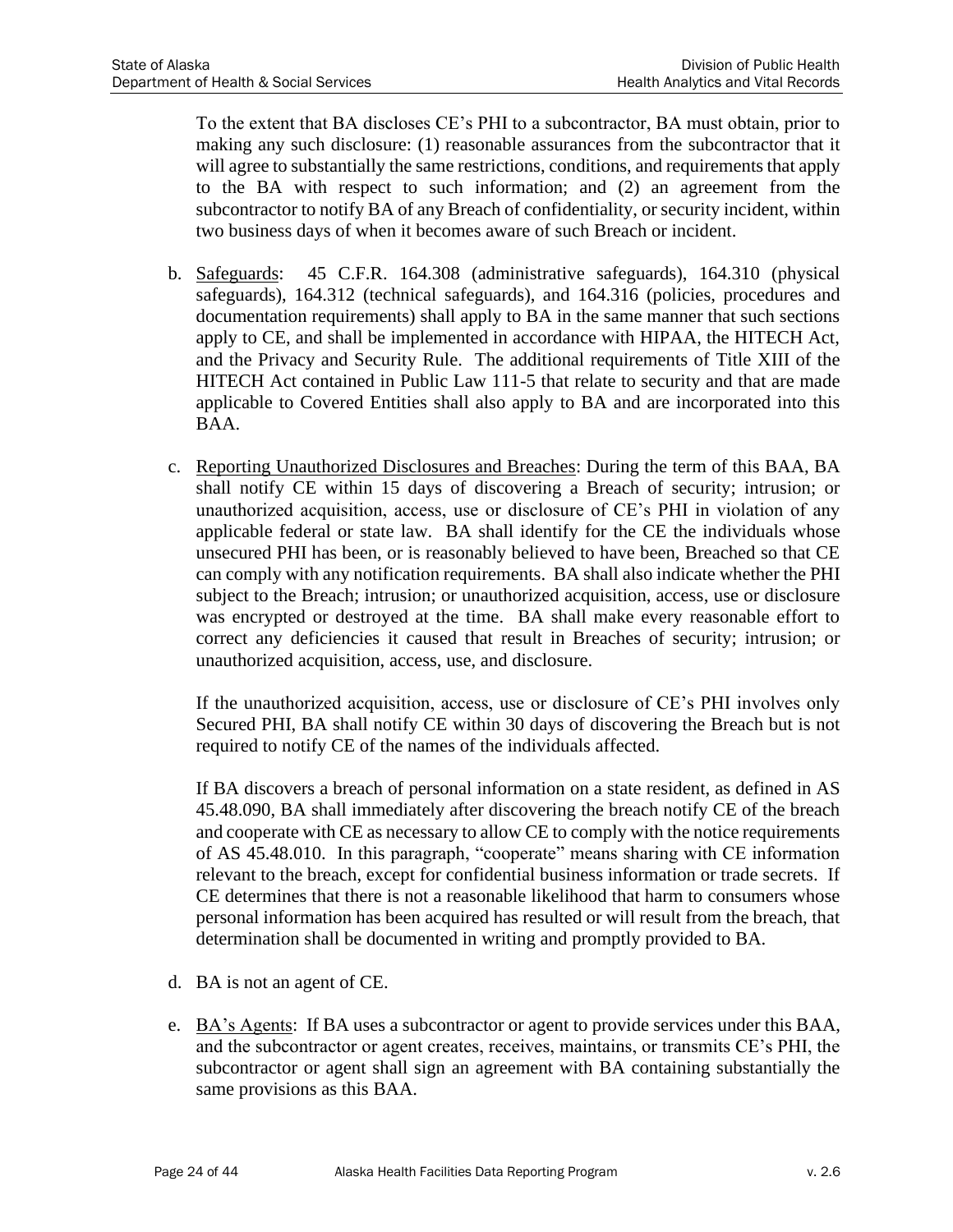- f. Availability of Information to CE: Upon written statement by CE that it is unable to provide access on its own, and within 30 days after the date of a written request by CE, BA shall provide any information necessary to fulfill CE's obligations to provide access to PHI under HIPAA, the HITECH Act, or the Privacy and Security Rule.
- g. Accountability of Disclosures: If BA is required by HIPAA, the HITECH Act, or the Privacy or Security Rule to document a disclosure of PHI, BA shall make that documentation. If CE is required to document a disclosure of PHI made by BA, BA shall assist CE in documenting disclosures of PHI made by BA so that CE may respond to a request for an accounting in accordance with HIPAA, the HITECH Act, and the Privacy and Security Rule. Accounting records shall include the date of the disclosure, the name and if known, the address of the recipient of the PHI, the name of the individual who is subject of the PHI, a brief description of the PHI disclosed and the purpose of the disclosure. Within 30 days of a written request by CE, BA shall make the accounting record available to CE.
- h. Amendment of PHI: Upon written statement by CE that it is unable to provide access on its own, and within 30 days of a written request by CE, BA shall amend PHI maintained, transmitted, created or received by BA on behalf of CE as directed by CE when required by HIPAA, the HITECH Act or the Privacy and Security Rule, or take other measures as necessary to satisfy CE's obligations under 45 C.F.R. 164.526.
- i. Internal Practices: In the event of a breach caused by BA, BA shall make its internal practices, books and records relating to the use and disclosure of CE's PHI available to the U.S. Department of Health and Human Services to determine CE's and BA's compliance with HIPAA, the HITECH Act and the Privacy and Security Rule.
- j. To the extent BA is to carry out one or more of CE's obligations under Subpart E of 45 C.F.R. Part 164, BA must comply with the requirements of that Subpart that apply to CE in the performance of such obligations.
- k. Restrictions and Confidential Communications: Within 10 business days of notice by CE of a restriction upon use or disclosure or request for confidential communications pursuant to 45 C.F.R.164.522, BA shall restrict the use or disclosure of an individual's PHI. BA may not respond directly to an individual's request to restrict the use or disclosure of PHI or to send all communication of PHI to an alternate address. BA shall refer such requests to the CE so that the CE can coordinate and prepare a timely response to the requesting individual and provide direction to the BA.
- 4. Obligations of CE.
	- a. CE shall comply with HIPAA, the HITECH Act and the Privacy and Security Rule in maintaining and ensuring the confidentiality, privacy and security of PHI transmitted to BA under the BAA until the PHI is received by BA.
	- b. CE shall not request BA to use or disclose PHI in any manner that would not be permissible under HIPAA, the HITECH Act or the Privacy and Security Rule if done by CE.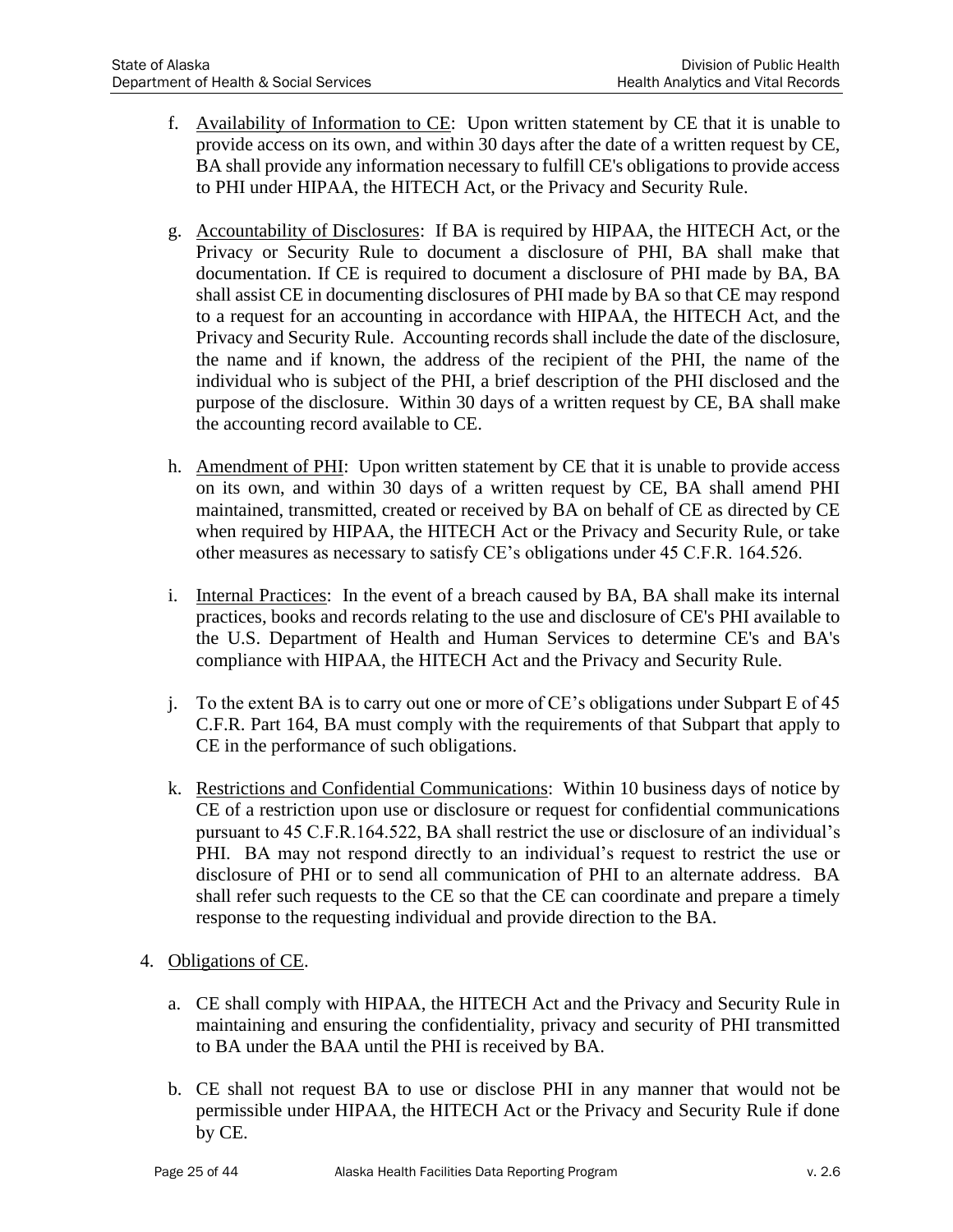- c. CE shall provide BA with the notice of privacy practices that CE produces in accordance with 45 C.F.R. 164.520, as well as any changes to such notice.
- d. CE shall provide BA with any changes in, or revocation of, permission by an individual to use or disclose PHI, if such changes affect BA's permitted or required uses and disclosures.
- e. CE shall notify BA of any restriction to the use or disclosure of PHI that CE has agreed to in accordance with 45 C.F.R. 164.522.
- 5. Termination.
	- a. Breach: A breach of a material term of the BAA by either party that is not cured within a reasonable period of time will provide grounds for the immediate termination of the contract.
	- b. Reasonable Steps to Cure: In accordance with  $45$  C.F.R.  $164.504(e)(1)(ii)$ , CE and BA agree that, if it knows of a pattern of activity or practice of the other party that constitutes a material breach or violation of the other party's obligation under the BAA, the nonbreaching party will take reasonable steps to get the breaching party to cure the breach or end the violation and, if the steps taken are unsuccessful, terminate the BAA if feasible, and if not feasible, report the problem to the Secretary of the U.S. Department of Health and Human Services and the Commissioner of the Alaska Department of Health and Social Services.
	- c. Effect of Termination: Upon termination of the contract for any reason, BA will, at the direction of the CE, either return or destroy all PHI received from CE or created, maintained, or transmitted on CE's behalf by BA in any form. If destruction or return of PHI is not feasible, BA shall continue to hold the PHI until the PHI provided by CE to BA is either destroyed or returned to CE or six years has passed, whichever is sooner. Upon termination, CE assumes all responsibility for complying with the administration requirements of HIPAA, the HITECH Act, and the Privacy and Security Rule, including, but not limited to, amendment, accounting of disclosures, and notices of privacy practices. BA does not retain any of these responsibilities as to CE's PHI.
- 6. Amendment. The parties acknowledge that state and federal laws relating to electronic data security and privacy are evolving, and that the parties may be required to further amend this BAA to ensure compliance with applicable changes in law. Upon receipt of a notification from CE that an applicable change in law affecting this BAA has occurred, the parties agree to amend this BAA to ensure compliance with changes in law.
- 7. Ownership of PHI. For purposes of this BAA, CE owns the designated record set that contains the PHI it transmits to BA or that BA receives, creates, maintains or transmits on behalf of CE.
- 8. Litigation Assistance. Except when it would constitute a direct conflict of interest for BA, BA will make itself available to assist CE in any administrative or judicial proceeding by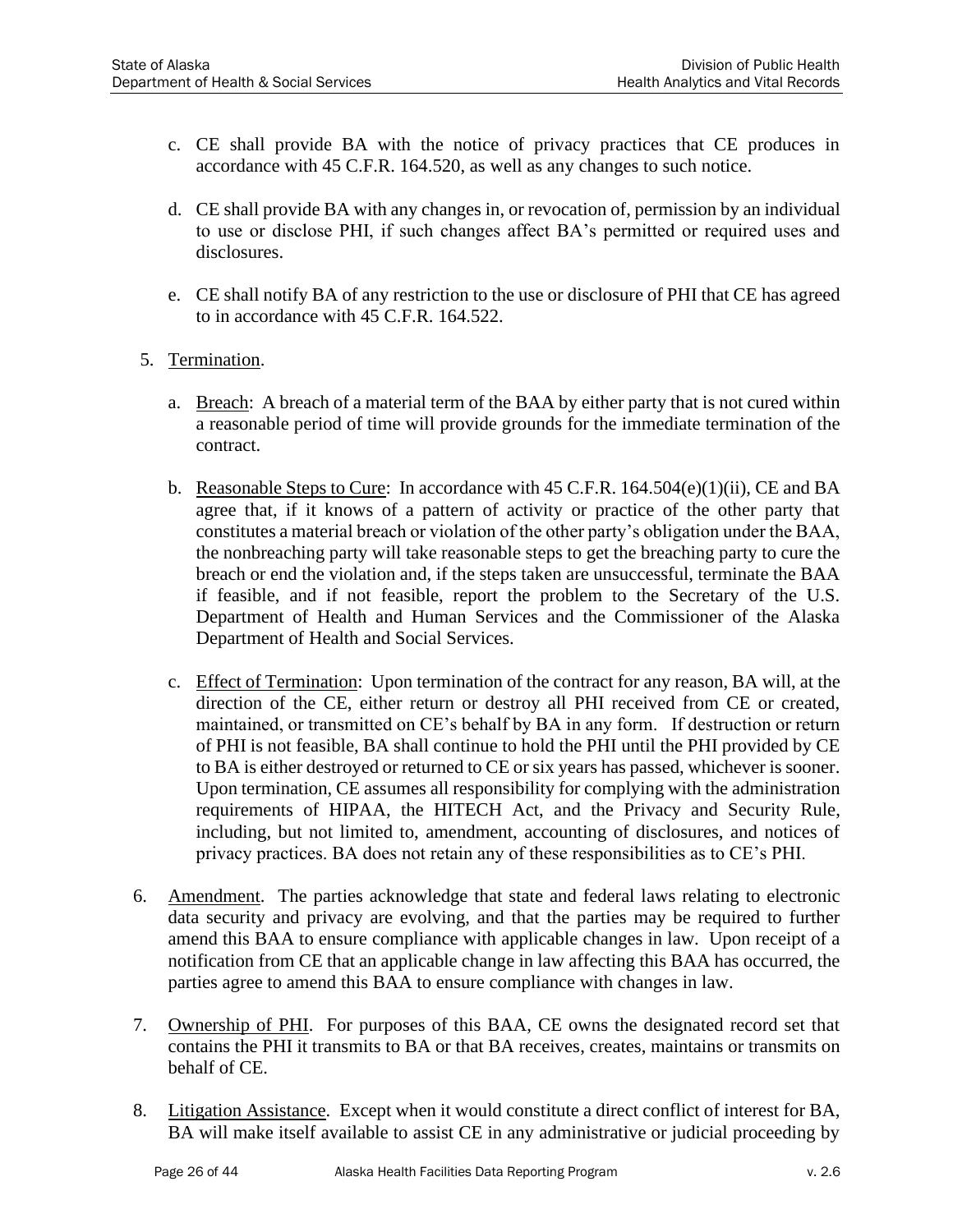testifying as witness as to an alleged violation of HIPAA, the HITECH Act, the Privacy or Security Rule, or other law relating to security or privacy.

- 9. Regulatory References. Any reference in this BAA to federal or state law means the section that is in effect or as amended.
- 10. Interpretation. This BAA shall be interpreted as broadly as necessary to implement and comply with HIPAA, the HITECH Act, the Privacy and Security Rule and applicable state and federal laws. The parties agree that any ambiguity in BAA will be resolved in favor of a meaning that permits both parties to comply with and be consistent with HIPAA, the HITECH Act, and the Privacy and Security Rule. The parties further agree that where this BAA conflicts with a contemporaneously executed confidentiality agreement between the parties, this BAA controls.
- 11. No Private Right of Action Created. This BAA does not create any right of action or benefits for individuals whose PHI is disclosed in violation of HIPAA, the HITECH Act, the Privacy and Security Rule or other law relating to security or privacy.

**In witness thereof,** the parties hereto have duly executed this BAA as of the effective date.

| [Name]     | Date | <b>Clint Farr</b>                        | Date |
|------------|------|------------------------------------------|------|
| [Title]    |      | <b>Division Operations Manager</b>       |      |
| [Facility] |      | State of Alaska                          |      |
|            |      | Department of Health and Social Services |      |
|            |      | Division of Public Health                |      |
|            |      |                                          |      |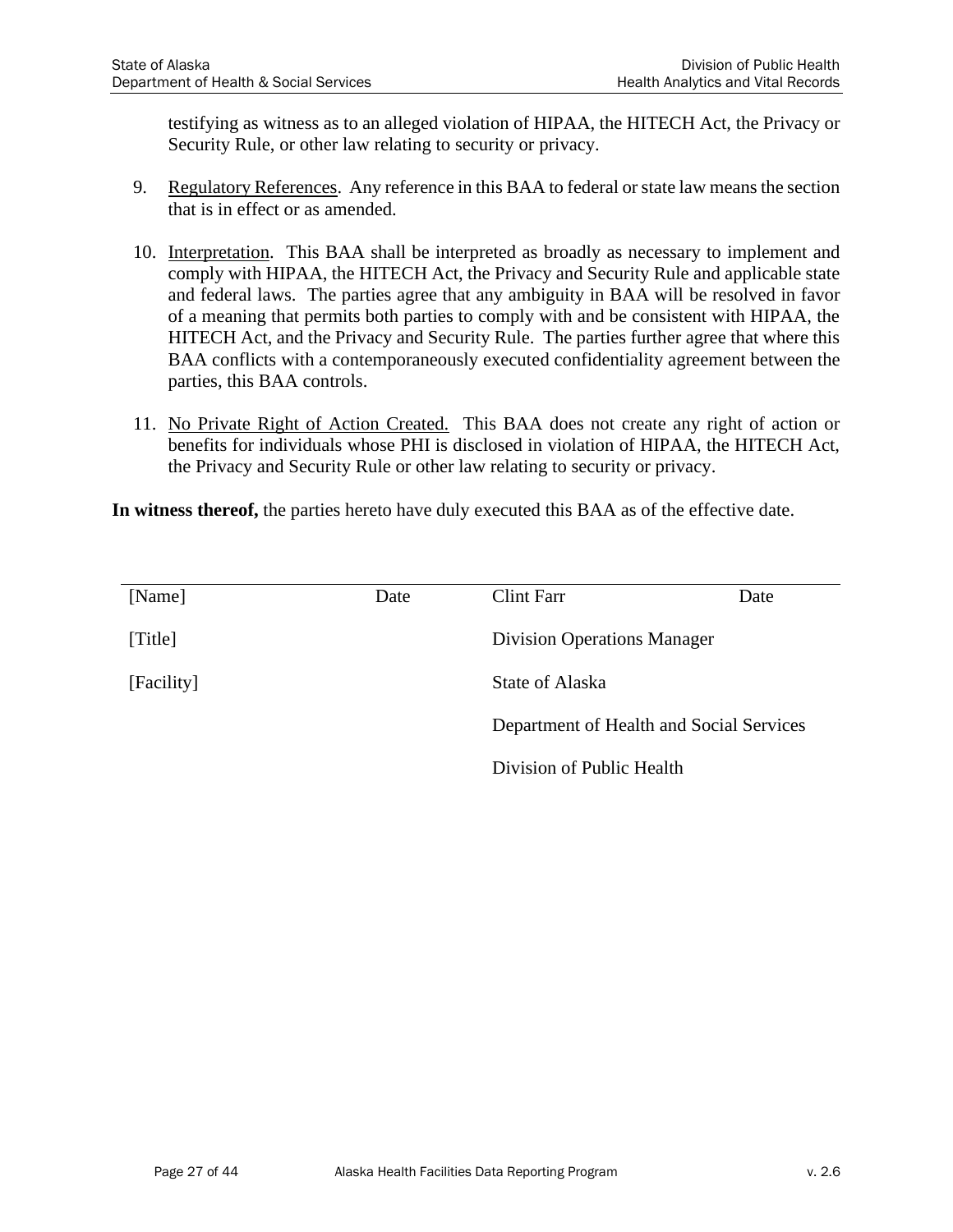## **ALASKA HEALTH FACILITIES DATA REPORTING PROGRAM PUBLIC HEALTH / RESEARCH DATA REQUEST**

*For use with 2015 and later data*

| <b>Project title</b>                                                                                       |                                                                                                                                                                                                                                                                                                                                                                                                                                                                                                                                                                                                                                         |
|------------------------------------------------------------------------------------------------------------|-----------------------------------------------------------------------------------------------------------------------------------------------------------------------------------------------------------------------------------------------------------------------------------------------------------------------------------------------------------------------------------------------------------------------------------------------------------------------------------------------------------------------------------------------------------------------------------------------------------------------------------------|
| Short description and<br>purpose of the project                                                            |                                                                                                                                                                                                                                                                                                                                                                                                                                                                                                                                                                                                                                         |
| <b>Encounter type</b>                                                                                      | $\Box$ Inpatient<br>$\Box$ Outpatient – All Outpatient including Emergency Department<br>Outpatient – Emergency Department Only<br>□                                                                                                                                                                                                                                                                                                                                                                                                                                                                                                    |
| <b>Time period and Pricing</b><br>(prepayment for future quarters<br>and distribution fees is<br>accepted) | Quarterly Distributions (\$500 per quarter and \$50 per distribution):<br>For Year<br>$\Box$ Quarter 1 (Jan-Mar) first available in July<br>$\Box$ Quarter 2 (Apr-Jun) first available in October<br>$\Box$ Quarter 3 (Jul-Sep) first available in January<br>Quarter 4 (Oct-Dec) first available in April<br>The number of Quarters Requested $x $500 = $$<br>The number of Distributions Requested $x $50 = $$<br>Full Calendar Year Distribution(s) (\$2,000 per year, no distribution fee)<br>For Year(s) $\frac{1}{\Box}$ Full Year first available in May following the data year<br>The number of Years Requested $x $2,000 = $$ |
| Data elements                                                                                              | Please refer to Appendix B-5 for a list of data elements and their<br>description. You MUST attach a brief justification for each variable<br>requested along with this form.                                                                                                                                                                                                                                                                                                                                                                                                                                                           |
| <b>Records requested</b><br>(Use ICD-9 through September<br>2015, and ICD-10 starting<br>October 2015)     | Please limit the billing records requested to the minimum necessary for<br>the purpose of the project. Two examples are: limiting records based on<br>location by providing a list of zip codes, boroughs, or regions, or limiting<br>records based on diagnosis by providing a list of ICD-10-CM codes<br>DRG codes, or CCS codes. If the lists are long, please provide an<br>electronic copy.                                                                                                                                                                                                                                        |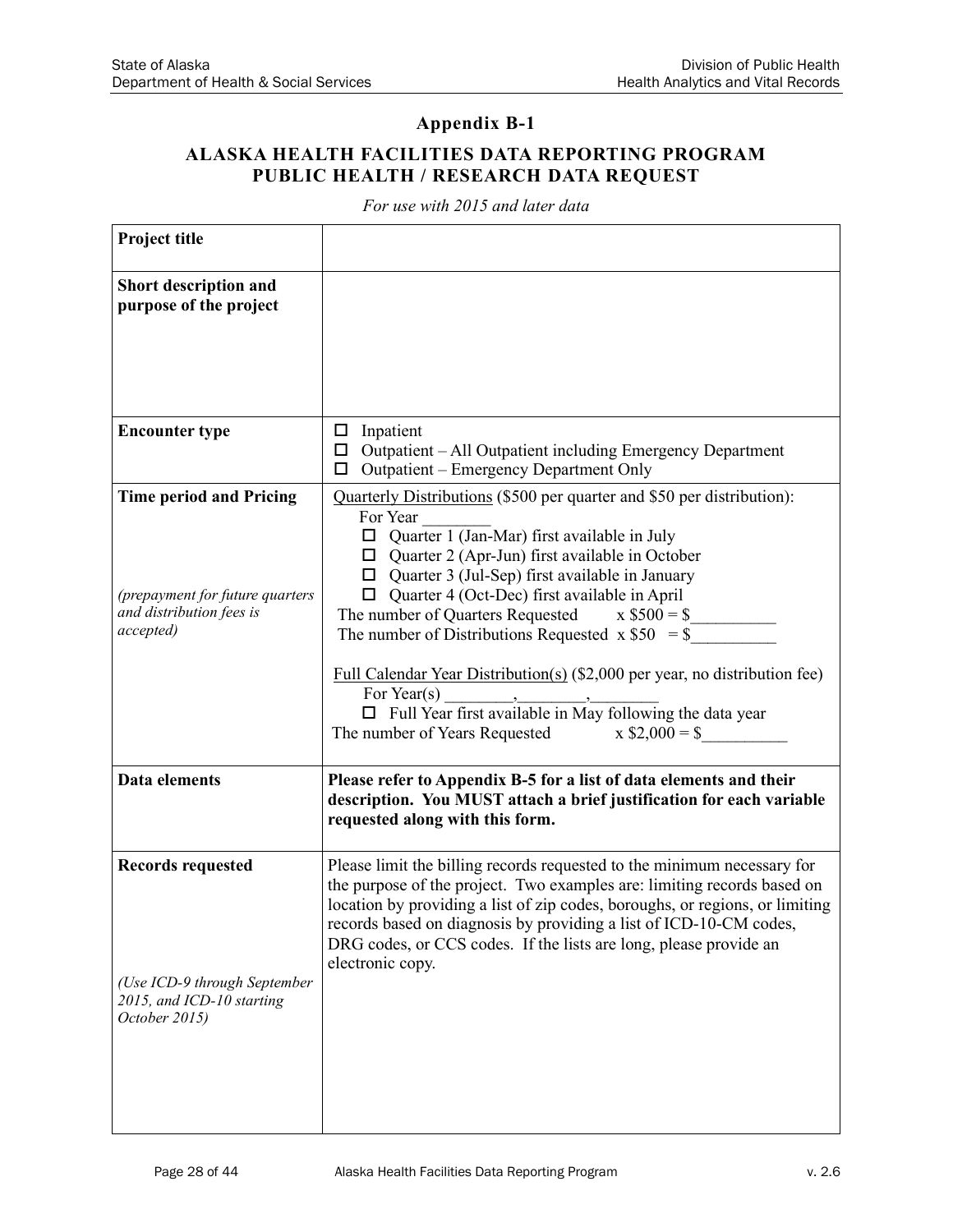| <b>Brief description of</b><br>methods                                         |                                                                                                  |
|--------------------------------------------------------------------------------|--------------------------------------------------------------------------------------------------|
| <b>Brief description of</b><br>privacy/confidentiality<br>protections in place |                                                                                                  |
| Intended audience and/or<br>plans for publication                              |                                                                                                  |
| Primary applicant (person receiving data transfer)                             |                                                                                                  |
| Data Reporting Program Data Use Agreement.                                     | I have read and agree to the conditions of use for data in the attached Alaska Health Facilities |
| Name                                                                           |                                                                                                  |
| Title                                                                          |                                                                                                  |
| Organization                                                                   |                                                                                                  |
| Mailing address                                                                |                                                                                                  |
| Email address                                                                  |                                                                                                  |
| Signature                                                                      |                                                                                                  |
| Date                                                                           |                                                                                                  |
|                                                                                | Required for each additional person who will be accessing the data:                              |
| Data Reporting Program Data Use Agreement.                                     | I have read and agree to the conditions of use for data in the attached Alaska Health Facilities |
| Name                                                                           |                                                                                                  |
| Title                                                                          |                                                                                                  |
| Organization                                                                   |                                                                                                  |
| Signature                                                                      |                                                                                                  |
| Date                                                                           |                                                                                                  |
| Data Reporting Program Data Use Agreement.                                     | I have read and agree to the conditions of use for data in the attached Alaska Health Facilities |
| Name                                                                           |                                                                                                  |
| Title                                                                          |                                                                                                  |
| Organization                                                                   |                                                                                                  |
| Signature                                                                      |                                                                                                  |
| Date                                                                           |                                                                                                  |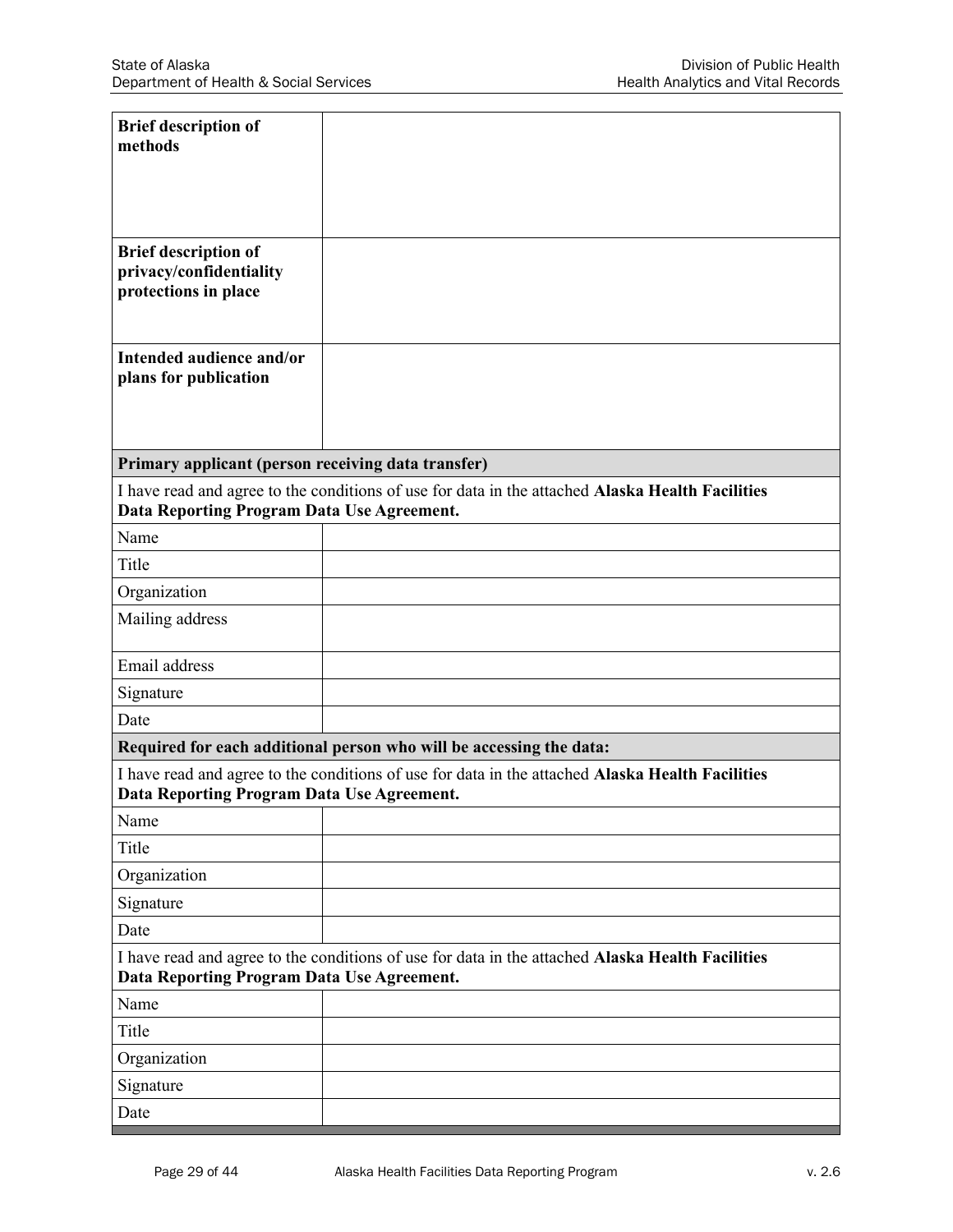| <b>For program use only</b>     |                      |  |  |  |
|---------------------------------|----------------------|--|--|--|
| Accepted?                       | $\Box$ Yes $\Box$ No |  |  |  |
| Program manager                 |                      |  |  |  |
| Date                            |                      |  |  |  |
| Fee amount                      |                      |  |  |  |
| Date and method of payment      |                      |  |  |  |
| Name of data file transmitted   |                      |  |  |  |
| Date and method of transmission |                      |  |  |  |

Please email a scan of the completed form to [HealthAnalytics@alaska.gov](mailto:HealthAnalytics@alaska.govf) or fax to (907) 465-4689.

An invoice will be emailed to you, and payment by check can then be made to the address below.

Health Analytics and Vital Records Alaska Division of Public Health 5441 Commercial Blvd PO Box 110675 Juneau, AK 99811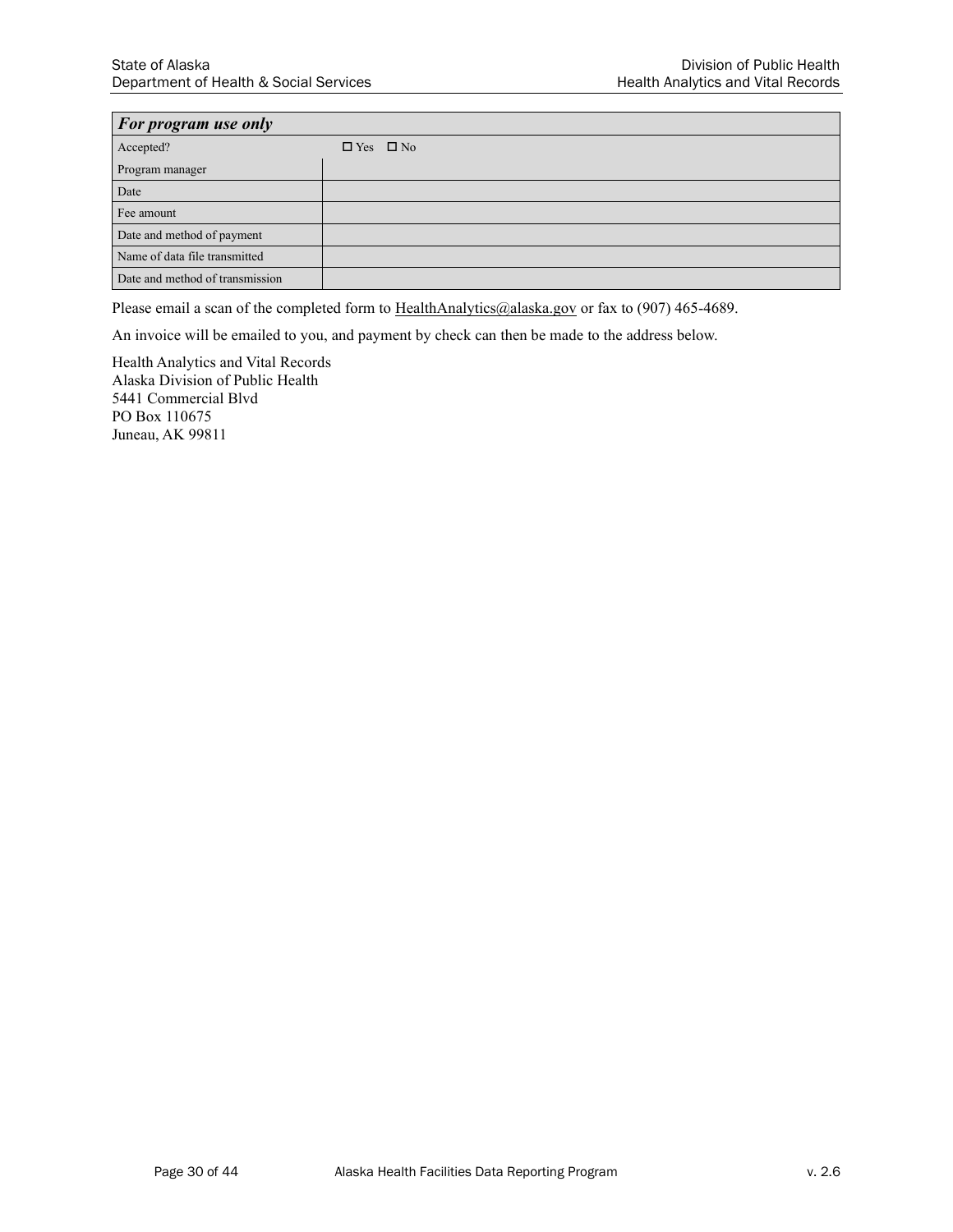### **ALASKA HEALTH FACILITIES DATA REPORTING PROGRAM DATA USE AGREEMENT**

*For use with 2015 and later data* 

This Data Use Agreement ("DUA") is between the State of Alaska, Department of Health and Social Services ("DHSS") and ("Recipient"). The DUA sets out the conditions of participation if the Recipient wishes to receive health care facility discharge data collected by DHSS under 7 AAC 27.660.

DHSS discloses a limited data set of discharge data to recipient for the purposes of research, public health, and health care operations. Recipient may use the discharge data only for those purposes or as required by law.

Recipient shall use appropriate safeguards under the Health Insurance Portability and Accountability Act (HIPAA) to prevent use or disclosure of the discharge data other than as provided for by this DUA.

Only those employees of recipient who have agreed to the terms of this DUA may receive and use the discharge data. In addition, Recipient shall ensure that any agents to whom it provides the discharge data agree to the same restrictions and conditions that apply to the Recipient with respect to such information.

Recipient shall report to DHSS any use or disclosure of the discharge data not provided for by this DUA, as it becomes aware.

Recipient may not identify or contact any individuals whose data is included in the limited data set. No use will be made of the identity of a person discovered inadvertently.

Data will not be linked to any other data set without prior written authorization.

The recipient will commit to protecting the identity of patients. Release of non-aggregate or semi-aggregated data to any other individual or agency is prohibited; only summary data appropriate for public reporting per program guidelines, such as suppression of counts less than 6, shall be shared or published.

The recipient will allow the Health Facility Data Reporting (HFDR) program a pre-publication review of conclusions based upon data. If disagreement exists, the recipient will allow the HFDR manager the opportunity to include comment within the published document.

Acknowledgement is to be given to the HFDR as the source of data in any publications, articles, or studies that are prepared or published. Recommended citation: Alaska [Inpatient/Outpatient] Database (year). Health Facilities Data Reporting Program, Alaska Division of Public Health (date obtained).

Upon completion of the operations, research, or public health purpose specified in the application, the data will be destroyed.

This agreement must be renewed at least annually if the data are retained for an ongoing project.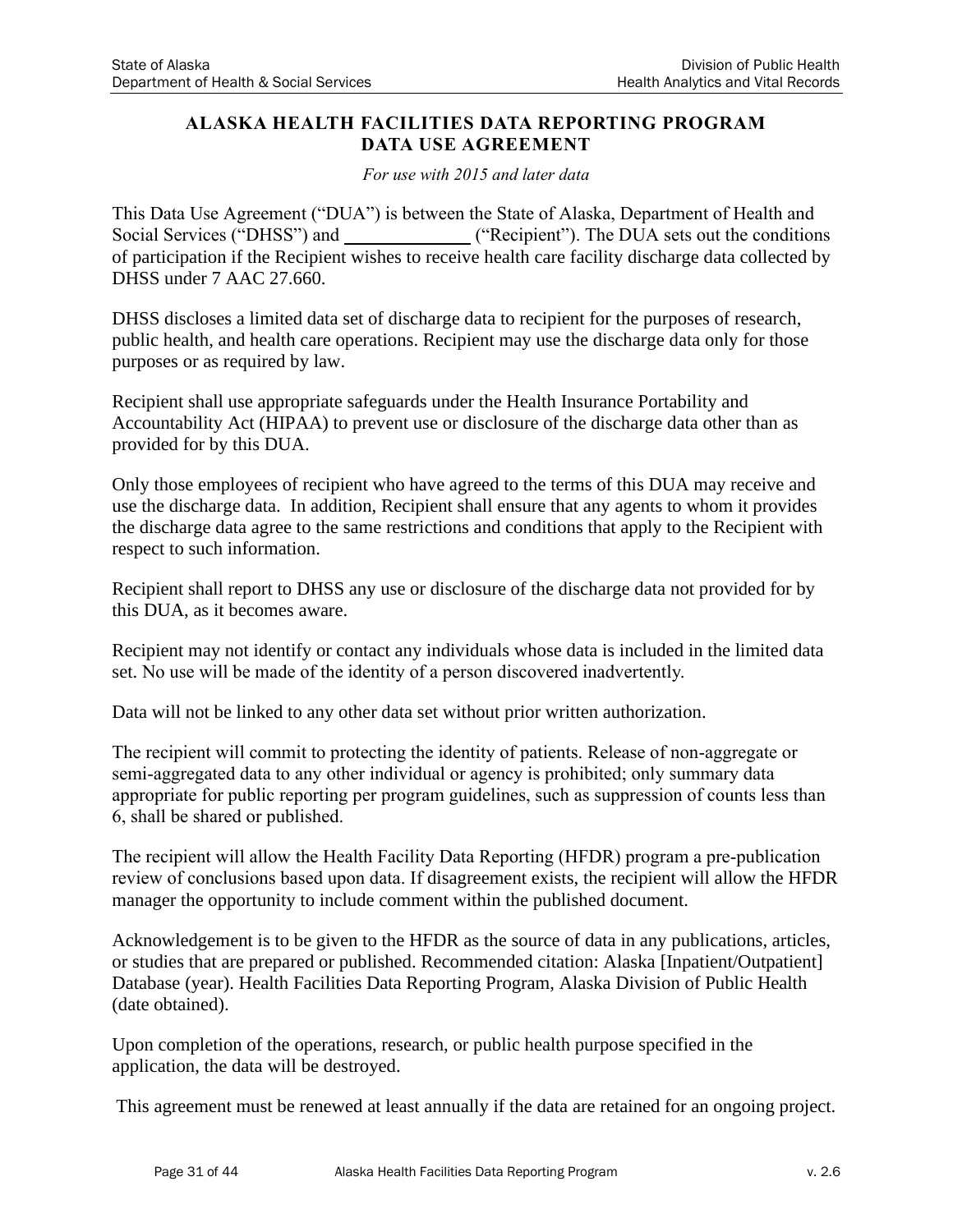### **ALASKA HEALTH FACILITIES DATA REPORTING (HFDR) PROGRAM HEALTHCARE OPERATIONS (HCO) DATA REQUEST**

Alaska healthcare organizations who are mandated to submit discharge data for HFDR may purchase the statewide HCO datasets if they are in compliance with HFDR guidelines.

| <b>Encounter Types</b>                                                         | HCO Datasets include both inpatient and outpatient billing records                                                                                                                                                                                                                                                                                                                                                                                                                                                                                                      |
|--------------------------------------------------------------------------------|-------------------------------------------------------------------------------------------------------------------------------------------------------------------------------------------------------------------------------------------------------------------------------------------------------------------------------------------------------------------------------------------------------------------------------------------------------------------------------------------------------------------------------------------------------------------------|
| <b>Time Period and Pricing</b>                                                 | Quarterly Distributions (\$500 per quarter and \$50 per distribution):<br>For Year<br>$\Box$ Quarter 1 (Jan-Mar) first available in July<br>$\Box$ Quarter 2 (Apr-Jun) first available in October<br>$\Box$ Quarter 3 (Jul-Sep) first available in January<br>$\Box$ Quarter 4 (Oct-Dec) first available in April<br>The number of Quarters Requested $x $500 = $$<br>The number of Distributions Requested $x $50 = $$<br>Full Calendar Year Distribution(s) (\$2,000 per year, no distribution fee)<br>For Year(s)<br>$x $2,000 = $$<br>The number of Years Requested |
| Data elements                                                                  | Variables included in the Healthcare Operations datasets are identified in<br>Appendix B-5.                                                                                                                                                                                                                                                                                                                                                                                                                                                                             |
| Short description and<br>purpose of use                                        | <b>Healthcare Operations</b>                                                                                                                                                                                                                                                                                                                                                                                                                                                                                                                                            |
| <b>Brief description of</b><br>privacy/confidentiality<br>protections in place |                                                                                                                                                                                                                                                                                                                                                                                                                                                                                                                                                                         |
| Primary applicant (person receiving data transfer)                             |                                                                                                                                                                                                                                                                                                                                                                                                                                                                                                                                                                         |
| <b>Reporting Program Data Use Agreement.</b>                                   | I have read and agree to the conditions of use for data in the attached Alaska Health Facilities Data                                                                                                                                                                                                                                                                                                                                                                                                                                                                   |
| Name                                                                           |                                                                                                                                                                                                                                                                                                                                                                                                                                                                                                                                                                         |
| Title                                                                          |                                                                                                                                                                                                                                                                                                                                                                                                                                                                                                                                                                         |
| Organization                                                                   |                                                                                                                                                                                                                                                                                                                                                                                                                                                                                                                                                                         |
| Mailing address                                                                |                                                                                                                                                                                                                                                                                                                                                                                                                                                                                                                                                                         |
| Email address                                                                  |                                                                                                                                                                                                                                                                                                                                                                                                                                                                                                                                                                         |
| Signature                                                                      |                                                                                                                                                                                                                                                                                                                                                                                                                                                                                                                                                                         |
| Date                                                                           |                                                                                                                                                                                                                                                                                                                                                                                                                                                                                                                                                                         |

#### *For use with 2015 and later data*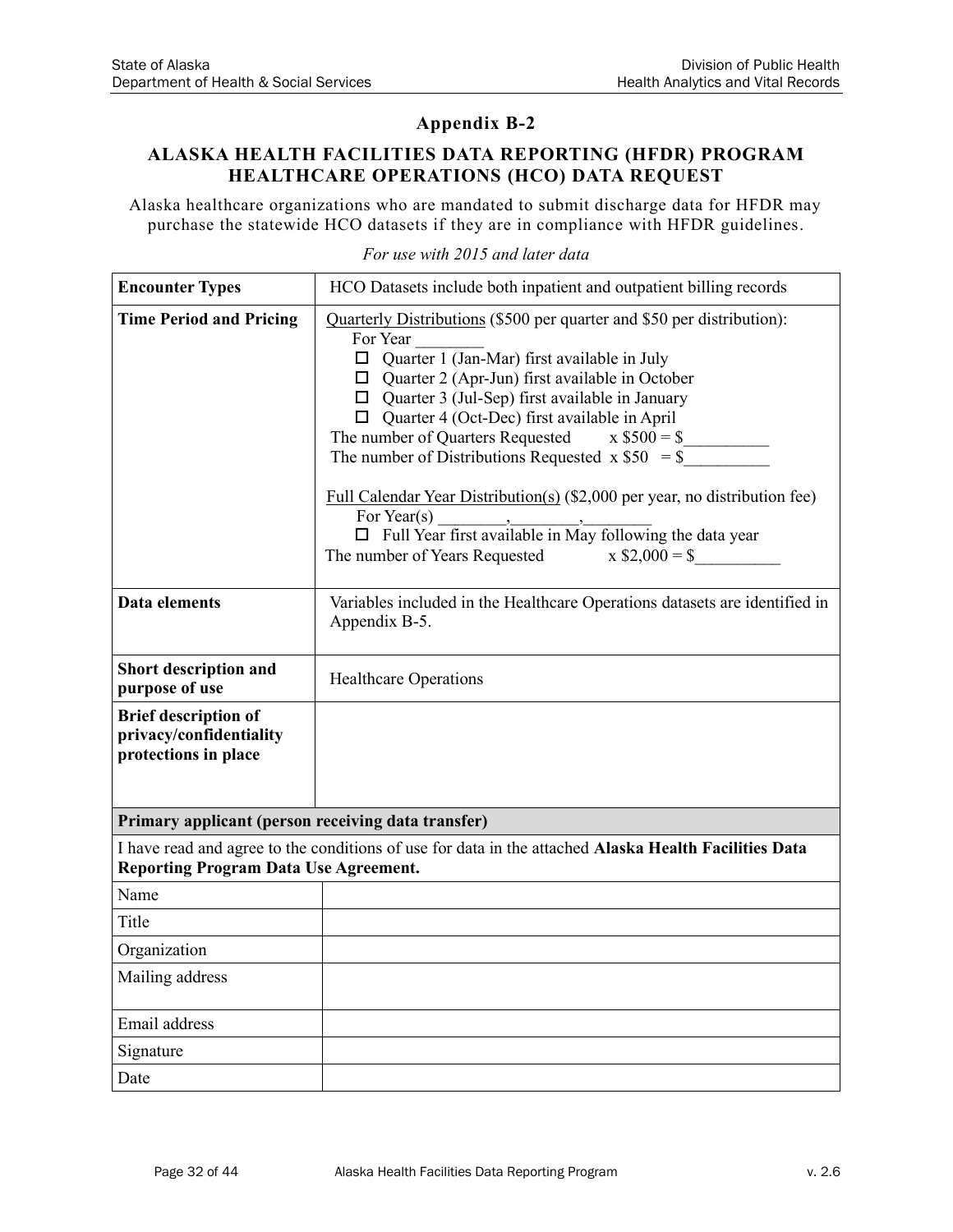#### **Required for each additional person who will be accessing the data:**

I have read and agree to the conditions of use for data in the attached **Alaska Health Facilities Data Reporting Program Data Use Agreement.**

| Name         |  |
|--------------|--|
| Title        |  |
| Organization |  |
| Signature    |  |
| Date         |  |

| I have read and agree to the conditions of use for data in the attached Alaska Health Facilities |
|--------------------------------------------------------------------------------------------------|
| Data Reporting Program Data Use Agreement.                                                       |

| Name         |  |
|--------------|--|
| Title        |  |
| Organization |  |
| Signature    |  |
| Date         |  |

| I have read and agree to the conditions of use for data in the attached Alaska Health Facilities<br>Data Reporting Program Data Use Agreement. |  |      |            |                                   |  |
|------------------------------------------------------------------------------------------------------------------------------------------------|--|------|------------|-----------------------------------|--|
| Name                                                                                                                                           |  |      |            |                                   |  |
| Title                                                                                                                                          |  |      |            |                                   |  |
| Organization                                                                                                                                   |  |      |            |                                   |  |
| Signature                                                                                                                                      |  |      |            |                                   |  |
| Date                                                                                                                                           |  |      |            |                                   |  |
| For program use only                                                                                                                           |  |      |            |                                   |  |
| Fee amount                                                                                                                                     |  |      |            |                                   |  |
| Date and method of payment                                                                                                                     |  |      |            |                                   |  |
| Name of data file transmitted                                                                                                                  |  |      |            |                                   |  |
| Date and method of transmission                                                                                                                |  |      |            |                                   |  |
| Is requester a facility required to submit data under $7$ AAC 27.660? $\Box$ Yes<br>If so, is requester in compliance?                         |  |      | $\Box$ Yes | $\Box$ No<br>$\Box$ No $\Box$ N/A |  |
| Accepted?                                                                                                                                      |  |      | $\Box$ Yes | $\Box$ No                         |  |
| Program manager signature                                                                                                                      |  | Date |            |                                   |  |

Please email a scan of the completed form to [HealthAnalytics@alaska.gov](mailto:HealthAnalytics@alaska.govf) or fax to (907) 465-4689.

An invoice will be emailed to you, and payment by check can then be made to the address below.

Health Analytics and Vital Records Alaska Division of Public Health 5441 Commercial Blvd PO Box 110675 Juneau, AK 99811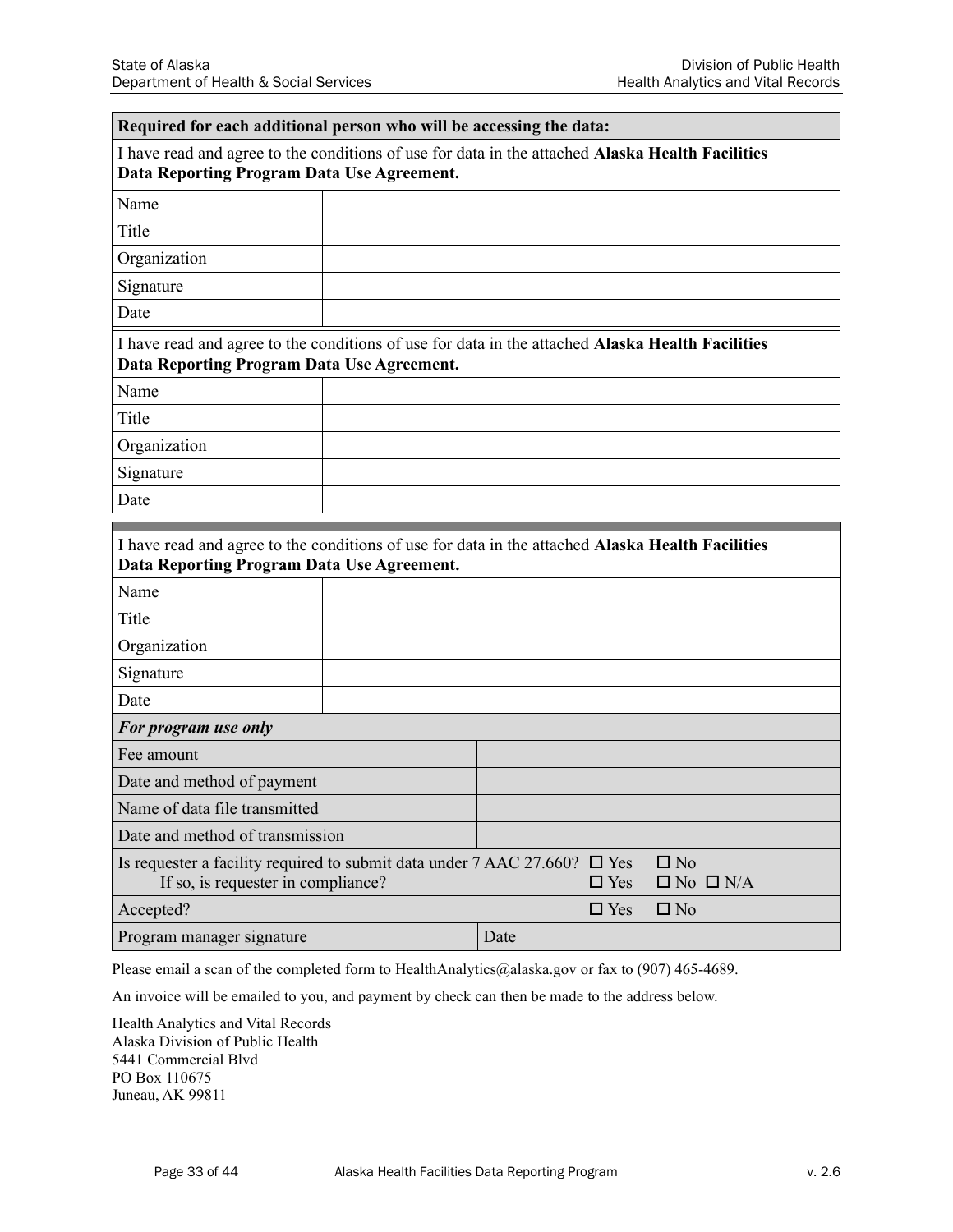### **ALASKA HEALTH FACILITIES DATA REPORTING PROGRAM DATA USE AGREEMENT**

*For use with 2015 and later data* 

This Data Use Agreement ("DUA") is between the State of Alaska, Department of Health and Social Services ("DHSS") and ("Recipient"). The DUA sets out the conditions of participation if the Recipient wishes to receive health care facility discharge data collected by DHSS under 7 AAC 27.660.

DHSS discloses a limited data set of discharge data to recipient for the purposes of research, public health, and health care operations. Recipient may use the discharge data only for those purposes or as required by law.

Recipient shall use appropriate safeguards under the Health Insurance Portability and Accountability Act (HIPAA) to prevent use or disclosure of the discharge data other than as provided for by this DUA.

Only those employees of recipient who have agreed to the terms of this DUA may receive and use the discharge data. In addition, Recipient shall ensure that any agents to whom it provides the discharge data agree to the same restrictions and conditions that apply to the Recipient with respect to such information.

Recipient shall report to DHSS any use or disclosure of the discharge data not provided for by this DUA, as it becomes aware.

Recipient may not identify or contact any individuals whose data is included in the limited data set. No use will be made of the identity of a person discovered inadvertently.

Data will not be linked to any other data set without prior written authorization.

The recipient will commit to protecting the identity of patients. Release of non-aggregate or semi-aggregated data to any other individual or agency is prohibited; only summary data appropriate for public reporting per program guidelines, such as suppression of counts less than 6, shall be shared or published.

The recipient will allow the Health Facility Data Reporting (HFDR) program a pre-publication review of conclusions based upon data. If disagreement exists, the recipient will allow the HFDR manager the opportunity to include comment within the published document.

Acknowledgement is to be given to the HFDR as the source of data in any publications, articles, or studies that are prepared or published. Recommended citation: Alaska [Inpatient/Outpatient] Database (year). Health Facilities Data Reporting Program, Alaska Division of Public Health (date obtained).

Upon completion of the operations, research, or public health purpose specified in the application, the data will be destroyed.

This agreement must be renewed at least annually if the data are retained for an ongoing project.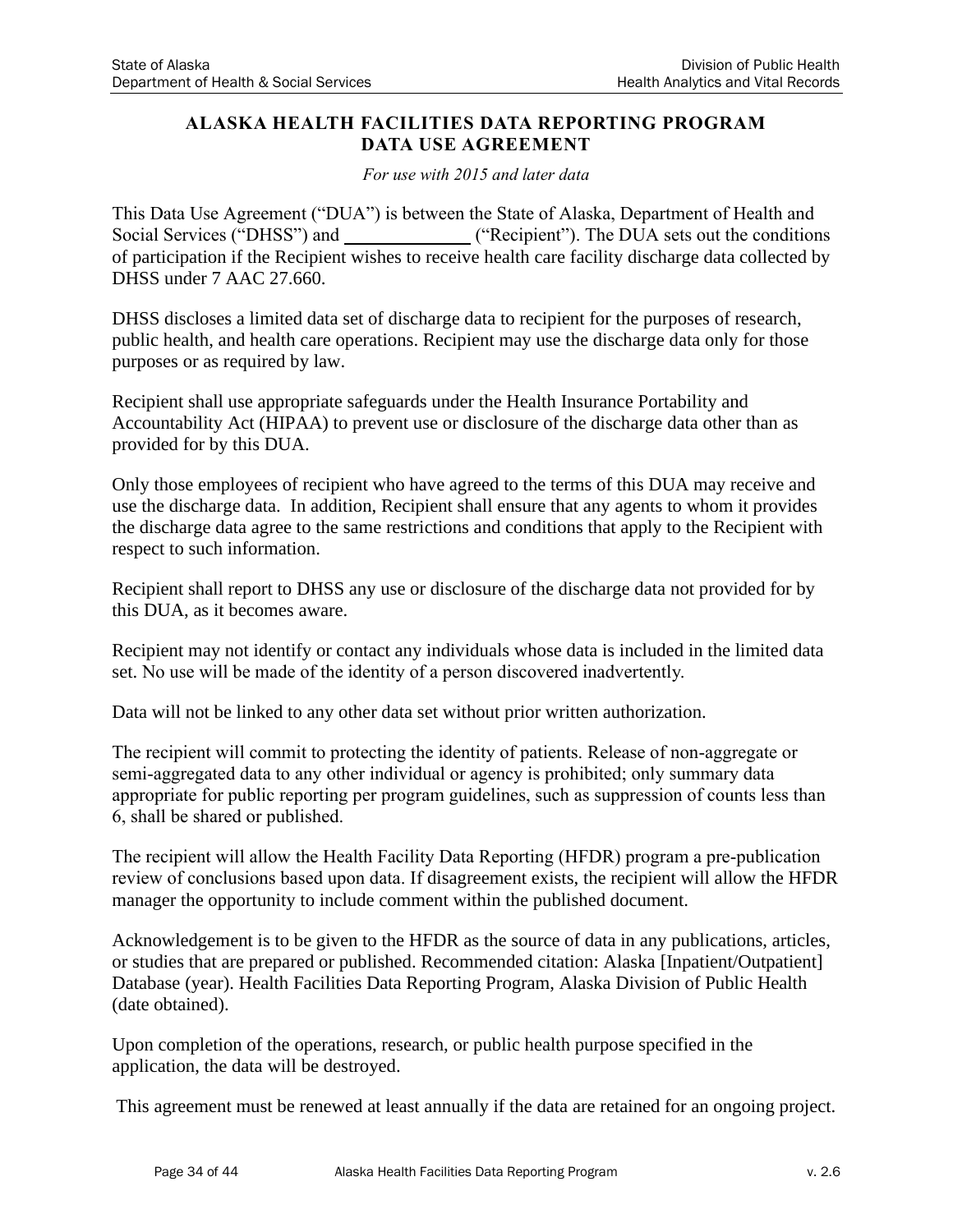### **ALASKA HEALTH FACILITIES DATA REPORTING PROGRAM SPECIAL DATA ANALYSIS REQUEST**

*A fee of \$75 per hour worked will be charged for each special request. If you would like an estimate of the hours required prior to any work, please submit an unsigned version of this form to [HealthAnalytics@alaska.gov;](mailto:HealthAnalytics@alaska.gov) otherwise, please submit the signed version.*

| Short description and<br>purpose of project                               |                                                                                                                                                                                                                                                                                                                                                                                                                                                                                                                                                                                                                                                                                                                |
|---------------------------------------------------------------------------|----------------------------------------------------------------------------------------------------------------------------------------------------------------------------------------------------------------------------------------------------------------------------------------------------------------------------------------------------------------------------------------------------------------------------------------------------------------------------------------------------------------------------------------------------------------------------------------------------------------------------------------------------------------------------------------------------------------|
| <b>Plans for publication</b>                                              |                                                                                                                                                                                                                                                                                                                                                                                                                                                                                                                                                                                                                                                                                                                |
| Time span<br>$(2016$ and after)                                           | Begin Date:<br>End Date:                                                                                                                                                                                                                                                                                                                                                                                                                                                                                                                                                                                                                                                                                       |
| <b>Interval</b>                                                           | Specify how the results are to be presented: combined for the full time<br>span, by year, by quarter, or by month (Please note: suppression rules may<br>apply for reporting by shorter intervals):                                                                                                                                                                                                                                                                                                                                                                                                                                                                                                            |
| <b>Encounter type</b>                                                     | $\Box$ Inpatient<br>□ Outpatient - All Outpatient including Emergency Department<br>□ Outpatient - Emergency Department Only                                                                                                                                                                                                                                                                                                                                                                                                                                                                                                                                                                                   |
| <b>Patient residence</b>                                                  | $\Box$ All<br>$\Box$ Alaska residents only<br>$\Box$ Other geographic area:                                                                                                                                                                                                                                                                                                                                                                                                                                                                                                                                                                                                                                    |
| <b>Diagnosis or procedure</b><br>codes of interest<br>(if applicable)     | $\Box$ Principal only<br>$\square$ Secondary or any position<br>List ICD-10-CM diagnosis codes here or in an attachment. The discharge<br>counts provide will be limited to the records that contain these codes.<br>Name any custom sub-lists provided if they are to be grouped in the tables<br>below. (see Appendix B-5 for alternate codes and code groupers options)                                                                                                                                                                                                                                                                                                                                     |
| <b>Tables</b><br>(refer to Appendix B-5 for<br>data element descriptions) | The interval selected above determines the time periods that will be<br>displayed. Also, Inpatient and Outpatient will automatically be displayed<br>separately, add a comment if you would like them combined instead. If no<br>additional variables are identified below, the default table will count the<br>records that have been limited using the criteria identified above (time<br>span, encounter type, patient residence, and the codes of interest) and then<br>display them by the interval and by inpatient and outpatient. Commonly<br>requested additional variables include: the patient's sex, race, age group,<br>region, and diagnosis group (using an existing grouper or custom groups). |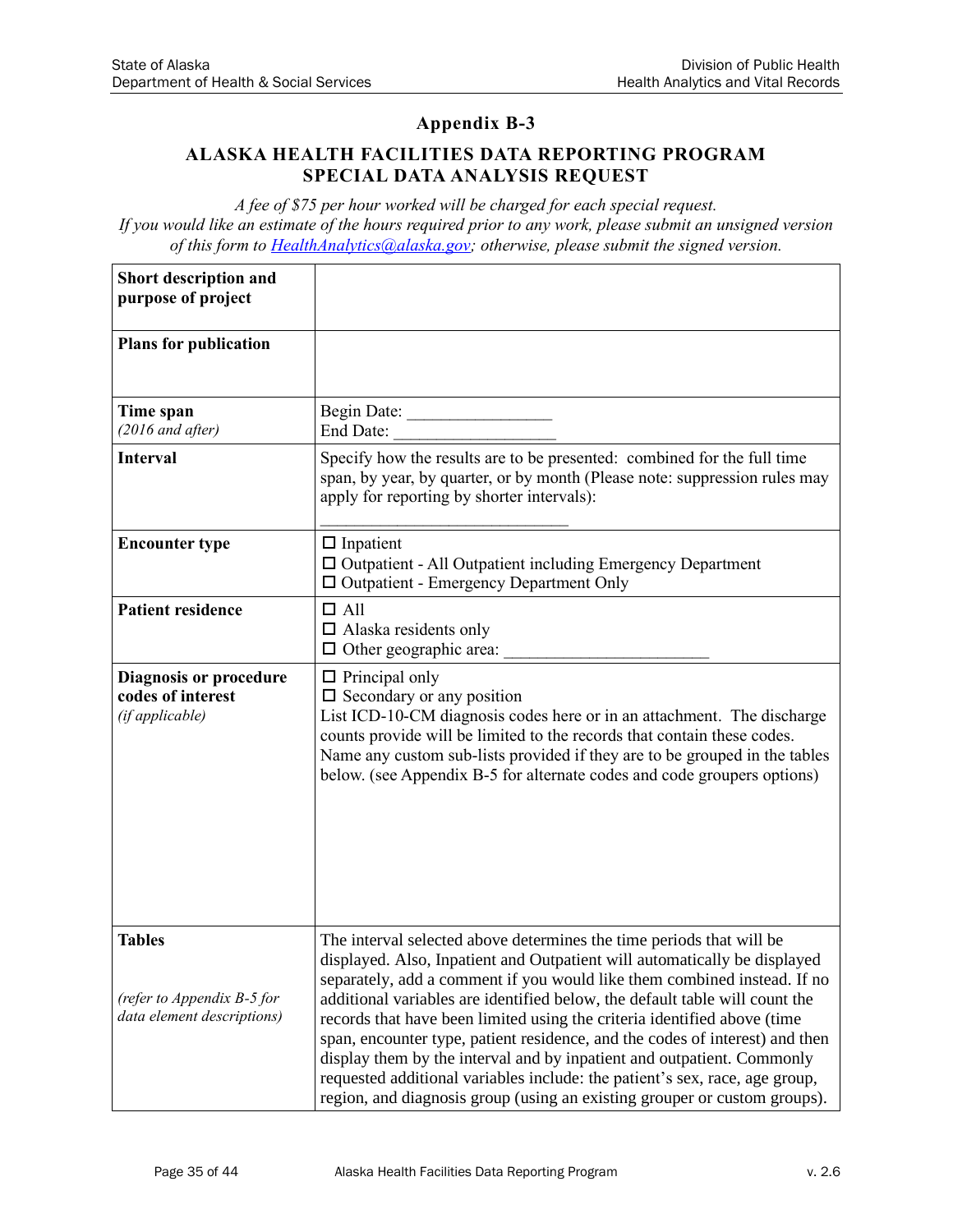|                                            | Discharge counts will be provided, please make a note if the sum of billed<br>charges is also needed.                                                                                                                                                                                                                                                                                                                                                                                                                                                                                                                      |
|--------------------------------------------|----------------------------------------------------------------------------------------------------------------------------------------------------------------------------------------------------------------------------------------------------------------------------------------------------------------------------------------------------------------------------------------------------------------------------------------------------------------------------------------------------------------------------------------------------------------------------------------------------------------------------|
|                                            | Separate Single-Variable Tables<br>$\boxed{1}$<br>$2) \qquad \qquad \overbrace{\qquad \qquad }$<br>$3)$ and $\overline{\phantom{a}3)$                                                                                                                                                                                                                                                                                                                                                                                                                                                                                      |
|                                            | Combined Multiple-Variable Tables:<br>(combined variables can be subject to reporting suppression rules)<br>$\begin{tabular}{c} 1) \end{tabular}$<br>$2) \quad \overbrace{\qquad \qquad 3) \quad \overbrace{\qquad \qquad } }$                                                                                                                                                                                                                                                                                                                                                                                             |
|                                            | Combined Multiple-Variable Tables:<br>(combined variables can be subject to reporting suppression rules)<br>1) $\overline{\phantom{a}1}$<br>$\overline{2)}$ $\overline{\phantom{2}}$ $\overline{\phantom{2}}$ $\overline{\phantom{2}}$ $\overline{\phantom{2}}$ $\overline{\phantom{2}}$ $\overline{\phantom{2}}$ $\overline{\phantom{2}}$ $\overline{\phantom{2}}$ $\overline{\phantom{2}}$ $\overline{\phantom{2}}$ $\overline{\phantom{2}}$ $\overline{\phantom{2}}$ $\overline{\phantom{2}}$ $\overline{\phantom{2}}$ $\overline{\phantom{2}}$ $\overline{\phantom{2}}$ $\overline{\phantom{2}}$ $\overline{\phantom{$ |
| <b>Requestor information</b>               |                                                                                                                                                                                                                                                                                                                                                                                                                                                                                                                                                                                                                            |
| Data Reporting Program Data Use Agreement. | I have read and agree to the conditions of use for data in the attached Alaska Health Facilities                                                                                                                                                                                                                                                                                                                                                                                                                                                                                                                           |
| Name                                       |                                                                                                                                                                                                                                                                                                                                                                                                                                                                                                                                                                                                                            |
| Title                                      |                                                                                                                                                                                                                                                                                                                                                                                                                                                                                                                                                                                                                            |
| Organization                               |                                                                                                                                                                                                                                                                                                                                                                                                                                                                                                                                                                                                                            |
| Mailing address                            |                                                                                                                                                                                                                                                                                                                                                                                                                                                                                                                                                                                                                            |
| <b>Email Address</b>                       |                                                                                                                                                                                                                                                                                                                                                                                                                                                                                                                                                                                                                            |
| Signature                                  |                                                                                                                                                                                                                                                                                                                                                                                                                                                                                                                                                                                                                            |
| Date                                       |                                                                                                                                                                                                                                                                                                                                                                                                                                                                                                                                                                                                                            |
| For program use only                       |                                                                                                                                                                                                                                                                                                                                                                                                                                                                                                                                                                                                                            |
| Hours                                      |                                                                                                                                                                                                                                                                                                                                                                                                                                                                                                                                                                                                                            |
| Date and method of payment                 |                                                                                                                                                                                                                                                                                                                                                                                                                                                                                                                                                                                                                            |
| Name of data file transmitted              |                                                                                                                                                                                                                                                                                                                                                                                                                                                                                                                                                                                                                            |
| Date and method of transmission            |                                                                                                                                                                                                                                                                                                                                                                                                                                                                                                                                                                                                                            |

Please email a scan of the completed form to [HealthAnalytics@alaska.gov](mailto:HealthAnalytics@alaska.govf) or fax to (907) 465-4689.

An invoice will be emailed to you, and payment by check can then be made to the address below.

Health Analytics and Vital Records Alaska Division of Public Health PO Box 110675 Juneau, AK 99811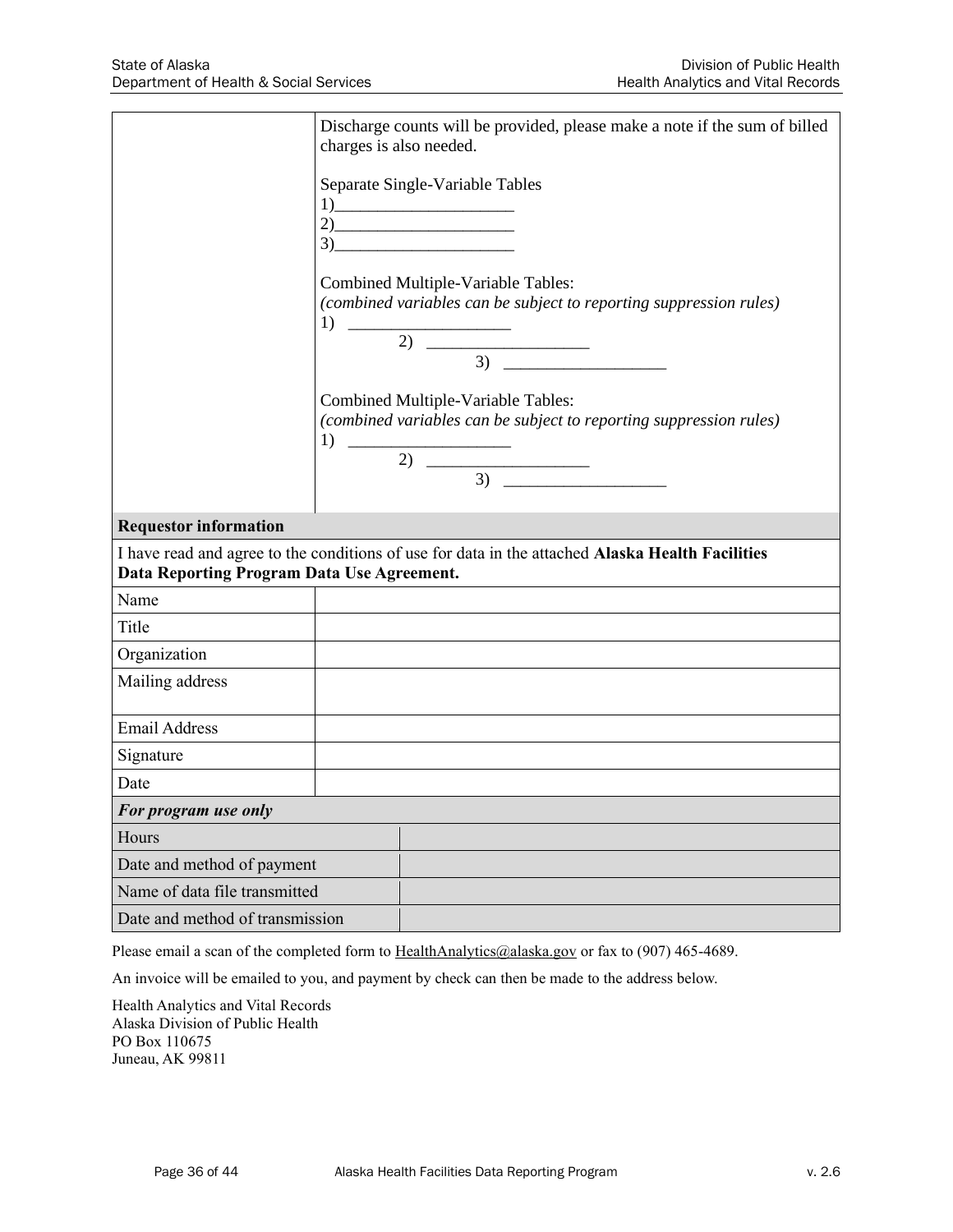## **Appendix B-4 ALASKA HOSPITAL DISCHARGE DATA REQUEST**

*Not HFDR: Only for use with 2001 – 2012 data, not all hospitals participated*

| Project title                                                                                    |  |                                                                                                   |  |  |
|--------------------------------------------------------------------------------------------------|--|---------------------------------------------------------------------------------------------------|--|--|
| Short description and<br>purpose of project                                                      |  |                                                                                                   |  |  |
| <b>Description of data</b><br>request (years,<br>inpatient/outpatient,<br>variables of interest) |  |                                                                                                   |  |  |
| Data Use Agreement.                                                                              |  | I have read and agree to the conditions of use for data in the attached Alaska Hospital Discharge |  |  |
| <b>Primary Applicant: (Person receiving data transfer)</b>                                       |  |                                                                                                   |  |  |
| Name                                                                                             |  | Title<br>Organization                                                                             |  |  |
| Signature                                                                                        |  | Date                                                                                              |  |  |
| Email address                                                                                    |  |                                                                                                   |  |  |
| Required for each additional person who will be accessing the data:                              |  |                                                                                                   |  |  |
| Name                                                                                             |  | Title<br>Organization                                                                             |  |  |
| Signature                                                                                        |  | Date                                                                                              |  |  |
| Name                                                                                             |  | Title<br>Organization                                                                             |  |  |
| Signature                                                                                        |  | Date                                                                                              |  |  |
| $\Box$ Accepted                                                                                  |  |                                                                                                   |  |  |
| Program Manager                                                                                  |  | Date                                                                                              |  |  |

Please email a scan of completed form to [HealthAnalytics@alaska.gov](mailto:HealthAnalytics@alaska.govf) or fax to (907) 465-4689.

After emailing or faxing, please mail the signed original and payment to the address below.

Health Analytics and Vital Records Alaska Division of Public Health 5441 Commercial Blvd PO Box 110675 Juneau, AK 99811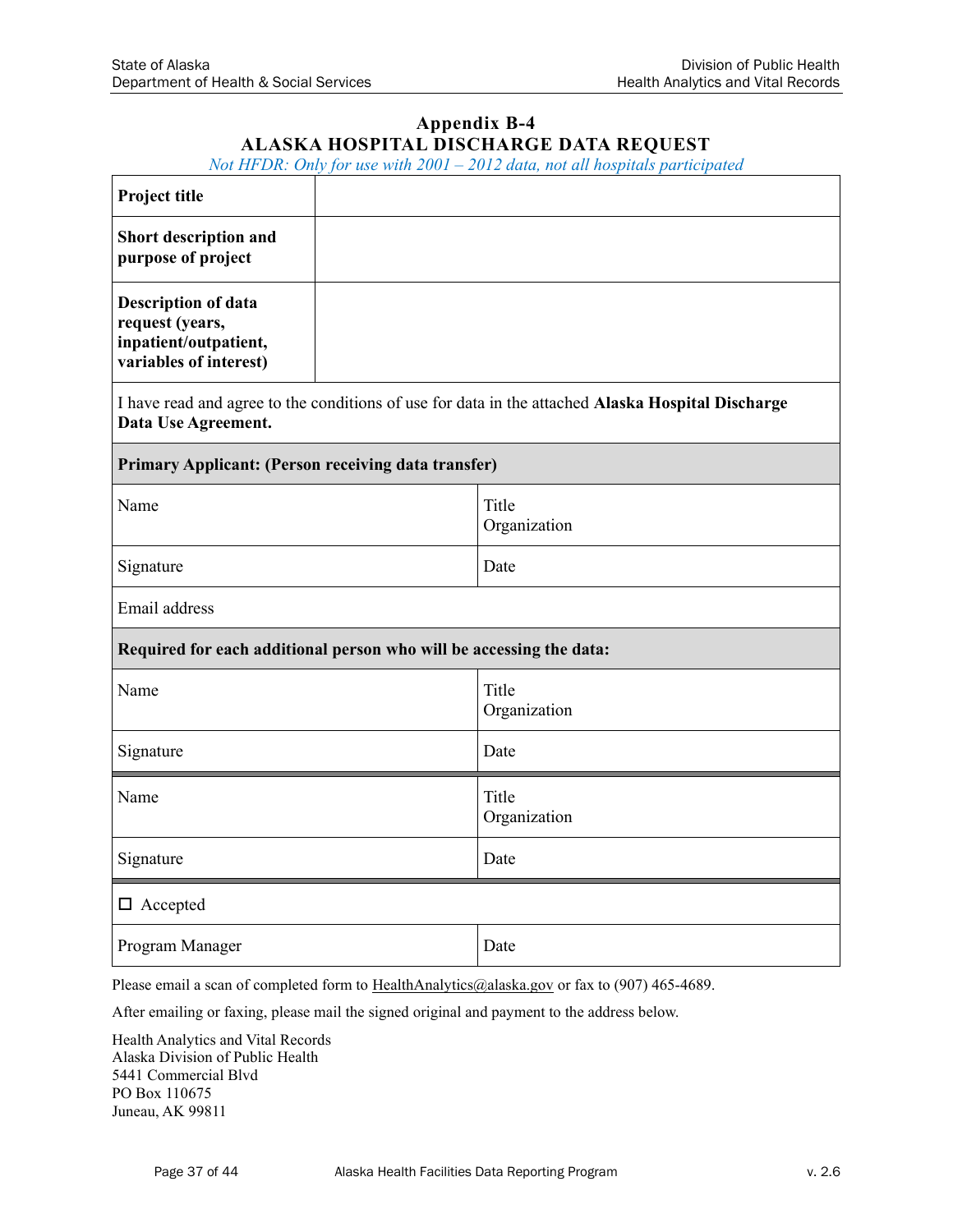## **ALASKA HOSPITAL DISCHARGE DATA USE AGREEMENT**

*Only for use with 2001 – 2012 data*

The Alaska Department of Health and Social Services places the following conditions on the acceptance and utilization of data from the Alaska Hospital Discharge Data Set:

1. "Ownership" of the data set remains with the Alaska State Hospital and Nursing Home Association (ASHNHA), with management permission assigned to Alaska Department of Health and Social Services (DHSS) as defined in a Memorandum of Understanding. Under HIPAA, the patient is the "owner" of his/her data; all others have limited rights of use.

| 2.  |                | οt |                |  |
|-----|----------------|----|----------------|--|
|     | (printed name) |    | (organization) |  |
| and |                | of |                |  |
|     | (printed name) |    | (organization) |  |
| and |                | of |                |  |
|     | (printed name) |    | (organization) |  |

will have access to the data as defined on the attached data request that has been sent for research and analysis. Other persons will have access to the data only for technical support and with DHSS / Hospital Discharge Data Set (HDDS) manager approval. Upon completion of the proposed research project specified in the application, the data will be deleted and transmittal copies destroyed.

- 3. Access to the data file will be protected by a security system that requires the user to provide at least one password.
- 4. Release of non-aggregate or semi-aggregated data to any other individual or agency without the express permission of the DHSS HDDS manager is prohibited; only summary data (meeting the State of Alaska HIPAA criteria for data release) appropriate for public reporting shall be shared or published.
- 5. The recipient will commit to protecting the identity of patients and hospitals. (Although we do not give names, in some communities, the dates, age, sex, race and place may be sufficient to identify an individual or service.) No use will be made of the identity of a person or hospital discovered inadvertently.
- 6. All prevailing laws and regulations relating to the protection of patient-identifiable information will be followed (this includes HIPAA privacy regulations).
- 7. Data will not be linked to any data set with individually identifiable records.
- 8. The recipient and any associate with access to the data set for analysis purposes acceptable as part of this data sharing agreement will submit to the DHSS HDDS manager a signed Alaska HDDS utilization agreement.
- 9. The data may be used only for studies of a public health nature.
- 10. The recipient will allow the DHSS HDDS manager a pre-publication review of conclusions based upon data. (This is to ensure correct interpretation of the contents of the database.) If disagreement exists, the recipient will allow the HDDS manager the opportunity to include comment within the published document. Acknowledgement is to be given to the HDDS as the source of data in any publications, articles, or studies that are prepared or published.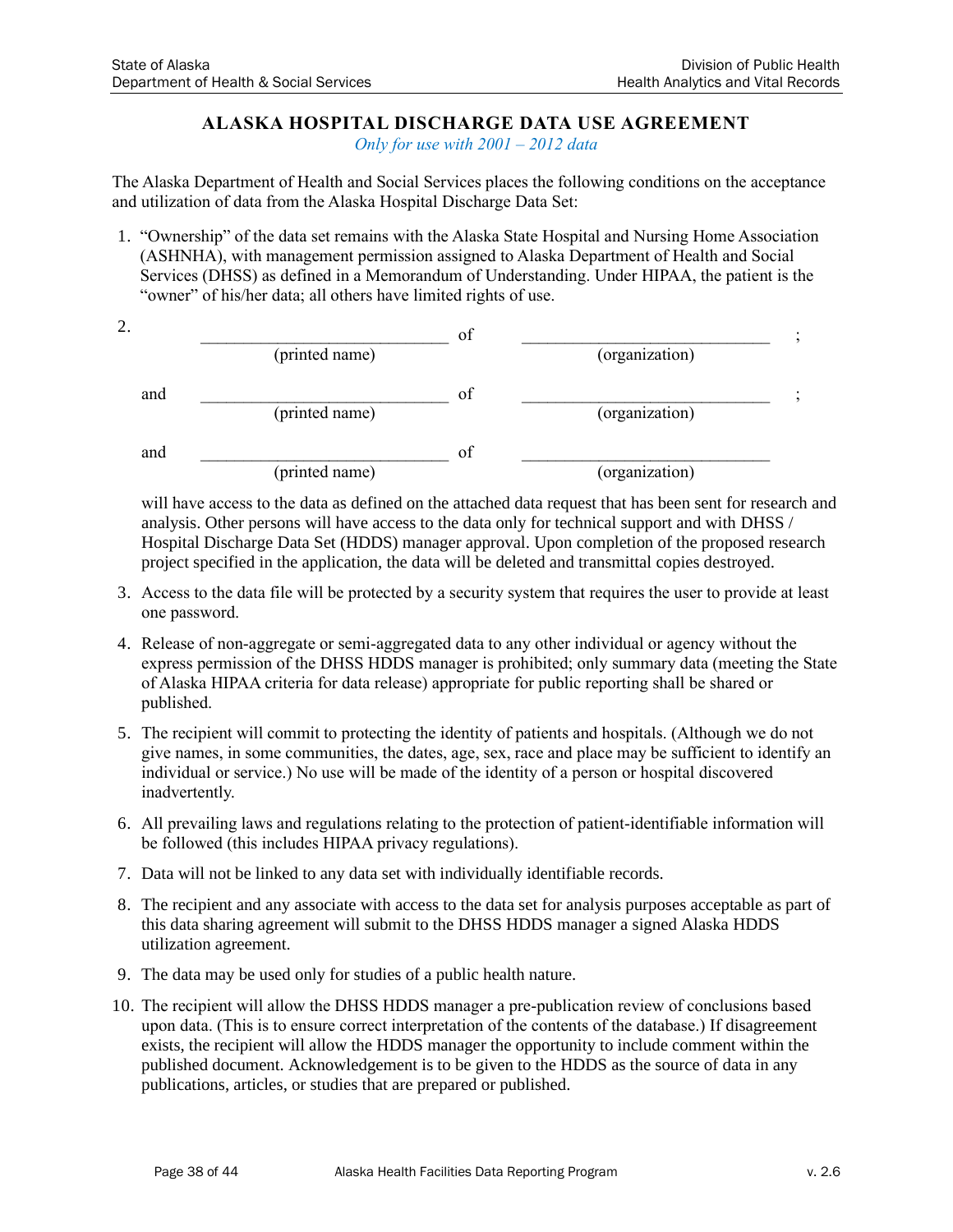# **Appendix B-5 DATA DICTIONARY**

#### Discharge Data Files

|                |                                                                                                                                                 | <b>Health</b><br>Care | <b>Public</b><br>Health | <b>UB-04</b><br>Form |                                                                                                                                                                                                                                                                                                                                                                           |
|----------------|-------------------------------------------------------------------------------------------------------------------------------------------------|-----------------------|-------------------------|----------------------|---------------------------------------------------------------------------------------------------------------------------------------------------------------------------------------------------------------------------------------------------------------------------------------------------------------------------------------------------------------------------|
| Variable       | <b>Short Description</b>                                                                                                                        | Oper-<br>ations       | Re-<br>search           | Lo-<br>cation        | <b>Values</b>                                                                                                                                                                                                                                                                                                                                                             |
| dkey           | Record ID - unique billing record identifier                                                                                                    | X                     | X                       |                      | 12-digit assigned alphanumeric code (begins<br>with two digit year then two digit month then one<br>letter encounter type then seven digit counter)                                                                                                                                                                                                                       |
| facilityid     | Facility ID - Medicare ID for most hospitals                                                                                                    | х                     | X                       |                      | 6-digit number (leading 0)                                                                                                                                                                                                                                                                                                                                                |
| facilitynpi    | Facility NPI (National Provider Identifier)                                                                                                     | X                     | X                       | 56                   |                                                                                                                                                                                                                                                                                                                                                                           |
| facilityregion | Facility region                                                                                                                                 | X                     | X                       |                      | Anchorage<br><b>Gulf Coast</b><br>Interior<br>Matanuska-Susitna<br>Northern<br>Southeast<br>Southwest                                                                                                                                                                                                                                                                     |
| facilitytype   | Facility type                                                                                                                                   | X                     | X                       |                      | ASC (Ambulatory Surgical Centers)<br>Community (hospital)<br>IDTF (not required to report)<br>SNF (not required to report)<br>Specialty (hospital)                                                                                                                                                                                                                        |
| placesvc       | Place of service<br>(the same code has a different meaning<br>depending on which encounter type code is<br>used below, inpatient or outpatient) | X                     | X                       |                      | <b>INPATIENT:</b><br>1 - Acute Medical/Surgical Unit<br>2 - Psychiatric Unit<br>3 - Medical Rehabilitation Unit<br>4 - SNF/ICF/LTC/Swing bed/Hospice<br>5 - Alcohol Rehabilitation Unit<br>6 - Drug Rehabilitation Unit<br>7 - Other Inpatient<br>9 - Invalid/Missing<br><b>OUTPATIENT:</b><br>1 - Emergency Room<br>2 - Outpatient Surgery<br>3 - Outpatient Observation |
|                |                                                                                                                                                 |                       |                         |                      | 4 - Other Outpatient<br>9 - Invalid/Missing                                                                                                                                                                                                                                                                                                                               |
| ssnmask        | A unique patient identifier that is a<br>cryptographic mask of the patient's SSN, if it<br>was provided on the billing record                   | X                     | X                       |                      | Each SSN provided is masked consistently year<br>to year and facility to facility (replaces encpatssn<br>which was discontinued after data year 2020)                                                                                                                                                                                                                     |
| enctype        | Encounter type                                                                                                                                  | X                     | X                       |                      | 1 - Inpatient<br>2 - Outpatient                                                                                                                                                                                                                                                                                                                                           |
| patientcity    | Patient city of residence                                                                                                                       | х                     | X                       | 09                   |                                                                                                                                                                                                                                                                                                                                                                           |
| borough        | Patient borough of residence                                                                                                                    | X                     | X                       |                      | 3-digit FIPS                                                                                                                                                                                                                                                                                                                                                              |
| patientregion  | Patient region of residence                                                                                                                     | X                     | X                       |                      | Anchorage<br><b>Gulf Coast</b><br>Interior<br>Matanuska-Susitna<br>Northern<br>Southeast<br>Southwest                                                                                                                                                                                                                                                                     |
| state          | Patient state of residence                                                                                                                      | х                     | X                       | 09                   | Two-letter postal abbreviation                                                                                                                                                                                                                                                                                                                                            |
| zip            | Patient mailing ZIP code of residence                                                                                                           | $\pmb{\chi}$          | X                       | 09                   | 5-digit ZIP                                                                                                                                                                                                                                                                                                                                                               |
| birthdate      | Date of birth                                                                                                                                   | No                    | x                       | 10                   | MM-DD-YYYY                                                                                                                                                                                                                                                                                                                                                                |
| sex            | Sex                                                                                                                                             | X                     | X                       | 11                   | F - Female<br>M - Male<br>U - Unknown                                                                                                                                                                                                                                                                                                                                     |
| ethnicity      | Ethnicity                                                                                                                                       | X                     | X                       |                      | 1 - Hispanic or Latino<br>2 - Neither Hispanic nor Latino<br>9 - Unknown                                                                                                                                                                                                                                                                                                  |
| race           | Race                                                                                                                                            | X                     | X                       |                      | $1 -$ White<br>2 - Black or African American<br>3 - American Indian/Alaska Native Peoples<br>4 - Asian<br>5 - Native Hawaiian/Pacific Islander<br>6 - Other                                                                                                                                                                                                               |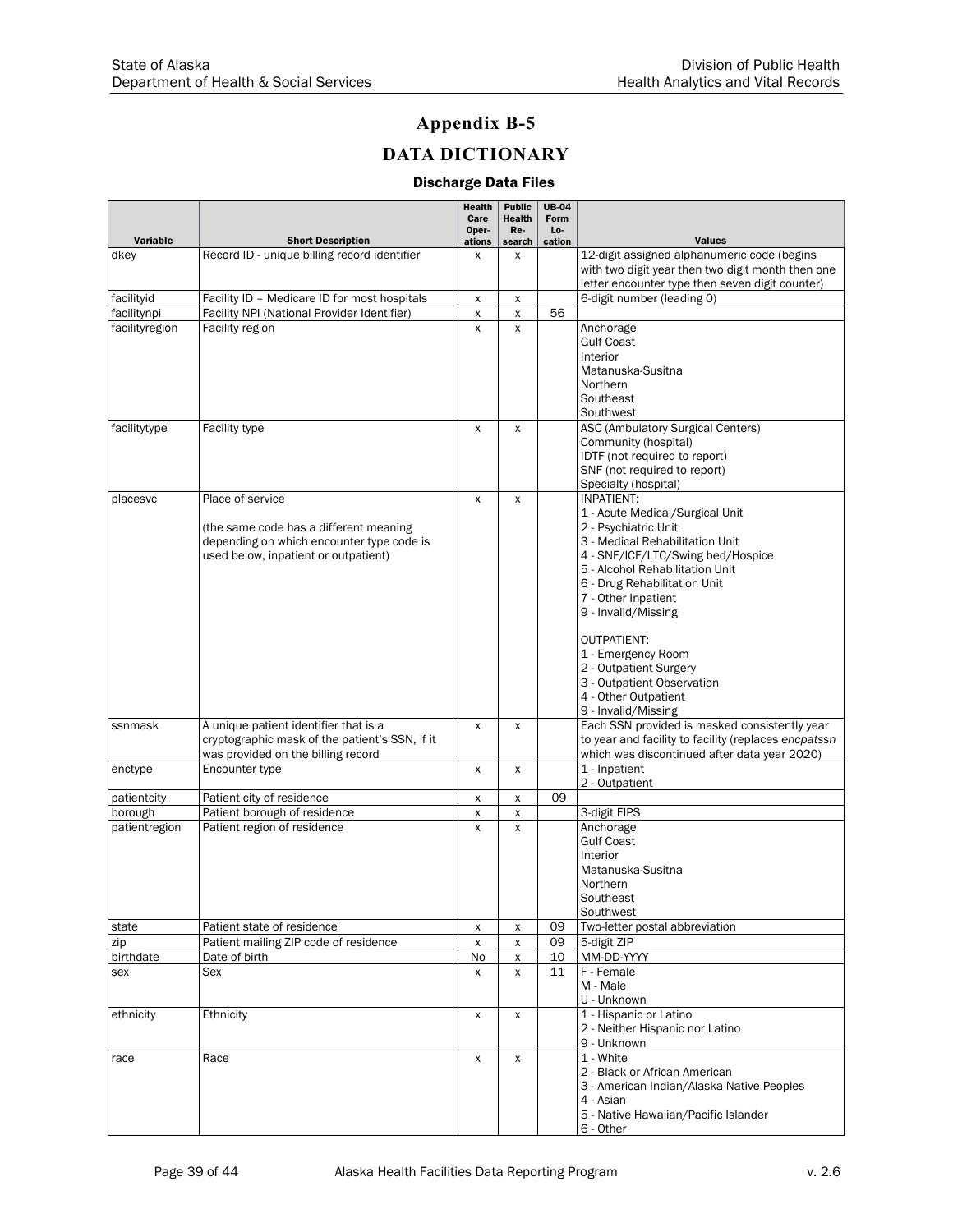|              |                                                   |                    |                    |    | 9 - Unknown                                                                    |
|--------------|---------------------------------------------------|--------------------|--------------------|----|--------------------------------------------------------------------------------|
| age          | Age (in years)                                    | х                  | х                  |    |                                                                                |
| agegroup     | Age (grouped)                                     | $\mathsf{x}$       | X                  |    | $<$ 1                                                                          |
|              |                                                   |                    |                    |    | $1 - 17$                                                                       |
|              |                                                   |                    |                    |    | 18-64                                                                          |
|              |                                                   |                    |                    |    | $65+$                                                                          |
| agegroupfive | Age (grouped by five years)                       | $\mathsf{x}$       | X                  |    | $0 - 4$<br>$5-9$                                                               |
|              |                                                   |                    |                    |    | 10-14                                                                          |
|              |                                                   |                    |                    |    | 15-19                                                                          |
|              |                                                   |                    |                    |    | 20-24                                                                          |
|              |                                                   |                    |                    |    | 25-29                                                                          |
|              |                                                   |                    |                    |    | 30-34                                                                          |
|              |                                                   |                    |                    |    | 35-39                                                                          |
|              |                                                   |                    |                    |    | 40-44                                                                          |
|              |                                                   |                    |                    |    | 45-49                                                                          |
|              |                                                   |                    |                    |    | 50-54                                                                          |
|              |                                                   |                    |                    |    | 55-59                                                                          |
|              |                                                   |                    |                    |    | 60-64                                                                          |
|              |                                                   |                    |                    |    | 65-69                                                                          |
|              |                                                   |                    |                    |    | 70-74                                                                          |
|              |                                                   |                    |                    |    | 75-79                                                                          |
|              |                                                   |                    |                    |    | 80-84                                                                          |
|              |                                                   |                    |                    |    | 85-89                                                                          |
|              |                                                   |                    |                    |    | $90+$                                                                          |
| admithour    | Admission hour                                    | X                  | X                  | 13 | HH (00 - 23)                                                                   |
| admitdate    | Admission date                                    | X                  | $\pmb{\mathsf{X}}$ | 12 | MM-DD-YYYY                                                                     |
| admityear    | Admission year                                    | X                  | X                  |    | YYYY                                                                           |
| admittype    | Admission type (priority/ type of visit)          | $\mathsf{x}$       | X                  | 14 | 1 - Emergency<br>2 - Urgent                                                    |
|              |                                                   |                    |                    |    | 3 - Elective                                                                   |
|              |                                                   |                    |                    |    | 4 - Newborn                                                                    |
|              |                                                   |                    |                    |    | 9 - Information not available                                                  |
| admitsource  | Point of origin for admission or visit (source of | X                  | $\pmb{\mathsf{X}}$ | 15 | 1 - Non-Health Care Facility Point of Origin                                   |
|              | admission)                                        |                    |                    |    | 2 - Clinic or Physician's Office                                               |
|              |                                                   |                    |                    |    | 4 - Transfer from a Hospital (different facility)                              |
|              |                                                   |                    |                    |    | 5 - Transfer from SNF, ALF, ICF, or other Nursing                              |
|              |                                                   |                    |                    |    | Facility; or                                                                   |
|              |                                                   |                    |                    |    | 5 - If Admission Type (admittype) code is 4 for                                |
|              |                                                   |                    |                    |    | Newborn, then admitsource code of 5                                            |
|              |                                                   |                    |                    |    | means Born Inside this Hospital                                                |
|              |                                                   |                    |                    |    | 6 - Transfer from another Health Care Facility (not                            |
|              |                                                   |                    |                    |    | defined elsewhere in this code list); or                                       |
|              |                                                   |                    |                    |    | 6 - If Admission Type (admittype) code is 4 for                                |
|              |                                                   |                    |                    |    | Newborn, then admitsource code of 6                                            |
|              |                                                   |                    |                    |    | means Born Outside this Hospital                                               |
|              |                                                   |                    |                    |    | 8 - Court/Law Enforcement                                                      |
|              |                                                   |                    |                    |    | 9 - Information not Available                                                  |
|              |                                                   |                    |                    |    | D - Transfer from One Distinct Unit of the Hospital                            |
|              |                                                   |                    |                    |    | to another Distinct Unit of the Same Hospital<br>Resulting in a Separate Claim |
|              |                                                   |                    |                    |    | E - Transfer from Ambulatory Surgery Center                                    |
|              |                                                   |                    |                    |    | F - Transfer from Hospice Facility                                             |
| dischhour    | Discharge hour                                    | X                  | х                  | 16 | HH (00 - 23)                                                                   |
| dischdate    | Discharge date                                    | $\pmb{\mathsf{X}}$ | $\pmb{\mathsf{X}}$ | 06 | MM-DD-YYYY                                                                     |
| dischyear    | Discharge year                                    | X                  | $\pmb{\mathsf{X}}$ |    | <b>YYYY</b>                                                                    |
| dischstatus  | Discharge status                                  | X                  | X                  | 17 | 01 - Home or Self Care                                                         |
|              |                                                   |                    |                    |    | 02 - Short-Term General Hospital for Inpatient                                 |
|              |                                                   |                    |                    |    | Care                                                                           |
|              |                                                   |                    |                    |    | 03 - Skilled Nursing Facility (SNF) with a                                     |
|              |                                                   |                    |                    |    | <b>Medicare Certification</b>                                                  |
|              |                                                   |                    |                    |    | 04 - A Facility that Provides Custodial or                                     |
|              |                                                   |                    |                    |    | Supportive Care                                                                |
|              |                                                   |                    |                    |    | 05 - A Designated Cancer Center or Children's<br>Hospital                      |
|              |                                                   |                    |                    |    | 06 - Home Under Care of an Organized Home                                      |
|              |                                                   |                    |                    |    | <b>Health Service Organization</b>                                             |
|              |                                                   |                    |                    |    | 07 - Left Against Medical Advice or Discontinued                               |
|              |                                                   |                    |                    |    | Care                                                                           |
|              |                                                   |                    |                    |    | 09 - Admitted as an Inpatient to This Facility                                 |
|              |                                                   |                    |                    |    | 20 - Expired (patient died)                                                    |
|              |                                                   |                    |                    |    | 21 - Court/Law Enforcement                                                     |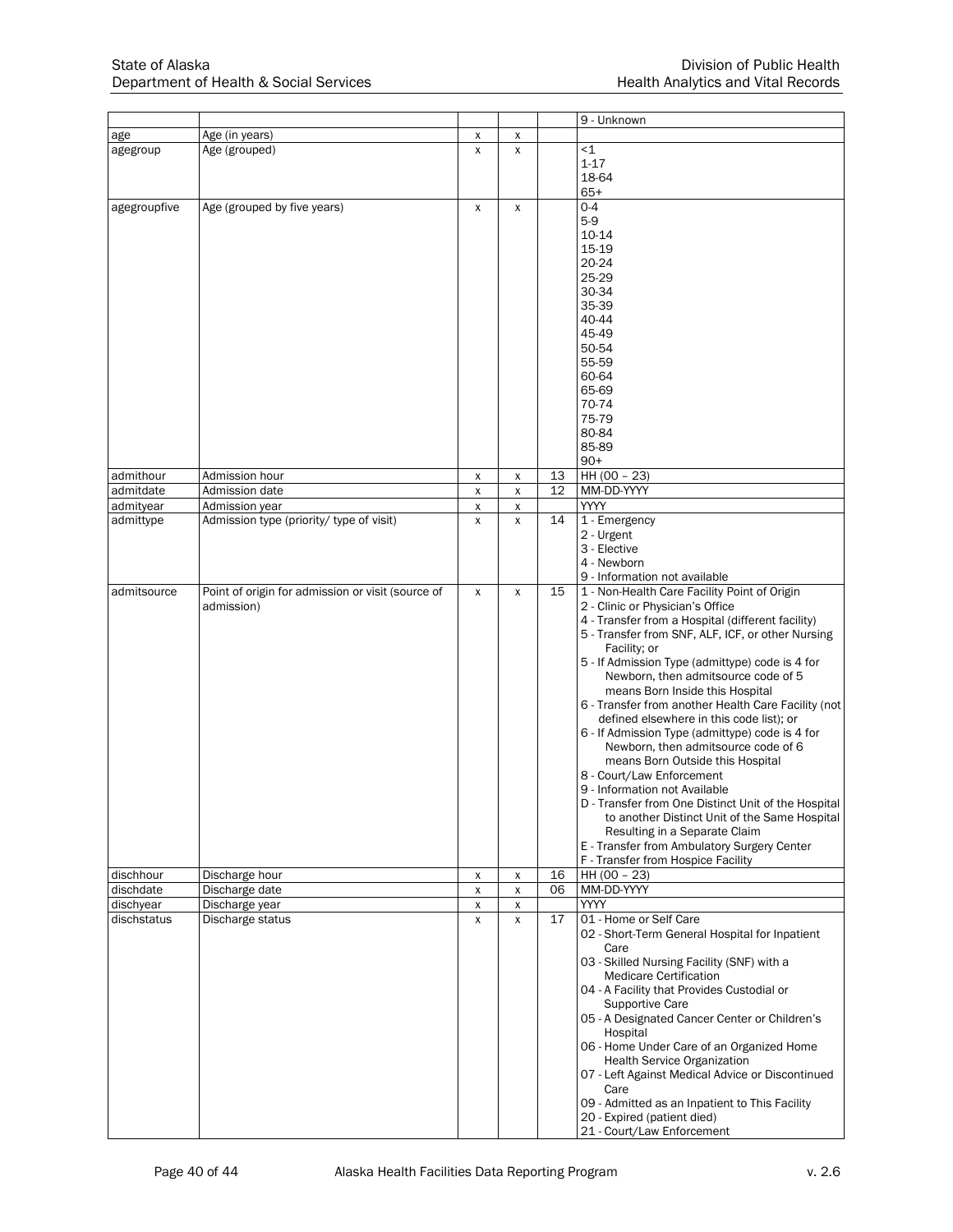|                      |                                                                                        |        |                                          |    | 30 - Still Patient (in same facility)<br>40 - Expired at Home (only for Medicare and                                        |
|----------------------|----------------------------------------------------------------------------------------|--------|------------------------------------------|----|-----------------------------------------------------------------------------------------------------------------------------|
|                      |                                                                                        |        |                                          |    | TRICARE claims for hospice care)<br>41 - Expired in a Medical Facility (only for<br>Medicare and TRICARE claims for hospice |
|                      |                                                                                        |        |                                          |    | care)<br>42 - Expired - Place Unknown (only for Medicare                                                                    |
|                      |                                                                                        |        |                                          |    | and TRICARE claims for hospice care)<br>43 - A Federal Health Care Facility                                                 |
|                      |                                                                                        |        |                                          |    | 50 - Hospice - Home                                                                                                         |
|                      |                                                                                        |        |                                          |    | 51 - Hospice - Medical Facility (certified)<br>Providing Hospice Level of Care                                              |
|                      |                                                                                        |        |                                          |    | 61 - Hospital-Based Medicare Approved Swing                                                                                 |
|                      |                                                                                        |        |                                          |    | <b>Bed</b><br>62 - An Inpatient Rehabilitation Facility (IRF)                                                               |
|                      |                                                                                        |        |                                          |    | 63 - A Medicare-Certified Long Term Care                                                                                    |
|                      |                                                                                        |        |                                          |    | Hospital                                                                                                                    |
|                      |                                                                                        |        |                                          |    | 64 - A Nursing Facility Certified under Medicaid<br>but not Certified under Medicare                                        |
|                      |                                                                                        |        |                                          |    | 65 - A Psychiatric Hospital or Psychiatric Distinct                                                                         |
|                      |                                                                                        |        |                                          |    | Part Unit of a Hospital<br>66 - A Critical Access Hospital (CAH)                                                            |
|                      |                                                                                        |        |                                          |    | 70 - Another Type of Health Care Institution not                                                                            |
|                      |                                                                                        |        |                                          |    | Defined Elsewhere in this Code List                                                                                         |
|                      |                                                                                        |        |                                          |    | 81 to 95 - various discharges/transfers that have<br>a planned acute care hospital inpatient                                |
|                      |                                                                                        |        |                                          |    | readmission                                                                                                                 |
|                      |                                                                                        |        |                                          |    | 99 - Invalid Patient Disposition Reported to HFDR<br>Days from admitdate to dischdate (except any 0                         |
| lengthstay           | Length of stay (in days)                                                               | x      | х                                        |    | day calculations are changed to 1 day)                                                                                      |
| totcharges           | Total charges                                                                          | X      | X                                        | 47 | Decimal point and two decimal places                                                                                        |
| pripaycd<br>secpaycd | Expected primary payer<br>Secondary payer code                                         | X<br>X | X<br>X                                   |    | 001 - Medicare<br>002 - Medicaid                                                                                            |
| terpaycd             | Tertiary payer code                                                                    | X      | X                                        |    | 003 - Commercial Insurance                                                                                                  |
|                      |                                                                                        |        |                                          |    | 004 - Workers' Compensation                                                                                                 |
|                      |                                                                                        |        |                                          |    | 005 - Self-Pay<br>006 - Indian Health Service                                                                               |
|                      |                                                                                        |        |                                          |    | 007 - CHAMPUS/VA                                                                                                            |
|                      |                                                                                        |        |                                          |    | 008 - Other Miscellaneous                                                                                                   |
|                      |                                                                                        |        |                                          |    | 009 - Other Government<br>010 - Unreimbursed Native Health                                                                  |
| billtype             | Type of bill                                                                           | No     | X                                        | 04 |                                                                                                                             |
| stmtfromdate         | Statement from date                                                                    | X      | X                                        | 06 | MM-DD-YYYY                                                                                                                  |
| lengthbilling        | Length that the billing record covers (in days)                                        | X      | X                                        |    | Days from stmtfromdate to dischdate (except any<br>0 day calculations are changed to 1 day, and any                         |
|                      |                                                                                        |        |                                          |    | records that are missing the stmtfromdate are                                                                               |
|                      | Clinical Classifications Software Refined (CCSR)                                       | X      |                                          |    | populated with the lengthstay value)<br>Updated HCUP diagnosis grouper, replaces CCS.                                       |
| dxccsr               | for ICD-10-CM is a diagnosis code grouper                                              |        | X                                        |    |                                                                                                                             |
| dxccsgrp             | Clinical Classifications Software (CCS) for ICD-                                       | x      | X                                        |    | Any new ICD-10-CM codes after October 2019                                                                                  |
|                      | 10-CM is a diagnosis code grouper                                                      |        |                                          |    | will not be added to this grouper. Use variable<br>dxccsr instead.                                                          |
| mdc                  | Major Diagnostic Category                                                              | х      | х                                        |    |                                                                                                                             |
| drg                  | Diagnosis-Related Group                                                                | X      | X                                        |    | Inpatient only                                                                                                              |
| pxccsgrp             | Clinical Classifications Software (CCS) for ICD-<br>10-PCS is a procedure code grouper | X      | X                                        |    | Primarily inpatient                                                                                                         |
| admitdx              | Admit diagnosis                                                                        | No     | No                                       |    |                                                                                                                             |
| prindx               | Principal diagnosis                                                                    | X      | х                                        |    | • ICD-9 used through September 30, 2015                                                                                     |
| secdx1<br>secdx2     | Secondary diagnosis 1<br>Secondary diagnosis 2                                         | X<br>X | $\pmb{\mathsf{X}}$<br>$\pmb{\mathsf{X}}$ |    | • ICD-10 used October 1, 2015 and after<br>• Implied decimal                                                                |
| secdx3               | Secondary diagnosis 3                                                                  | X      | X                                        |    | External cause of injury codes are included in                                                                              |
| secdx4               | Secondary diagnosis 4                                                                  | X      | X                                        |    | secondary diagnosis fields beginning in 2016                                                                                |
| secdx5               | Secondary diagnosis 5                                                                  | x      | X                                        |    | Prior to 2016, external cause of injury codes<br>$\bullet$                                                                  |
| secdx6<br>secdx7     | Secondary diagnosis 6<br>Secondary diagnosis 7                                         | X<br>X | $\pmb{\mathsf{X}}$<br>$\pmb{\mathsf{X}}$ |    | beyond 1 and 2 are included in secondary<br>diagnosis fields                                                                |
| secdx8               | Secondary diagnosis 8                                                                  | X      | X                                        |    |                                                                                                                             |
| secdx9               | Secondary diagnosis 9                                                                  | X      | X                                        |    |                                                                                                                             |
| secdx10<br>secdx11   | Secondary diagnosis 10<br>Secondary diagnosis 11                                       | X<br>X | X<br>$\pmb{\mathsf{X}}$                  |    |                                                                                                                             |
| secdx12              | Secondary diagnosis 12                                                                 | X      | X                                        |    |                                                                                                                             |
| secdx13              | Secondary diagnosis 13                                                                 | X      | x                                        |    |                                                                                                                             |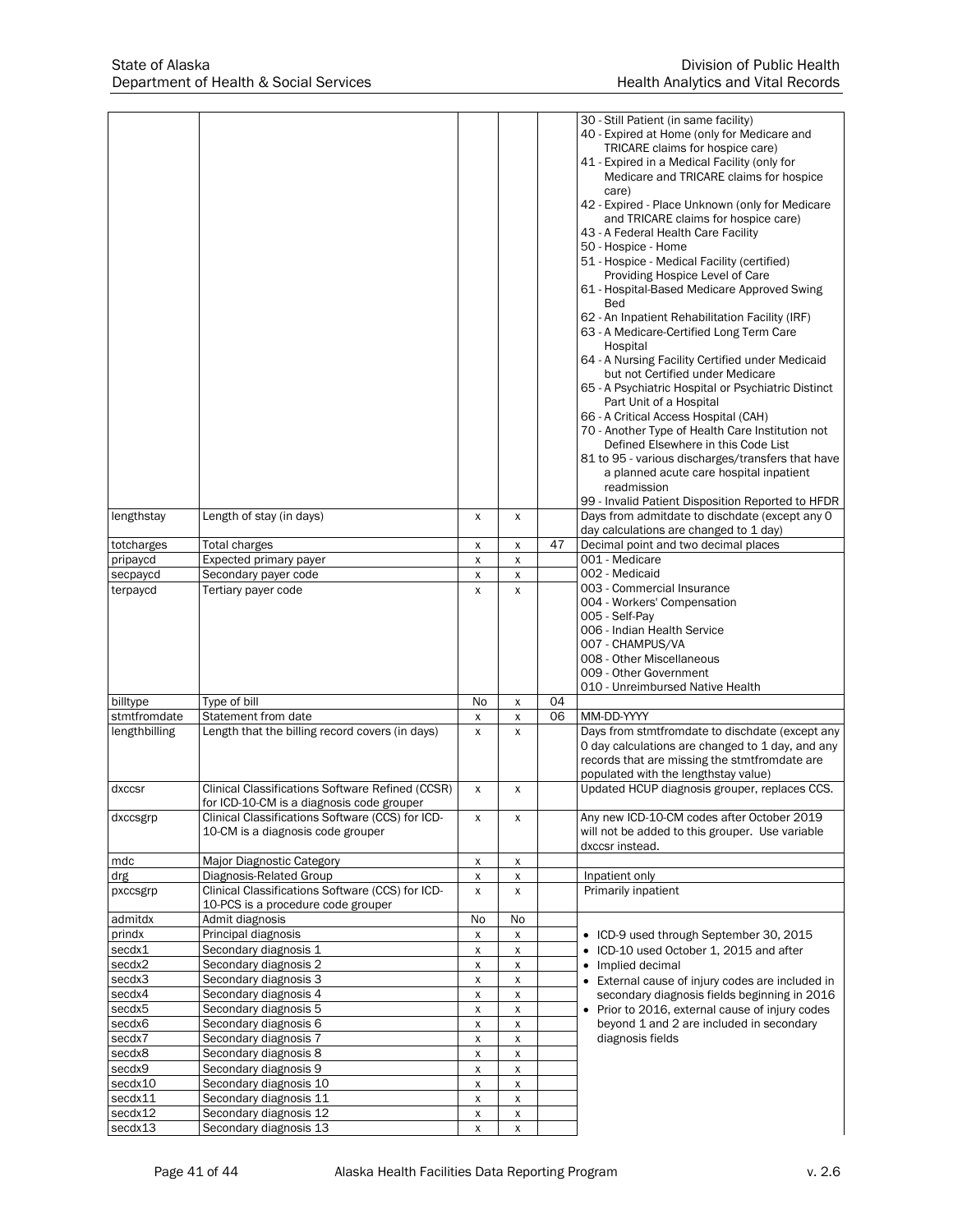| secdx14            | Secondary diagnosis 14                        | х                  | х                  |                 |                                       |
|--------------------|-----------------------------------------------|--------------------|--------------------|-----------------|---------------------------------------|
| secdx15            | Secondary diagnosis 15                        |                    |                    |                 |                                       |
| secdx16            | Secondary diagnosis 16                        | X                  | X                  |                 |                                       |
|                    |                                               | X                  | X                  |                 |                                       |
| secdx17            | Secondary diagnosis 17                        | X                  | x                  |                 |                                       |
| secdx18            | Secondary diagnosis 18                        | x                  | x                  |                 |                                       |
| secdx19            | Secondary diagnosis 19                        | X                  | $\pmb{\mathsf{X}}$ |                 |                                       |
| secdx20            | Secondary diagnosis 20                        | X                  | X                  |                 |                                       |
| secdx21            | Secondary diagnosis 21                        | X                  | X                  |                 |                                       |
| secdx22            | Secondary diagnosis 22                        | X                  | X                  |                 |                                       |
| secdx23            | Secondary diagnosis 23                        | X                  | $\pmb{\mathsf{X}}$ |                 |                                       |
| secdx24            | Secondary diagnosis 24                        | X                  | X                  |                 |                                       |
| secdx25            | Secondary diagnosis 25                        | X                  | x                  |                 |                                       |
| secdx26            | Secondary diagnosis 26                        | X                  | X                  |                 |                                       |
| secdx27            | Secondary diagnosis 27                        | X                  | x                  |                 |                                       |
| secdx28            | Secondary diagnosis 28                        | X                  | X                  |                 |                                       |
| secdx29            | Secondary diagnosis 29                        | X                  |                    |                 |                                       |
|                    |                                               |                    | X                  | 67              |                                       |
| prindxpoa          | Principal diagnosis - present on admission    | X                  | $\pmb{\mathsf{X}}$ |                 | Y - Yes                               |
| secdx1poa          | Secondary diagnosis 1 - present on admission  | X                  | X                  | 67a             | N - No                                |
| secdx2poa          | Secondary diagnosis 2 - present on admission  | X                  | X                  | 67b             | U - No information in record          |
| secdx3poa          | Secondary diagnosis 3 - present on admission  | X                  | X                  | 67c             | W - Clinically undetermined           |
| secdx4poa          | Secondary diagnosis 4 - present on admission  | X                  | x                  | 67d             | 1 - Exempt from POA reporting         |
| secdx5poa          | Secondary diagnosis 5 - present on admission  | X                  | $\pmb{\mathsf{X}}$ | 67e             |                                       |
| secdx6poa          | Secondary diagnosis 6 - present on admission  | X                  | $\pmb{\mathsf{X}}$ | 67f             |                                       |
| secdx7poa          | Secondary diagnosis 7 - present on admission  | X                  | X                  | 67g             |                                       |
| secdx8poa          | Secondary diagnosis 8 - present on admission  | x                  | X                  | 67h             |                                       |
| secdx9poa          | Secondary diagnosis 9 - present on admission  | X                  | x                  | 67i             |                                       |
| secdx10poa         | Secondary diagnosis 10 - present on admission | x                  | X                  | 67i             |                                       |
| secdx11poa         | Secondary diagnosis 11 - present on admission | X                  | X                  | 67k             |                                       |
|                    |                                               |                    |                    |                 |                                       |
| secdx12poa         | Secondary diagnosis 12 - present on admission | x                  | x                  | 671             |                                       |
| secdx13poa         | Secondary diagnosis 13 - present on admission | x                  | X                  | 67m             |                                       |
| secdx14poa         | Secondary diagnosis 14 - present on admission | X                  | x                  | 67 <sub>n</sub> |                                       |
| secdx15poa         | Secondary diagnosis 15 - present on admission | X                  | $\pmb{\mathsf{X}}$ | 670             |                                       |
| secdx16poa         | Secondary diagnosis 16 - present on admission | x                  | X                  | 67p             |                                       |
| secdx17poa         | Secondary diagnosis 17 - present on admission | x                  | x                  | 67q             |                                       |
| secdx18poa         | Secondary diagnosis 18 - present on admission | x                  | X                  | 67              |                                       |
| secdx19poa         | Secondary diagnosis 19 - present on admission | X                  | X                  | 67              |                                       |
| secdx20poa         | Secondary diagnosis 20 - present on admission | X                  | x                  | 67              |                                       |
| secdx21poa         | Secondary diagnosis 21 - present on admission | x                  | X                  | 67              |                                       |
| secdx22poa         | Secondary diagnosis 22 - present on admission |                    |                    | 67              |                                       |
|                    |                                               | x                  | x                  |                 |                                       |
| secdx23poa         | Secondary diagnosis 23 - present on admission | X                  | X                  | 67              |                                       |
| secdx24poa         | Secondary diagnosis 24 - present on admission | x                  | X                  | 67              |                                       |
| secdx25poa         | Secondary diagnosis 25 - present on admission | X                  | x                  | 67              |                                       |
| secdx26poa         | Secondary diagnosis 26 - present on admission | X                  | X                  | 67              |                                       |
| secdx27poa         | Secondary diagnosis 27 - present on admission | x                  | X                  | 67              |                                       |
| secdx28poa         | Secondary diagnosis 28 - present on admission | X                  | X                  | 67              |                                       |
| secdx29poa         | Secondary diagnosis 29 - present on admission | x                  | X                  | 67              |                                       |
| prinproc           | Principal procedure code                      | $\pmb{\mathsf{X}}$ | X                  | $\overline{74}$ |                                       |
| secpx1             | Secondary procedure 1                         | X                  | x                  |                 | ICD-9 used through September 30, 2015 |
| secpx2             | Secondary procedure 2                         | X                  | X                  |                 | ICD-10 used October 1, 2015 and after |
| secpx3             | Secondary procedure 3                         | X                  | X                  |                 | Implied decimal                       |
| secpx4             | Secondary procedure 4                         | X                  | x                  |                 |                                       |
|                    | Secondary procedure 5                         |                    |                    |                 |                                       |
| secpx <sub>5</sub> |                                               | X                  | $\pmb{\mathsf{X}}$ |                 |                                       |
| secpx6             | Secondary procedure 6                         | X                  | $\pmb{\mathsf{X}}$ |                 |                                       |
| secpx7             | Secondary procedure 7                         | X                  | X                  |                 |                                       |
| secpx8             | Secondary procedure 8                         | X                  | $\pmb{\mathsf{X}}$ |                 |                                       |
| secpx9             | Secondary procedure 9                         | X                  | x                  |                 |                                       |
| secpx10            | Secondary procedure 10                        | X                  | X                  |                 |                                       |
| secpx11            | Secondary procedure 11                        | X                  | $\pmb{\mathsf{X}}$ |                 |                                       |
| secpx12            | Secondary procedure 12                        | X                  | x                  |                 |                                       |
| secpx13            | Secondary procedure 13                        | X                  | X                  |                 |                                       |
| secpx14            | Secondary procedure 14                        | X                  | X                  |                 |                                       |
| secpx15            | Secondary procedure 15                        | X                  | $\pmb{\mathsf{X}}$ |                 |                                       |
| secpx16            | Secondary procedure 16                        | X                  | X                  |                 |                                       |
| secpx17            | Secondary procedure 17                        | X                  | X                  |                 |                                       |
|                    |                                               |                    |                    |                 |                                       |
| secpx18            | Secondary procedure 18                        | X                  | X                  |                 |                                       |
| secpx19            | Secondary procedure 19                        | X                  | X                  |                 |                                       |
| secpx20            | Secondary procedure 20                        | X                  | X                  |                 |                                       |
| secpx21            | Secondary procedure 21                        | X                  | X                  |                 |                                       |
| secpx22            | Secondary procedure 22                        | x                  | x                  |                 |                                       |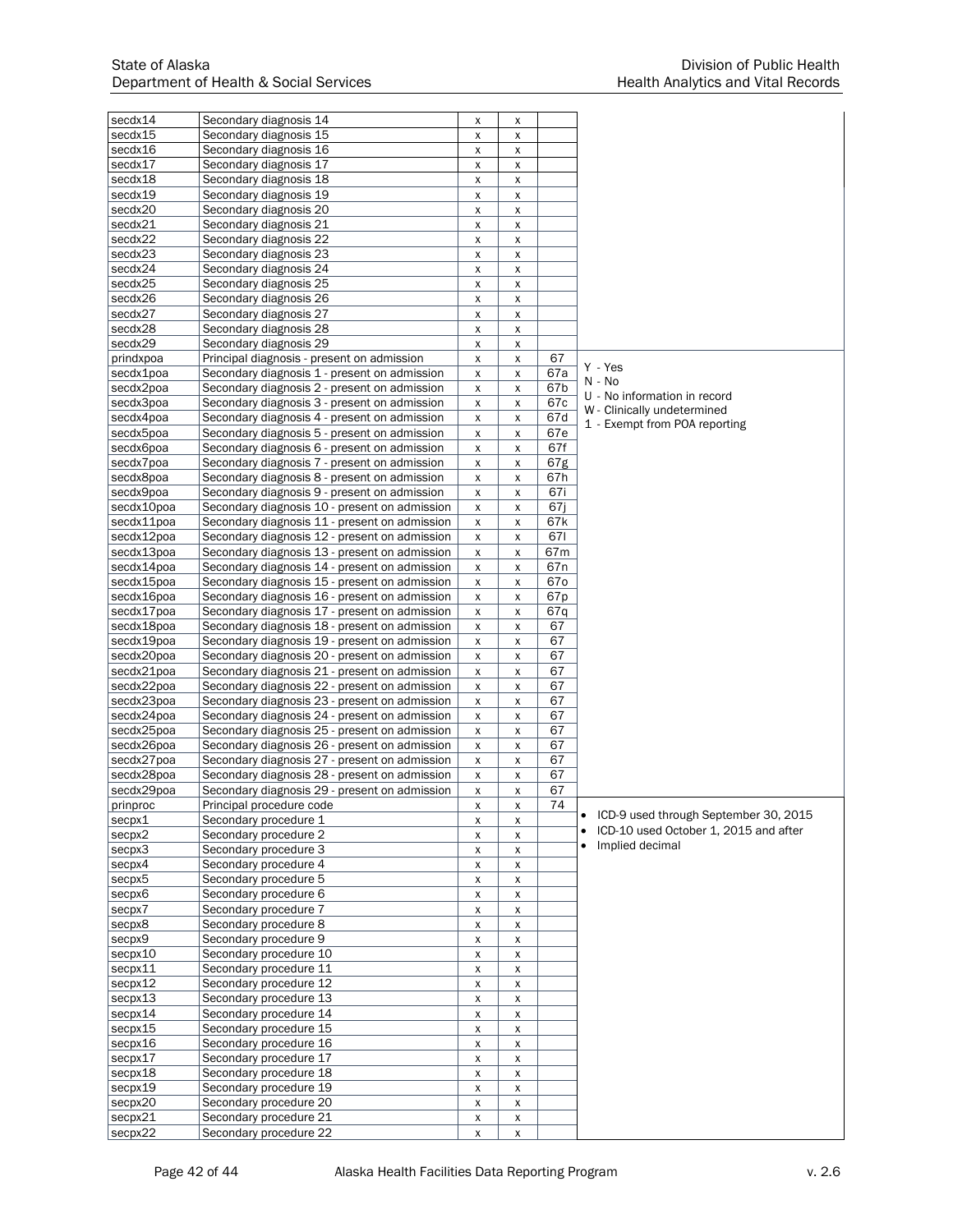| secpx24<br>Secondary procedure 24<br>X<br>$\mathsf{x}$<br>Secondary procedure 25<br>secpx25<br>X<br>X<br>Secondary procedure 26<br>secpx26<br>X<br>X<br>secpx27<br>Secondary procedure 27<br>X<br>X<br>Secondary procedure 28<br>secpx28<br>X<br>$\pmb{\mathsf{X}}$<br>Secondary procedure 29<br>secpx29<br>X<br>X<br>prinprocdate<br>Principal procedure date<br>74<br>MM-DD-YYYY<br>$\pmb{\mathsf{X}}$<br>$\pmb{\mathsf{X}}$<br>Secondary procedure 1 date<br>74a<br>MM-DD-YYYY<br>secpx1date<br>$\pmb{\mathsf{X}}$<br>$\pmb{\mathsf{X}}$<br>secpx2date<br>Secondary procedure 2 date<br>74 <sub>b</sub><br>MM-DD-YYYY<br>X<br>$\pmb{\mathsf{X}}$<br>74c<br>secpx3date<br>Secondary procedure 3 date<br>MM-DD-YYYY<br>X<br>X<br>secpx4date<br>Secondary procedure 4 date<br>74d<br>MM-DD-YYYY<br>$\pmb{\mathsf{X}}$<br>$\pmb{\mathsf{X}}$<br>MM-DD-YYYY<br>secpx5date<br>Secondary procedure 5 date<br>74e<br>X<br>$\pmb{\mathsf{X}}$<br>Secondary procedure 6 date<br>MM-DD-YYYY<br>secpx6date<br>74<br>X<br>X<br>MM-DD-YYYY<br>secpx7date<br>Secondary procedure 7 date<br>74<br>$\pmb{\mathsf{X}}$<br>$\mathsf{x}$<br>74<br>secpx8date<br>Secondary procedure 8 date<br>MM-DD-YYYY<br>X<br>X<br>Secondary procedure 9 date<br>74<br>MM-DD-YYYY<br>secpx9date<br>$\pmb{\mathsf{X}}$<br>$\pmb{\chi}$<br>secpx10date<br>Secondary procedure 10 date<br>74<br>MM-DD-YYYY<br>X<br>X<br>secpx11date<br>Secondary procedure 11 date<br>74<br>MM-DD-YYYY<br>x<br>X<br>Secondary procedure 12 date<br>MM-DD-YYYY<br>secpx12date<br>74<br>$\pmb{\mathsf{X}}$<br>$\pmb{\mathsf{X}}$<br>secpx13date<br>Secondary procedure 13 date<br>74<br>MM-DD-YYYY<br>$\pmb{\mathsf{X}}$<br>X<br>secpx14date<br>Secondary procedure 14 date<br>74<br>MM-DD-YYYY<br>X<br>$\pmb{\mathsf{X}}$<br>74<br>secpx15date<br>Secondary procedure 15 date<br>MM-DD-YYYY<br>$\pmb{\mathsf{X}}$<br>X<br>secpx16date<br>Secondary procedure 16 date<br>74<br>MM-DD-YYYY<br>X<br>X<br>secpx17date<br>Secondary procedure 17 date<br>74<br>MM-DD-YYYY<br>X<br>$\pmb{\mathsf{X}}$<br>secpx18date<br>Secondary procedure 18 date<br>74<br>MM-DD-YYYY<br>X<br>X<br>Secondary procedure 19 date<br>MM-DD-YYYY<br>secpx19date<br>74<br>X<br>$\pmb{\mathsf{X}}$<br>secpx20date<br>Secondary procedure 20 date<br>74<br>MM-DD-YYYY<br>x<br>X<br>MM-DD-YYYY<br>secpx21date<br>Secondary procedure 21 date<br>74<br>X<br>X<br>secpx22date<br>Secondary procedure 22 date<br>74<br>MM-DD-YYYY<br>X<br>X<br>secpx23date<br>Secondary procedure 23 date<br>74<br>MM-DD-YYYY<br>X<br>$\pmb{\mathsf{X}}$<br>secpx24date<br>Secondary procedure 24 date<br>74<br>MM-DD-YYYY<br>$\pmb{\mathsf{X}}$<br>$\pmb{\mathsf{X}}$<br>74<br>MM-DD-YYYY<br>secpx25date<br>Secondary procedure 25 date<br>x<br>X<br>MM-DD-YYYY<br>secpx26date<br>Secondary procedure 26 date<br>74<br>X<br>X<br>secpx27date<br>Secondary procedure 27 date<br>74<br>MM-DD-YYYY<br>X<br>X<br>secpx28date<br>Secondary procedure 28 date<br>74<br>MM-DD-YYYY<br>$\pmb{\mathsf{X}}$<br>$\pmb{\mathsf{X}}$<br>secpx29date<br>Secondary procedure 29 date<br>74<br>MM-DD-YYYY<br>X<br>X<br>ID variable that HFDR creates that groups<br>In the AYYYYXXXXXX format. A is for Admissions.<br>hfdrepisode<br>X<br>X<br>multiple bills for the same episode of service<br>YYYY is the year, and the Xs are a number<br>(Admission for inpatient and Visit for outpatient)<br>assigned for that episode within this specific<br>together by giving them the same ID number.<br>inpatient dataset only.<br>In the VYYYYXXXXXX format, V is for Visits, YYYY<br>Note: This outpatient count includes Emergency<br>is the year, and the Xs are a number assigned for<br>Department visits.<br>that episode within this specific outpatient<br>dataset only.<br>Flagged with a 1 when true (outpatient and<br>Outpatient indicator that HFDR creates for<br>hasinpatient<br>$\mathsf{x}$<br>X<br>when a patient has an outpatient discharge on<br>emergency department datasets only)<br>the same day as an inpatient admission.<br>A flagged outpatient billing record is one that is<br>more typically included within the inpatient billing<br>record, but is not in this circumstance.<br>Each SSN/DOB provided is masked consistently<br>A unique patient identifier that is a<br>ssndobmask<br>X<br>X<br>cryptographic mask of the combination of a<br>year to year and facility to facility<br>patient's SSN and date of birth (DOB) | secpx23 | Secondary procedure 23 | X | х |  |
|------------------------------------------------------------------------------------------------------------------------------------------------------------------------------------------------------------------------------------------------------------------------------------------------------------------------------------------------------------------------------------------------------------------------------------------------------------------------------------------------------------------------------------------------------------------------------------------------------------------------------------------------------------------------------------------------------------------------------------------------------------------------------------------------------------------------------------------------------------------------------------------------------------------------------------------------------------------------------------------------------------------------------------------------------------------------------------------------------------------------------------------------------------------------------------------------------------------------------------------------------------------------------------------------------------------------------------------------------------------------------------------------------------------------------------------------------------------------------------------------------------------------------------------------------------------------------------------------------------------------------------------------------------------------------------------------------------------------------------------------------------------------------------------------------------------------------------------------------------------------------------------------------------------------------------------------------------------------------------------------------------------------------------------------------------------------------------------------------------------------------------------------------------------------------------------------------------------------------------------------------------------------------------------------------------------------------------------------------------------------------------------------------------------------------------------------------------------------------------------------------------------------------------------------------------------------------------------------------------------------------------------------------------------------------------------------------------------------------------------------------------------------------------------------------------------------------------------------------------------------------------------------------------------------------------------------------------------------------------------------------------------------------------------------------------------------------------------------------------------------------------------------------------------------------------------------------------------------------------------------------------------------------------------------------------------------------------------------------------------------------------------------------------------------------------------------------------------------------------------------------------------------------------------------------------------------------------------------------------------------------------------------------------------------------------------------------------------------------------------------------------------------------------------------------------------------------------------------------------------------------------------------------------------------------------------------------------------------------------------------------------------------------------------------------------------------------------------------------------------------------------------------------------------------------------------------------------------------------------------------------------------------------------------------------------------------------------------------------------------------------------------------------------------------------------------------|---------|------------------------|---|---|--|
|                                                                                                                                                                                                                                                                                                                                                                                                                                                                                                                                                                                                                                                                                                                                                                                                                                                                                                                                                                                                                                                                                                                                                                                                                                                                                                                                                                                                                                                                                                                                                                                                                                                                                                                                                                                                                                                                                                                                                                                                                                                                                                                                                                                                                                                                                                                                                                                                                                                                                                                                                                                                                                                                                                                                                                                                                                                                                                                                                                                                                                                                                                                                                                                                                                                                                                                                                                                                                                                                                                                                                                                                                                                                                                                                                                                                                                                                                                                                                                                                                                                                                                                                                                                                                                                                                                                                                                                                                                                |         |                        |   |   |  |
|                                                                                                                                                                                                                                                                                                                                                                                                                                                                                                                                                                                                                                                                                                                                                                                                                                                                                                                                                                                                                                                                                                                                                                                                                                                                                                                                                                                                                                                                                                                                                                                                                                                                                                                                                                                                                                                                                                                                                                                                                                                                                                                                                                                                                                                                                                                                                                                                                                                                                                                                                                                                                                                                                                                                                                                                                                                                                                                                                                                                                                                                                                                                                                                                                                                                                                                                                                                                                                                                                                                                                                                                                                                                                                                                                                                                                                                                                                                                                                                                                                                                                                                                                                                                                                                                                                                                                                                                                                                |         |                        |   |   |  |
|                                                                                                                                                                                                                                                                                                                                                                                                                                                                                                                                                                                                                                                                                                                                                                                                                                                                                                                                                                                                                                                                                                                                                                                                                                                                                                                                                                                                                                                                                                                                                                                                                                                                                                                                                                                                                                                                                                                                                                                                                                                                                                                                                                                                                                                                                                                                                                                                                                                                                                                                                                                                                                                                                                                                                                                                                                                                                                                                                                                                                                                                                                                                                                                                                                                                                                                                                                                                                                                                                                                                                                                                                                                                                                                                                                                                                                                                                                                                                                                                                                                                                                                                                                                                                                                                                                                                                                                                                                                |         |                        |   |   |  |
|                                                                                                                                                                                                                                                                                                                                                                                                                                                                                                                                                                                                                                                                                                                                                                                                                                                                                                                                                                                                                                                                                                                                                                                                                                                                                                                                                                                                                                                                                                                                                                                                                                                                                                                                                                                                                                                                                                                                                                                                                                                                                                                                                                                                                                                                                                                                                                                                                                                                                                                                                                                                                                                                                                                                                                                                                                                                                                                                                                                                                                                                                                                                                                                                                                                                                                                                                                                                                                                                                                                                                                                                                                                                                                                                                                                                                                                                                                                                                                                                                                                                                                                                                                                                                                                                                                                                                                                                                                                |         |                        |   |   |  |
|                                                                                                                                                                                                                                                                                                                                                                                                                                                                                                                                                                                                                                                                                                                                                                                                                                                                                                                                                                                                                                                                                                                                                                                                                                                                                                                                                                                                                                                                                                                                                                                                                                                                                                                                                                                                                                                                                                                                                                                                                                                                                                                                                                                                                                                                                                                                                                                                                                                                                                                                                                                                                                                                                                                                                                                                                                                                                                                                                                                                                                                                                                                                                                                                                                                                                                                                                                                                                                                                                                                                                                                                                                                                                                                                                                                                                                                                                                                                                                                                                                                                                                                                                                                                                                                                                                                                                                                                                                                |         |                        |   |   |  |
|                                                                                                                                                                                                                                                                                                                                                                                                                                                                                                                                                                                                                                                                                                                                                                                                                                                                                                                                                                                                                                                                                                                                                                                                                                                                                                                                                                                                                                                                                                                                                                                                                                                                                                                                                                                                                                                                                                                                                                                                                                                                                                                                                                                                                                                                                                                                                                                                                                                                                                                                                                                                                                                                                                                                                                                                                                                                                                                                                                                                                                                                                                                                                                                                                                                                                                                                                                                                                                                                                                                                                                                                                                                                                                                                                                                                                                                                                                                                                                                                                                                                                                                                                                                                                                                                                                                                                                                                                                                |         |                        |   |   |  |
|                                                                                                                                                                                                                                                                                                                                                                                                                                                                                                                                                                                                                                                                                                                                                                                                                                                                                                                                                                                                                                                                                                                                                                                                                                                                                                                                                                                                                                                                                                                                                                                                                                                                                                                                                                                                                                                                                                                                                                                                                                                                                                                                                                                                                                                                                                                                                                                                                                                                                                                                                                                                                                                                                                                                                                                                                                                                                                                                                                                                                                                                                                                                                                                                                                                                                                                                                                                                                                                                                                                                                                                                                                                                                                                                                                                                                                                                                                                                                                                                                                                                                                                                                                                                                                                                                                                                                                                                                                                |         |                        |   |   |  |
|                                                                                                                                                                                                                                                                                                                                                                                                                                                                                                                                                                                                                                                                                                                                                                                                                                                                                                                                                                                                                                                                                                                                                                                                                                                                                                                                                                                                                                                                                                                                                                                                                                                                                                                                                                                                                                                                                                                                                                                                                                                                                                                                                                                                                                                                                                                                                                                                                                                                                                                                                                                                                                                                                                                                                                                                                                                                                                                                                                                                                                                                                                                                                                                                                                                                                                                                                                                                                                                                                                                                                                                                                                                                                                                                                                                                                                                                                                                                                                                                                                                                                                                                                                                                                                                                                                                                                                                                                                                |         |                        |   |   |  |
|                                                                                                                                                                                                                                                                                                                                                                                                                                                                                                                                                                                                                                                                                                                                                                                                                                                                                                                                                                                                                                                                                                                                                                                                                                                                                                                                                                                                                                                                                                                                                                                                                                                                                                                                                                                                                                                                                                                                                                                                                                                                                                                                                                                                                                                                                                                                                                                                                                                                                                                                                                                                                                                                                                                                                                                                                                                                                                                                                                                                                                                                                                                                                                                                                                                                                                                                                                                                                                                                                                                                                                                                                                                                                                                                                                                                                                                                                                                                                                                                                                                                                                                                                                                                                                                                                                                                                                                                                                                |         |                        |   |   |  |
|                                                                                                                                                                                                                                                                                                                                                                                                                                                                                                                                                                                                                                                                                                                                                                                                                                                                                                                                                                                                                                                                                                                                                                                                                                                                                                                                                                                                                                                                                                                                                                                                                                                                                                                                                                                                                                                                                                                                                                                                                                                                                                                                                                                                                                                                                                                                                                                                                                                                                                                                                                                                                                                                                                                                                                                                                                                                                                                                                                                                                                                                                                                                                                                                                                                                                                                                                                                                                                                                                                                                                                                                                                                                                                                                                                                                                                                                                                                                                                                                                                                                                                                                                                                                                                                                                                                                                                                                                                                |         |                        |   |   |  |
|                                                                                                                                                                                                                                                                                                                                                                                                                                                                                                                                                                                                                                                                                                                                                                                                                                                                                                                                                                                                                                                                                                                                                                                                                                                                                                                                                                                                                                                                                                                                                                                                                                                                                                                                                                                                                                                                                                                                                                                                                                                                                                                                                                                                                                                                                                                                                                                                                                                                                                                                                                                                                                                                                                                                                                                                                                                                                                                                                                                                                                                                                                                                                                                                                                                                                                                                                                                                                                                                                                                                                                                                                                                                                                                                                                                                                                                                                                                                                                                                                                                                                                                                                                                                                                                                                                                                                                                                                                                |         |                        |   |   |  |
|                                                                                                                                                                                                                                                                                                                                                                                                                                                                                                                                                                                                                                                                                                                                                                                                                                                                                                                                                                                                                                                                                                                                                                                                                                                                                                                                                                                                                                                                                                                                                                                                                                                                                                                                                                                                                                                                                                                                                                                                                                                                                                                                                                                                                                                                                                                                                                                                                                                                                                                                                                                                                                                                                                                                                                                                                                                                                                                                                                                                                                                                                                                                                                                                                                                                                                                                                                                                                                                                                                                                                                                                                                                                                                                                                                                                                                                                                                                                                                                                                                                                                                                                                                                                                                                                                                                                                                                                                                                |         |                        |   |   |  |
|                                                                                                                                                                                                                                                                                                                                                                                                                                                                                                                                                                                                                                                                                                                                                                                                                                                                                                                                                                                                                                                                                                                                                                                                                                                                                                                                                                                                                                                                                                                                                                                                                                                                                                                                                                                                                                                                                                                                                                                                                                                                                                                                                                                                                                                                                                                                                                                                                                                                                                                                                                                                                                                                                                                                                                                                                                                                                                                                                                                                                                                                                                                                                                                                                                                                                                                                                                                                                                                                                                                                                                                                                                                                                                                                                                                                                                                                                                                                                                                                                                                                                                                                                                                                                                                                                                                                                                                                                                                |         |                        |   |   |  |
|                                                                                                                                                                                                                                                                                                                                                                                                                                                                                                                                                                                                                                                                                                                                                                                                                                                                                                                                                                                                                                                                                                                                                                                                                                                                                                                                                                                                                                                                                                                                                                                                                                                                                                                                                                                                                                                                                                                                                                                                                                                                                                                                                                                                                                                                                                                                                                                                                                                                                                                                                                                                                                                                                                                                                                                                                                                                                                                                                                                                                                                                                                                                                                                                                                                                                                                                                                                                                                                                                                                                                                                                                                                                                                                                                                                                                                                                                                                                                                                                                                                                                                                                                                                                                                                                                                                                                                                                                                                |         |                        |   |   |  |
|                                                                                                                                                                                                                                                                                                                                                                                                                                                                                                                                                                                                                                                                                                                                                                                                                                                                                                                                                                                                                                                                                                                                                                                                                                                                                                                                                                                                                                                                                                                                                                                                                                                                                                                                                                                                                                                                                                                                                                                                                                                                                                                                                                                                                                                                                                                                                                                                                                                                                                                                                                                                                                                                                                                                                                                                                                                                                                                                                                                                                                                                                                                                                                                                                                                                                                                                                                                                                                                                                                                                                                                                                                                                                                                                                                                                                                                                                                                                                                                                                                                                                                                                                                                                                                                                                                                                                                                                                                                |         |                        |   |   |  |
|                                                                                                                                                                                                                                                                                                                                                                                                                                                                                                                                                                                                                                                                                                                                                                                                                                                                                                                                                                                                                                                                                                                                                                                                                                                                                                                                                                                                                                                                                                                                                                                                                                                                                                                                                                                                                                                                                                                                                                                                                                                                                                                                                                                                                                                                                                                                                                                                                                                                                                                                                                                                                                                                                                                                                                                                                                                                                                                                                                                                                                                                                                                                                                                                                                                                                                                                                                                                                                                                                                                                                                                                                                                                                                                                                                                                                                                                                                                                                                                                                                                                                                                                                                                                                                                                                                                                                                                                                                                |         |                        |   |   |  |
|                                                                                                                                                                                                                                                                                                                                                                                                                                                                                                                                                                                                                                                                                                                                                                                                                                                                                                                                                                                                                                                                                                                                                                                                                                                                                                                                                                                                                                                                                                                                                                                                                                                                                                                                                                                                                                                                                                                                                                                                                                                                                                                                                                                                                                                                                                                                                                                                                                                                                                                                                                                                                                                                                                                                                                                                                                                                                                                                                                                                                                                                                                                                                                                                                                                                                                                                                                                                                                                                                                                                                                                                                                                                                                                                                                                                                                                                                                                                                                                                                                                                                                                                                                                                                                                                                                                                                                                                                                                |         |                        |   |   |  |
|                                                                                                                                                                                                                                                                                                                                                                                                                                                                                                                                                                                                                                                                                                                                                                                                                                                                                                                                                                                                                                                                                                                                                                                                                                                                                                                                                                                                                                                                                                                                                                                                                                                                                                                                                                                                                                                                                                                                                                                                                                                                                                                                                                                                                                                                                                                                                                                                                                                                                                                                                                                                                                                                                                                                                                                                                                                                                                                                                                                                                                                                                                                                                                                                                                                                                                                                                                                                                                                                                                                                                                                                                                                                                                                                                                                                                                                                                                                                                                                                                                                                                                                                                                                                                                                                                                                                                                                                                                                |         |                        |   |   |  |
|                                                                                                                                                                                                                                                                                                                                                                                                                                                                                                                                                                                                                                                                                                                                                                                                                                                                                                                                                                                                                                                                                                                                                                                                                                                                                                                                                                                                                                                                                                                                                                                                                                                                                                                                                                                                                                                                                                                                                                                                                                                                                                                                                                                                                                                                                                                                                                                                                                                                                                                                                                                                                                                                                                                                                                                                                                                                                                                                                                                                                                                                                                                                                                                                                                                                                                                                                                                                                                                                                                                                                                                                                                                                                                                                                                                                                                                                                                                                                                                                                                                                                                                                                                                                                                                                                                                                                                                                                                                |         |                        |   |   |  |
|                                                                                                                                                                                                                                                                                                                                                                                                                                                                                                                                                                                                                                                                                                                                                                                                                                                                                                                                                                                                                                                                                                                                                                                                                                                                                                                                                                                                                                                                                                                                                                                                                                                                                                                                                                                                                                                                                                                                                                                                                                                                                                                                                                                                                                                                                                                                                                                                                                                                                                                                                                                                                                                                                                                                                                                                                                                                                                                                                                                                                                                                                                                                                                                                                                                                                                                                                                                                                                                                                                                                                                                                                                                                                                                                                                                                                                                                                                                                                                                                                                                                                                                                                                                                                                                                                                                                                                                                                                                |         |                        |   |   |  |
|                                                                                                                                                                                                                                                                                                                                                                                                                                                                                                                                                                                                                                                                                                                                                                                                                                                                                                                                                                                                                                                                                                                                                                                                                                                                                                                                                                                                                                                                                                                                                                                                                                                                                                                                                                                                                                                                                                                                                                                                                                                                                                                                                                                                                                                                                                                                                                                                                                                                                                                                                                                                                                                                                                                                                                                                                                                                                                                                                                                                                                                                                                                                                                                                                                                                                                                                                                                                                                                                                                                                                                                                                                                                                                                                                                                                                                                                                                                                                                                                                                                                                                                                                                                                                                                                                                                                                                                                                                                |         |                        |   |   |  |
|                                                                                                                                                                                                                                                                                                                                                                                                                                                                                                                                                                                                                                                                                                                                                                                                                                                                                                                                                                                                                                                                                                                                                                                                                                                                                                                                                                                                                                                                                                                                                                                                                                                                                                                                                                                                                                                                                                                                                                                                                                                                                                                                                                                                                                                                                                                                                                                                                                                                                                                                                                                                                                                                                                                                                                                                                                                                                                                                                                                                                                                                                                                                                                                                                                                                                                                                                                                                                                                                                                                                                                                                                                                                                                                                                                                                                                                                                                                                                                                                                                                                                                                                                                                                                                                                                                                                                                                                                                                |         |                        |   |   |  |
|                                                                                                                                                                                                                                                                                                                                                                                                                                                                                                                                                                                                                                                                                                                                                                                                                                                                                                                                                                                                                                                                                                                                                                                                                                                                                                                                                                                                                                                                                                                                                                                                                                                                                                                                                                                                                                                                                                                                                                                                                                                                                                                                                                                                                                                                                                                                                                                                                                                                                                                                                                                                                                                                                                                                                                                                                                                                                                                                                                                                                                                                                                                                                                                                                                                                                                                                                                                                                                                                                                                                                                                                                                                                                                                                                                                                                                                                                                                                                                                                                                                                                                                                                                                                                                                                                                                                                                                                                                                |         |                        |   |   |  |
|                                                                                                                                                                                                                                                                                                                                                                                                                                                                                                                                                                                                                                                                                                                                                                                                                                                                                                                                                                                                                                                                                                                                                                                                                                                                                                                                                                                                                                                                                                                                                                                                                                                                                                                                                                                                                                                                                                                                                                                                                                                                                                                                                                                                                                                                                                                                                                                                                                                                                                                                                                                                                                                                                                                                                                                                                                                                                                                                                                                                                                                                                                                                                                                                                                                                                                                                                                                                                                                                                                                                                                                                                                                                                                                                                                                                                                                                                                                                                                                                                                                                                                                                                                                                                                                                                                                                                                                                                                                |         |                        |   |   |  |
|                                                                                                                                                                                                                                                                                                                                                                                                                                                                                                                                                                                                                                                                                                                                                                                                                                                                                                                                                                                                                                                                                                                                                                                                                                                                                                                                                                                                                                                                                                                                                                                                                                                                                                                                                                                                                                                                                                                                                                                                                                                                                                                                                                                                                                                                                                                                                                                                                                                                                                                                                                                                                                                                                                                                                                                                                                                                                                                                                                                                                                                                                                                                                                                                                                                                                                                                                                                                                                                                                                                                                                                                                                                                                                                                                                                                                                                                                                                                                                                                                                                                                                                                                                                                                                                                                                                                                                                                                                                |         |                        |   |   |  |
|                                                                                                                                                                                                                                                                                                                                                                                                                                                                                                                                                                                                                                                                                                                                                                                                                                                                                                                                                                                                                                                                                                                                                                                                                                                                                                                                                                                                                                                                                                                                                                                                                                                                                                                                                                                                                                                                                                                                                                                                                                                                                                                                                                                                                                                                                                                                                                                                                                                                                                                                                                                                                                                                                                                                                                                                                                                                                                                                                                                                                                                                                                                                                                                                                                                                                                                                                                                                                                                                                                                                                                                                                                                                                                                                                                                                                                                                                                                                                                                                                                                                                                                                                                                                                                                                                                                                                                                                                                                |         |                        |   |   |  |
|                                                                                                                                                                                                                                                                                                                                                                                                                                                                                                                                                                                                                                                                                                                                                                                                                                                                                                                                                                                                                                                                                                                                                                                                                                                                                                                                                                                                                                                                                                                                                                                                                                                                                                                                                                                                                                                                                                                                                                                                                                                                                                                                                                                                                                                                                                                                                                                                                                                                                                                                                                                                                                                                                                                                                                                                                                                                                                                                                                                                                                                                                                                                                                                                                                                                                                                                                                                                                                                                                                                                                                                                                                                                                                                                                                                                                                                                                                                                                                                                                                                                                                                                                                                                                                                                                                                                                                                                                                                |         |                        |   |   |  |
|                                                                                                                                                                                                                                                                                                                                                                                                                                                                                                                                                                                                                                                                                                                                                                                                                                                                                                                                                                                                                                                                                                                                                                                                                                                                                                                                                                                                                                                                                                                                                                                                                                                                                                                                                                                                                                                                                                                                                                                                                                                                                                                                                                                                                                                                                                                                                                                                                                                                                                                                                                                                                                                                                                                                                                                                                                                                                                                                                                                                                                                                                                                                                                                                                                                                                                                                                                                                                                                                                                                                                                                                                                                                                                                                                                                                                                                                                                                                                                                                                                                                                                                                                                                                                                                                                                                                                                                                                                                |         |                        |   |   |  |
|                                                                                                                                                                                                                                                                                                                                                                                                                                                                                                                                                                                                                                                                                                                                                                                                                                                                                                                                                                                                                                                                                                                                                                                                                                                                                                                                                                                                                                                                                                                                                                                                                                                                                                                                                                                                                                                                                                                                                                                                                                                                                                                                                                                                                                                                                                                                                                                                                                                                                                                                                                                                                                                                                                                                                                                                                                                                                                                                                                                                                                                                                                                                                                                                                                                                                                                                                                                                                                                                                                                                                                                                                                                                                                                                                                                                                                                                                                                                                                                                                                                                                                                                                                                                                                                                                                                                                                                                                                                |         |                        |   |   |  |
|                                                                                                                                                                                                                                                                                                                                                                                                                                                                                                                                                                                                                                                                                                                                                                                                                                                                                                                                                                                                                                                                                                                                                                                                                                                                                                                                                                                                                                                                                                                                                                                                                                                                                                                                                                                                                                                                                                                                                                                                                                                                                                                                                                                                                                                                                                                                                                                                                                                                                                                                                                                                                                                                                                                                                                                                                                                                                                                                                                                                                                                                                                                                                                                                                                                                                                                                                                                                                                                                                                                                                                                                                                                                                                                                                                                                                                                                                                                                                                                                                                                                                                                                                                                                                                                                                                                                                                                                                                                |         |                        |   |   |  |
|                                                                                                                                                                                                                                                                                                                                                                                                                                                                                                                                                                                                                                                                                                                                                                                                                                                                                                                                                                                                                                                                                                                                                                                                                                                                                                                                                                                                                                                                                                                                                                                                                                                                                                                                                                                                                                                                                                                                                                                                                                                                                                                                                                                                                                                                                                                                                                                                                                                                                                                                                                                                                                                                                                                                                                                                                                                                                                                                                                                                                                                                                                                                                                                                                                                                                                                                                                                                                                                                                                                                                                                                                                                                                                                                                                                                                                                                                                                                                                                                                                                                                                                                                                                                                                                                                                                                                                                                                                                |         |                        |   |   |  |
|                                                                                                                                                                                                                                                                                                                                                                                                                                                                                                                                                                                                                                                                                                                                                                                                                                                                                                                                                                                                                                                                                                                                                                                                                                                                                                                                                                                                                                                                                                                                                                                                                                                                                                                                                                                                                                                                                                                                                                                                                                                                                                                                                                                                                                                                                                                                                                                                                                                                                                                                                                                                                                                                                                                                                                                                                                                                                                                                                                                                                                                                                                                                                                                                                                                                                                                                                                                                                                                                                                                                                                                                                                                                                                                                                                                                                                                                                                                                                                                                                                                                                                                                                                                                                                                                                                                                                                                                                                                |         |                        |   |   |  |
|                                                                                                                                                                                                                                                                                                                                                                                                                                                                                                                                                                                                                                                                                                                                                                                                                                                                                                                                                                                                                                                                                                                                                                                                                                                                                                                                                                                                                                                                                                                                                                                                                                                                                                                                                                                                                                                                                                                                                                                                                                                                                                                                                                                                                                                                                                                                                                                                                                                                                                                                                                                                                                                                                                                                                                                                                                                                                                                                                                                                                                                                                                                                                                                                                                                                                                                                                                                                                                                                                                                                                                                                                                                                                                                                                                                                                                                                                                                                                                                                                                                                                                                                                                                                                                                                                                                                                                                                                                                |         |                        |   |   |  |
|                                                                                                                                                                                                                                                                                                                                                                                                                                                                                                                                                                                                                                                                                                                                                                                                                                                                                                                                                                                                                                                                                                                                                                                                                                                                                                                                                                                                                                                                                                                                                                                                                                                                                                                                                                                                                                                                                                                                                                                                                                                                                                                                                                                                                                                                                                                                                                                                                                                                                                                                                                                                                                                                                                                                                                                                                                                                                                                                                                                                                                                                                                                                                                                                                                                                                                                                                                                                                                                                                                                                                                                                                                                                                                                                                                                                                                                                                                                                                                                                                                                                                                                                                                                                                                                                                                                                                                                                                                                |         |                        |   |   |  |
|                                                                                                                                                                                                                                                                                                                                                                                                                                                                                                                                                                                                                                                                                                                                                                                                                                                                                                                                                                                                                                                                                                                                                                                                                                                                                                                                                                                                                                                                                                                                                                                                                                                                                                                                                                                                                                                                                                                                                                                                                                                                                                                                                                                                                                                                                                                                                                                                                                                                                                                                                                                                                                                                                                                                                                                                                                                                                                                                                                                                                                                                                                                                                                                                                                                                                                                                                                                                                                                                                                                                                                                                                                                                                                                                                                                                                                                                                                                                                                                                                                                                                                                                                                                                                                                                                                                                                                                                                                                |         |                        |   |   |  |
|                                                                                                                                                                                                                                                                                                                                                                                                                                                                                                                                                                                                                                                                                                                                                                                                                                                                                                                                                                                                                                                                                                                                                                                                                                                                                                                                                                                                                                                                                                                                                                                                                                                                                                                                                                                                                                                                                                                                                                                                                                                                                                                                                                                                                                                                                                                                                                                                                                                                                                                                                                                                                                                                                                                                                                                                                                                                                                                                                                                                                                                                                                                                                                                                                                                                                                                                                                                                                                                                                                                                                                                                                                                                                                                                                                                                                                                                                                                                                                                                                                                                                                                                                                                                                                                                                                                                                                                                                                                |         |                        |   |   |  |
|                                                                                                                                                                                                                                                                                                                                                                                                                                                                                                                                                                                                                                                                                                                                                                                                                                                                                                                                                                                                                                                                                                                                                                                                                                                                                                                                                                                                                                                                                                                                                                                                                                                                                                                                                                                                                                                                                                                                                                                                                                                                                                                                                                                                                                                                                                                                                                                                                                                                                                                                                                                                                                                                                                                                                                                                                                                                                                                                                                                                                                                                                                                                                                                                                                                                                                                                                                                                                                                                                                                                                                                                                                                                                                                                                                                                                                                                                                                                                                                                                                                                                                                                                                                                                                                                                                                                                                                                                                                |         |                        |   |   |  |
|                                                                                                                                                                                                                                                                                                                                                                                                                                                                                                                                                                                                                                                                                                                                                                                                                                                                                                                                                                                                                                                                                                                                                                                                                                                                                                                                                                                                                                                                                                                                                                                                                                                                                                                                                                                                                                                                                                                                                                                                                                                                                                                                                                                                                                                                                                                                                                                                                                                                                                                                                                                                                                                                                                                                                                                                                                                                                                                                                                                                                                                                                                                                                                                                                                                                                                                                                                                                                                                                                                                                                                                                                                                                                                                                                                                                                                                                                                                                                                                                                                                                                                                                                                                                                                                                                                                                                                                                                                                |         |                        |   |   |  |
|                                                                                                                                                                                                                                                                                                                                                                                                                                                                                                                                                                                                                                                                                                                                                                                                                                                                                                                                                                                                                                                                                                                                                                                                                                                                                                                                                                                                                                                                                                                                                                                                                                                                                                                                                                                                                                                                                                                                                                                                                                                                                                                                                                                                                                                                                                                                                                                                                                                                                                                                                                                                                                                                                                                                                                                                                                                                                                                                                                                                                                                                                                                                                                                                                                                                                                                                                                                                                                                                                                                                                                                                                                                                                                                                                                                                                                                                                                                                                                                                                                                                                                                                                                                                                                                                                                                                                                                                                                                |         |                        |   |   |  |
|                                                                                                                                                                                                                                                                                                                                                                                                                                                                                                                                                                                                                                                                                                                                                                                                                                                                                                                                                                                                                                                                                                                                                                                                                                                                                                                                                                                                                                                                                                                                                                                                                                                                                                                                                                                                                                                                                                                                                                                                                                                                                                                                                                                                                                                                                                                                                                                                                                                                                                                                                                                                                                                                                                                                                                                                                                                                                                                                                                                                                                                                                                                                                                                                                                                                                                                                                                                                                                                                                                                                                                                                                                                                                                                                                                                                                                                                                                                                                                                                                                                                                                                                                                                                                                                                                                                                                                                                                                                |         |                        |   |   |  |
|                                                                                                                                                                                                                                                                                                                                                                                                                                                                                                                                                                                                                                                                                                                                                                                                                                                                                                                                                                                                                                                                                                                                                                                                                                                                                                                                                                                                                                                                                                                                                                                                                                                                                                                                                                                                                                                                                                                                                                                                                                                                                                                                                                                                                                                                                                                                                                                                                                                                                                                                                                                                                                                                                                                                                                                                                                                                                                                                                                                                                                                                                                                                                                                                                                                                                                                                                                                                                                                                                                                                                                                                                                                                                                                                                                                                                                                                                                                                                                                                                                                                                                                                                                                                                                                                                                                                                                                                                                                |         |                        |   |   |  |
|                                                                                                                                                                                                                                                                                                                                                                                                                                                                                                                                                                                                                                                                                                                                                                                                                                                                                                                                                                                                                                                                                                                                                                                                                                                                                                                                                                                                                                                                                                                                                                                                                                                                                                                                                                                                                                                                                                                                                                                                                                                                                                                                                                                                                                                                                                                                                                                                                                                                                                                                                                                                                                                                                                                                                                                                                                                                                                                                                                                                                                                                                                                                                                                                                                                                                                                                                                                                                                                                                                                                                                                                                                                                                                                                                                                                                                                                                                                                                                                                                                                                                                                                                                                                                                                                                                                                                                                                                                                |         |                        |   |   |  |
|                                                                                                                                                                                                                                                                                                                                                                                                                                                                                                                                                                                                                                                                                                                                                                                                                                                                                                                                                                                                                                                                                                                                                                                                                                                                                                                                                                                                                                                                                                                                                                                                                                                                                                                                                                                                                                                                                                                                                                                                                                                                                                                                                                                                                                                                                                                                                                                                                                                                                                                                                                                                                                                                                                                                                                                                                                                                                                                                                                                                                                                                                                                                                                                                                                                                                                                                                                                                                                                                                                                                                                                                                                                                                                                                                                                                                                                                                                                                                                                                                                                                                                                                                                                                                                                                                                                                                                                                                                                |         |                        |   |   |  |
|                                                                                                                                                                                                                                                                                                                                                                                                                                                                                                                                                                                                                                                                                                                                                                                                                                                                                                                                                                                                                                                                                                                                                                                                                                                                                                                                                                                                                                                                                                                                                                                                                                                                                                                                                                                                                                                                                                                                                                                                                                                                                                                                                                                                                                                                                                                                                                                                                                                                                                                                                                                                                                                                                                                                                                                                                                                                                                                                                                                                                                                                                                                                                                                                                                                                                                                                                                                                                                                                                                                                                                                                                                                                                                                                                                                                                                                                                                                                                                                                                                                                                                                                                                                                                                                                                                                                                                                                                                                |         |                        |   |   |  |
|                                                                                                                                                                                                                                                                                                                                                                                                                                                                                                                                                                                                                                                                                                                                                                                                                                                                                                                                                                                                                                                                                                                                                                                                                                                                                                                                                                                                                                                                                                                                                                                                                                                                                                                                                                                                                                                                                                                                                                                                                                                                                                                                                                                                                                                                                                                                                                                                                                                                                                                                                                                                                                                                                                                                                                                                                                                                                                                                                                                                                                                                                                                                                                                                                                                                                                                                                                                                                                                                                                                                                                                                                                                                                                                                                                                                                                                                                                                                                                                                                                                                                                                                                                                                                                                                                                                                                                                                                                                |         |                        |   |   |  |
|                                                                                                                                                                                                                                                                                                                                                                                                                                                                                                                                                                                                                                                                                                                                                                                                                                                                                                                                                                                                                                                                                                                                                                                                                                                                                                                                                                                                                                                                                                                                                                                                                                                                                                                                                                                                                                                                                                                                                                                                                                                                                                                                                                                                                                                                                                                                                                                                                                                                                                                                                                                                                                                                                                                                                                                                                                                                                                                                                                                                                                                                                                                                                                                                                                                                                                                                                                                                                                                                                                                                                                                                                                                                                                                                                                                                                                                                                                                                                                                                                                                                                                                                                                                                                                                                                                                                                                                                                                                |         |                        |   |   |  |
|                                                                                                                                                                                                                                                                                                                                                                                                                                                                                                                                                                                                                                                                                                                                                                                                                                                                                                                                                                                                                                                                                                                                                                                                                                                                                                                                                                                                                                                                                                                                                                                                                                                                                                                                                                                                                                                                                                                                                                                                                                                                                                                                                                                                                                                                                                                                                                                                                                                                                                                                                                                                                                                                                                                                                                                                                                                                                                                                                                                                                                                                                                                                                                                                                                                                                                                                                                                                                                                                                                                                                                                                                                                                                                                                                                                                                                                                                                                                                                                                                                                                                                                                                                                                                                                                                                                                                                                                                                                |         |                        |   |   |  |
|                                                                                                                                                                                                                                                                                                                                                                                                                                                                                                                                                                                                                                                                                                                                                                                                                                                                                                                                                                                                                                                                                                                                                                                                                                                                                                                                                                                                                                                                                                                                                                                                                                                                                                                                                                                                                                                                                                                                                                                                                                                                                                                                                                                                                                                                                                                                                                                                                                                                                                                                                                                                                                                                                                                                                                                                                                                                                                                                                                                                                                                                                                                                                                                                                                                                                                                                                                                                                                                                                                                                                                                                                                                                                                                                                                                                                                                                                                                                                                                                                                                                                                                                                                                                                                                                                                                                                                                                                                                |         |                        |   |   |  |
|                                                                                                                                                                                                                                                                                                                                                                                                                                                                                                                                                                                                                                                                                                                                                                                                                                                                                                                                                                                                                                                                                                                                                                                                                                                                                                                                                                                                                                                                                                                                                                                                                                                                                                                                                                                                                                                                                                                                                                                                                                                                                                                                                                                                                                                                                                                                                                                                                                                                                                                                                                                                                                                                                                                                                                                                                                                                                                                                                                                                                                                                                                                                                                                                                                                                                                                                                                                                                                                                                                                                                                                                                                                                                                                                                                                                                                                                                                                                                                                                                                                                                                                                                                                                                                                                                                                                                                                                                                                |         |                        |   |   |  |
|                                                                                                                                                                                                                                                                                                                                                                                                                                                                                                                                                                                                                                                                                                                                                                                                                                                                                                                                                                                                                                                                                                                                                                                                                                                                                                                                                                                                                                                                                                                                                                                                                                                                                                                                                                                                                                                                                                                                                                                                                                                                                                                                                                                                                                                                                                                                                                                                                                                                                                                                                                                                                                                                                                                                                                                                                                                                                                                                                                                                                                                                                                                                                                                                                                                                                                                                                                                                                                                                                                                                                                                                                                                                                                                                                                                                                                                                                                                                                                                                                                                                                                                                                                                                                                                                                                                                                                                                                                                |         |                        |   |   |  |
|                                                                                                                                                                                                                                                                                                                                                                                                                                                                                                                                                                                                                                                                                                                                                                                                                                                                                                                                                                                                                                                                                                                                                                                                                                                                                                                                                                                                                                                                                                                                                                                                                                                                                                                                                                                                                                                                                                                                                                                                                                                                                                                                                                                                                                                                                                                                                                                                                                                                                                                                                                                                                                                                                                                                                                                                                                                                                                                                                                                                                                                                                                                                                                                                                                                                                                                                                                                                                                                                                                                                                                                                                                                                                                                                                                                                                                                                                                                                                                                                                                                                                                                                                                                                                                                                                                                                                                                                                                                |         |                        |   |   |  |
|                                                                                                                                                                                                                                                                                                                                                                                                                                                                                                                                                                                                                                                                                                                                                                                                                                                                                                                                                                                                                                                                                                                                                                                                                                                                                                                                                                                                                                                                                                                                                                                                                                                                                                                                                                                                                                                                                                                                                                                                                                                                                                                                                                                                                                                                                                                                                                                                                                                                                                                                                                                                                                                                                                                                                                                                                                                                                                                                                                                                                                                                                                                                                                                                                                                                                                                                                                                                                                                                                                                                                                                                                                                                                                                                                                                                                                                                                                                                                                                                                                                                                                                                                                                                                                                                                                                                                                                                                                                |         |                        |   |   |  |
|                                                                                                                                                                                                                                                                                                                                                                                                                                                                                                                                                                                                                                                                                                                                                                                                                                                                                                                                                                                                                                                                                                                                                                                                                                                                                                                                                                                                                                                                                                                                                                                                                                                                                                                                                                                                                                                                                                                                                                                                                                                                                                                                                                                                                                                                                                                                                                                                                                                                                                                                                                                                                                                                                                                                                                                                                                                                                                                                                                                                                                                                                                                                                                                                                                                                                                                                                                                                                                                                                                                                                                                                                                                                                                                                                                                                                                                                                                                                                                                                                                                                                                                                                                                                                                                                                                                                                                                                                                                |         |                        |   |   |  |

### *Discharge Data Files Continued: Fields below this line within this table are only in the 2015 file*

|                 |                                    | <b>Health</b><br>Care<br>Oper- | <b>Public</b><br><b>Health</b><br>Re- | $UB-04$<br><b>Form</b><br>Lo- |                                                 |
|-----------------|------------------------------------|--------------------------------|---------------------------------------|-------------------------------|-------------------------------------------------|
| <b>Variable</b> | <b>Short Description</b>           | ations                         | search                                | cation                        | <b>Values</b>                                   |
| admitdx dec     | Admission diagnosis with decimal   |                                | X                                     | 69                            |                                                 |
| prindx dec      | Principal diagnosis with decimal   | x                              | x                                     | 67                            | ICD-9 used through September 30, 2015           |
| secdx1 dec      | Secondary diagnosis 1 with decimal | x                              | x                                     | 67a                           | • ICD-10 used October 1, 2015 and after         |
| secdx2 dec      | Secondary diagnosis 2 with decimal | x                              | x                                     | 67 <sub>b</sub>               | Decimal provided                                |
| secdx3 dec      | Secondary diagnosis 3 with decimal | x                              | x                                     | 67c                           | • Prior to 2016, external cause of injury codes |
| secdx4 dec      | Secondary diagnosis 4 with decimal | x                              | x                                     | 67d                           | beyond 1 and 2 are included in secondary        |
| secdx5 dec      | Secondary diagnosis 5 with decimal | x                              | x                                     | 67e                           | diagnosis fields                                |
| secdx6 dec      | Secondary diagnosis 6 with decimal | $\checkmark$<br>v              | v                                     | 67f                           |                                                 |